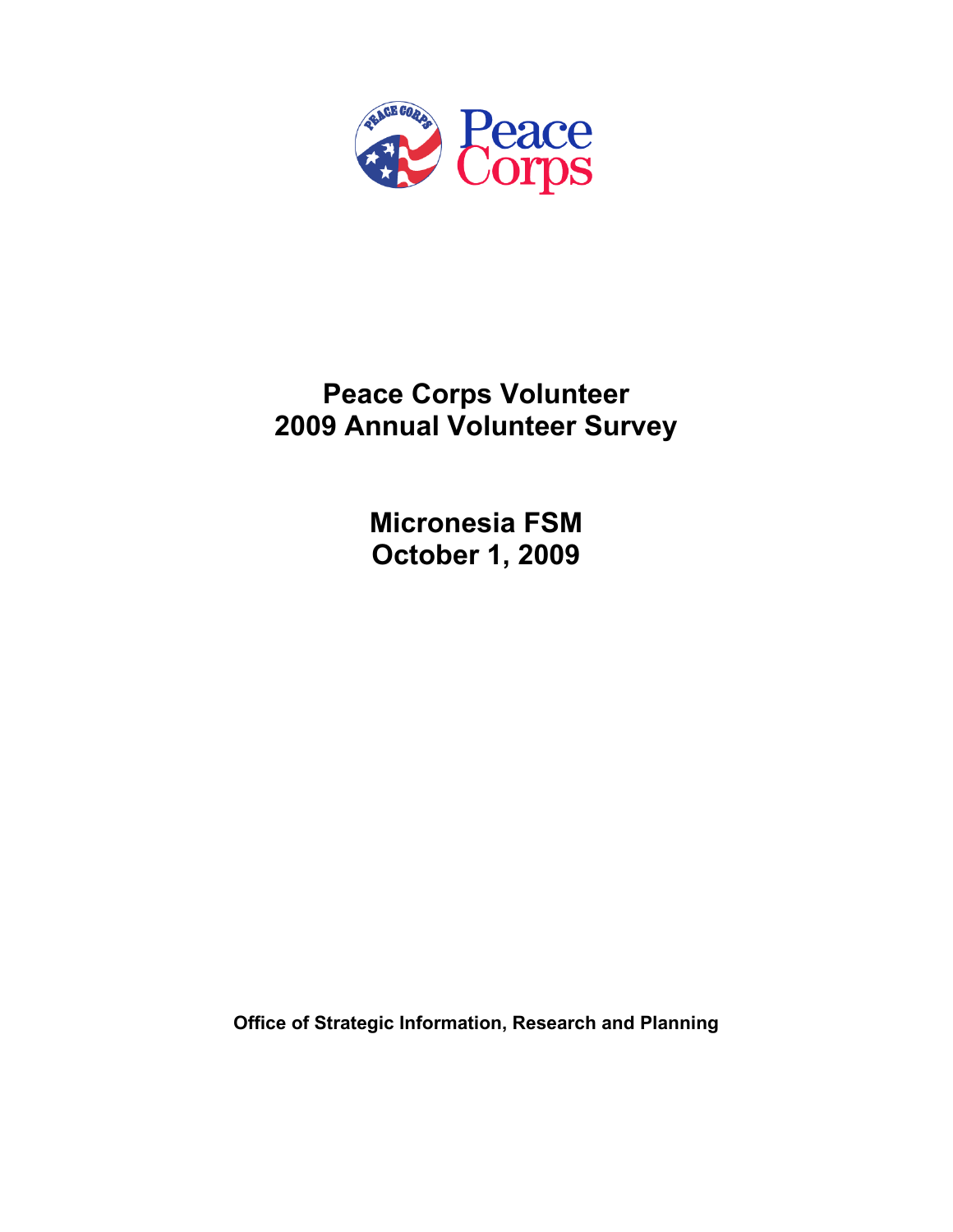# **Table of Contents**

| Introduction to the 2009 Annual Volunteer Survey Report 3 |     |
|-----------------------------------------------------------|-----|
| Overview of the Post's 2009 Volunteer Survey Respondents4 |     |
|                                                           |     |
|                                                           |     |
|                                                           |     |
|                                                           |     |
|                                                           |     |
|                                                           | 27  |
|                                                           | .34 |
|                                                           |     |
|                                                           |     |
| J. Overall Assessment of Peace Corps Service48            |     |
|                                                           |     |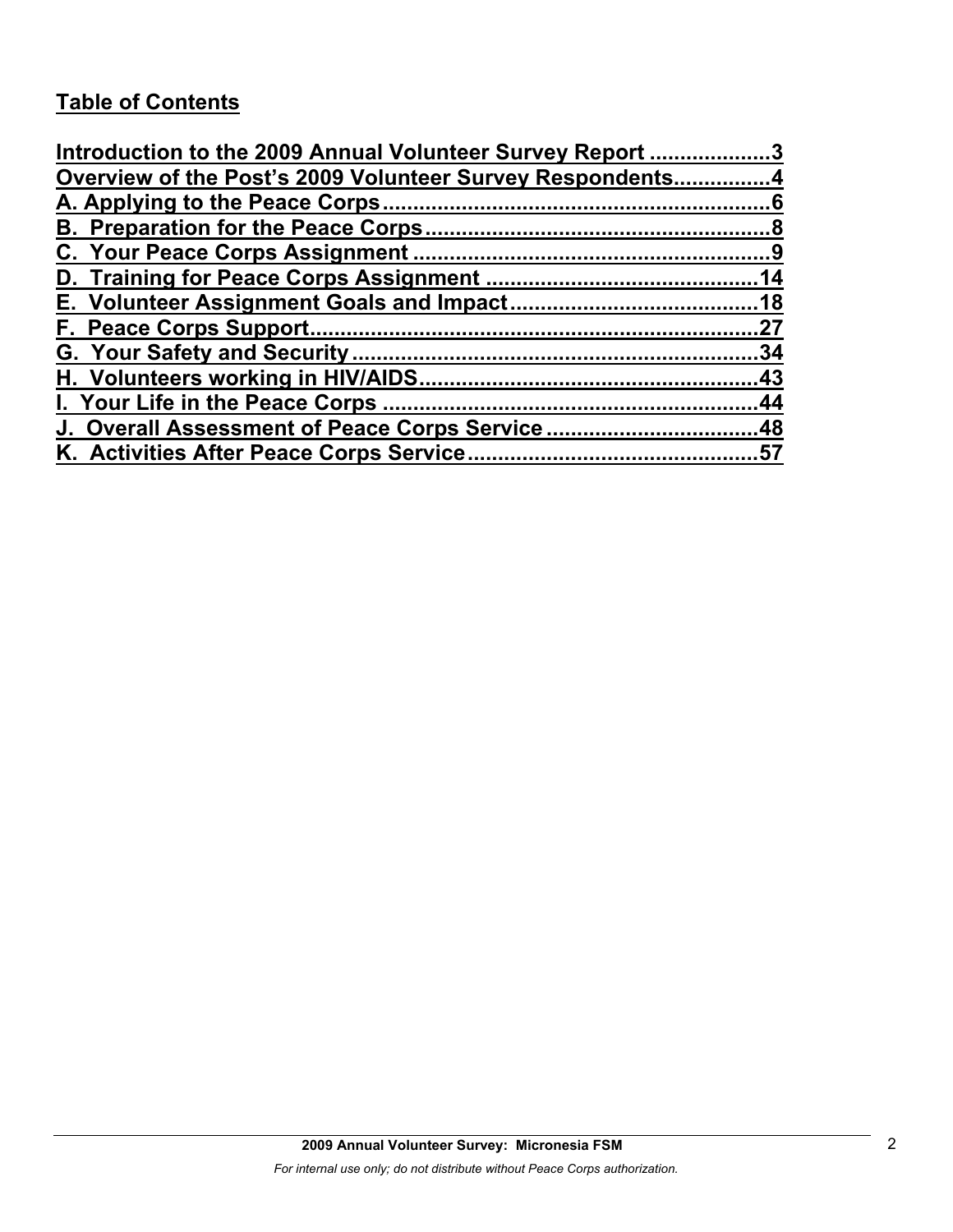# **Introduction to the 2009 Annual Volunteer Survey Report**

This country report contains the tables and charts from the Volunteers in your country who completed the 2009 Annual Volunteer Survey (AVS). The results provide a picture of the activities, experiences and views of Peace Corps Volunteers in 2009. The results show areas where Volunteers' needs are met and identify areas where improvements may be needed. The survey was fielded from May through August 2009.

A core set of questions was asked of all Volunteers. For the first time, Volunteers were also asked a series of questions relevant to their time in country:

- Volunteers in country 8 or less months were asked about applying to and preparing for the Peace Corps.
- Volunteers in country 18 or less months were asked about the effectiveness of their preservice training (PST).
- Volunteers in country 19 or more months were asked about their post-service plans, as well as the Peace Corps' resources for their post-service transition.

Tables and graphs are labeled by survey section and the survey question. The tables show the percent of post respondents that selected each choice and the total number of post respondents that answered the question. The number of responses for each question will vary, depending on:

- whether the question was asked of all Volunteers or only the Volunteers in-country a certain number of months and
- how many of the Volunteers who were "eligible" to answer the question did respond.

Most survey questions asked respondents to select only one from a set of choices. The percentages for the "select one" responses add up to 100 percent. Other questions asked Volunteers to "mark all that apply" in situations, for example, where it is likely that respondents are involved in more than one secondary activity. The percentages of the "mark all that apply" responses will total more than 100 percent; each percentage equals the number of respondents selecting that choice divided by the number of respondents who answered the question.

Posts are encouraged to compare these 2009 results with the 2006 and 2008 survey results to note trends and changes over time. Because questions are revised from one survey to the next, a crosswalk between the 2008 and 2009 questions is posted on the OSIRP intranet page under 2009 AVS Reports "Reference Documents." The earlier 2008 survey global, regional and post reports are also posted on the OSIRP Intranet page.

Volunteers' extensive narrative responses to the 29 open-ended questions on the survey are in the post's 2009 Annual Volunteer Survey Open Ended Reponses report. All Volunteers' narrative responses to key questions will be analyzed for global themes and presented in a later report.

The number of surveys for each post includes surveys submitted online by Volunteers and completed paper surveys sent to the Peace Corps headquarters for hand-entry into the online survey system. The final count may include mostly completed partial surveys added to the final dataset after the survey closed.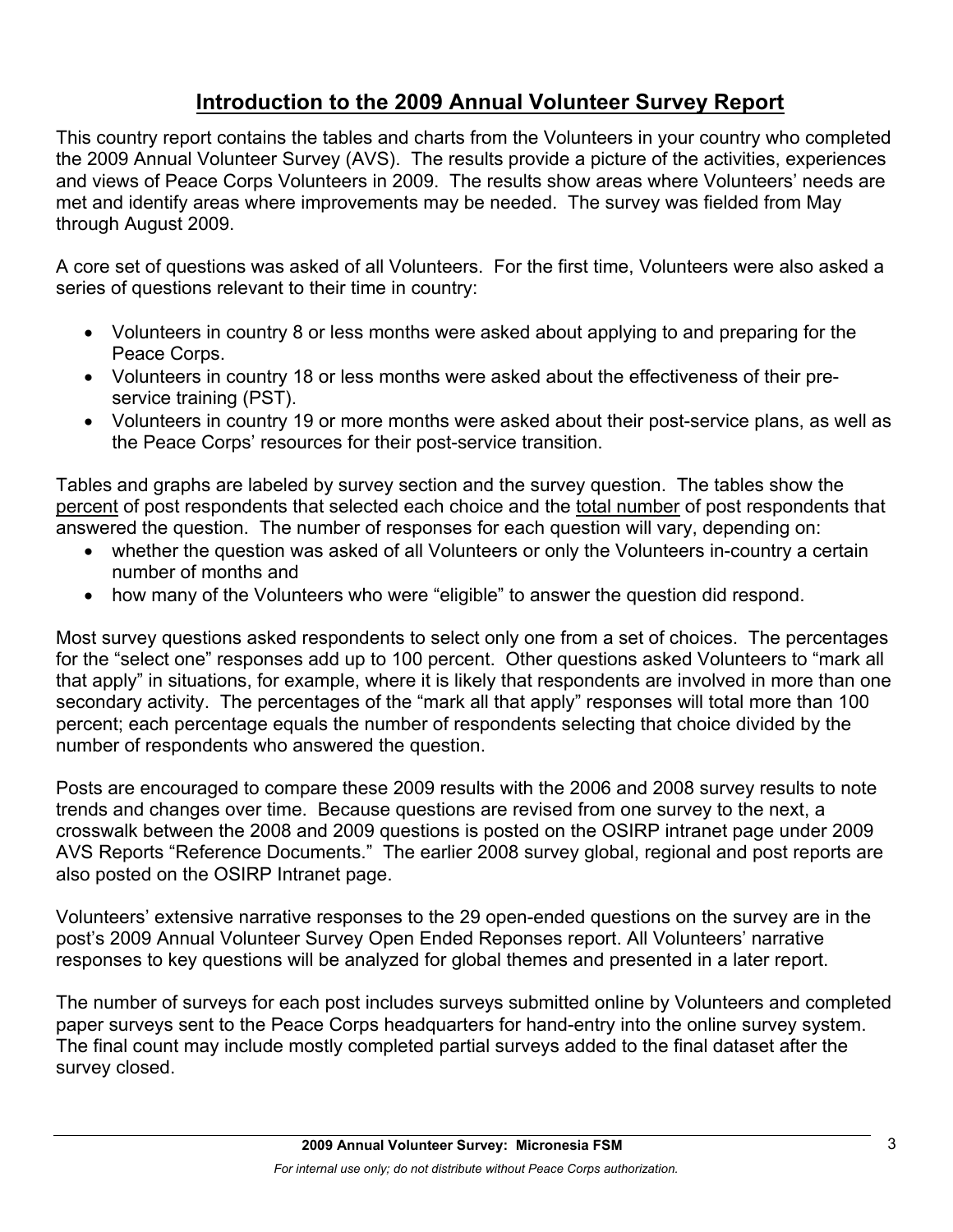# **Overview of the Post's 2009 Volunteer Survey Respondents**

This overview presents basic information about the characteristics of Volunteers who completed the 2009 Annual Volunteer Survey at post.

|            | 8 months or less |         | 9 to 18 months |         | 19 months or more |         | Total  |         |
|------------|------------------|---------|----------------|---------|-------------------|---------|--------|---------|
|            | Number           | Percent | Number         | Percent | Number            | Percent | Number | Percent |
| Months3grp |                  | 8%      | 12             | 30%     | 25 <sub>l</sub>   | 62%     | 40     | 100%    |

#### **Completed Surveys by Months in Country**

#### **L1: What is your age?**

|         | $20 - 29$ | 30-49 | $50+$ | Total |
|---------|-----------|-------|-------|-------|
| AGE3grp | 37%       | 8%    | 5%    | 39    |

#### **L2: What is your gender?**

|               | Female | Male | Total |
|---------------|--------|------|-------|
| <b>GENDER</b> | 54%    | 46%  | 3al   |

#### **Completed surveys by project.**

|                                                                 | Count | Column N % |
|-----------------------------------------------------------------|-------|------------|
| <b>TESL &amp; Education for</b><br><b>Community Development</b> | 391   | 100%       |
| Other. Please specify                                           |       |            |
| Total                                                           | 39    | 100%       |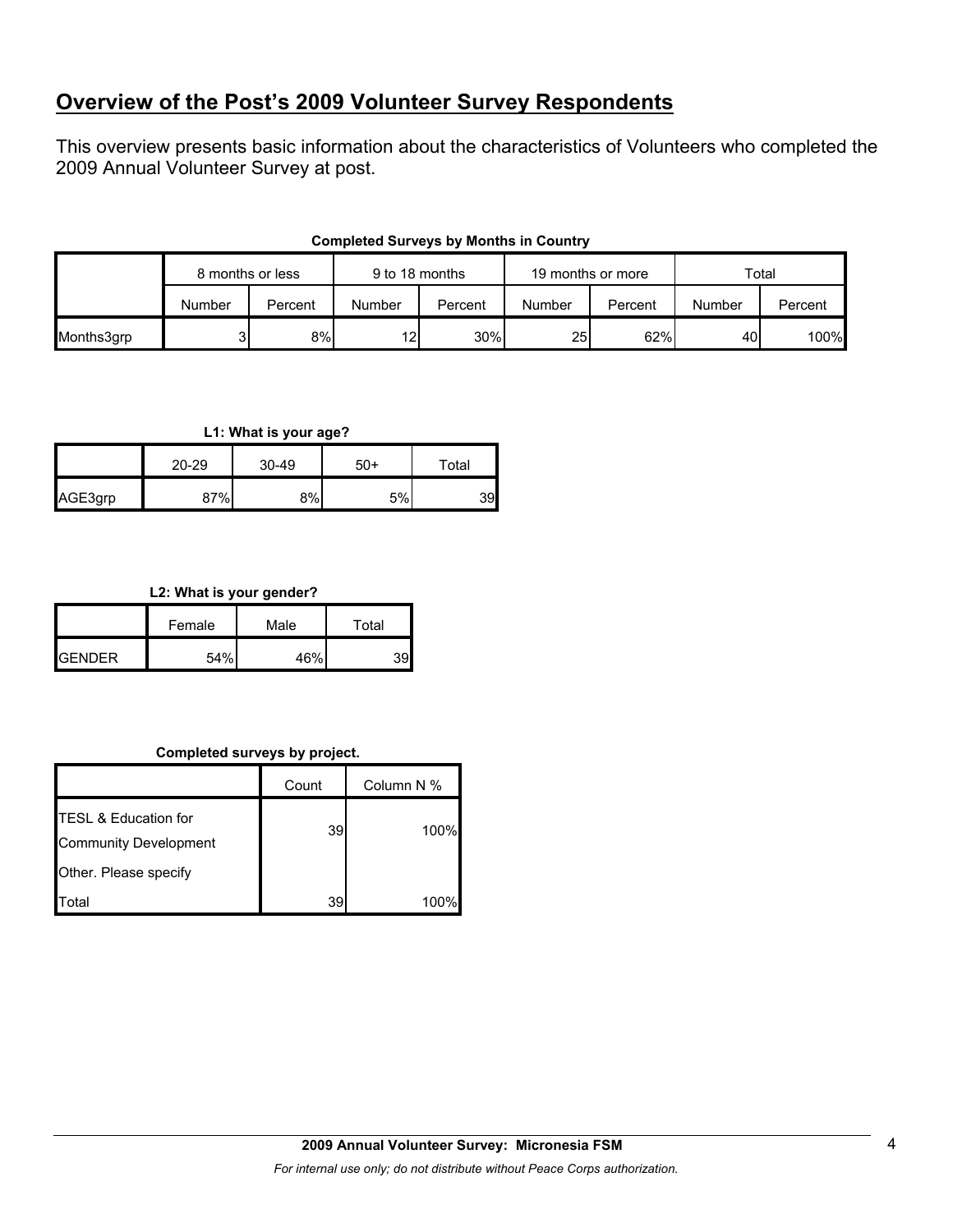#### **C2: Which best describes the focus of your primary**

#### **assignment/work?**

|                |                                                       | Percent | Number |
|----------------|-------------------------------------------------------|---------|--------|
| C <sub>2</sub> | English teaching                                      | 92%     | 37     |
|                | Teacher training                                      | 8%      | 3      |
|                | Business education/advising                           |         |        |
|                | Urban & regional<br>planning/municipal<br>development |         |        |
|                | Other: Please specify                                 |         |        |
|                | Youth development                                     |         |        |
|                | Water sanitation                                      |         |        |
|                | <b>HIV/AIDS</b>                                       |         |        |
|                | Health extension                                      |         |        |
|                | Forestry/parks                                        |         |        |
|                | Environmental education                               |         |        |
|                | Other education                                       |         |        |
|                | Math/science teaching                                 |         |        |
|                | Agroforestry                                          |         |        |
|                | Information & communications<br>technology (ICT)      |         |        |
|                | NGO development                                       |         |        |
|                | Community development                                 |         |        |
|                | Agriculture/fish/livestock                            |         |        |
|                | Total                                                 | 100%    | 40     |

#### **C2.TEXT: Which of the following initiatives does**

**your primary work include? Other (specify)**

|                      |       | <b>PERCENT</b><br><b>NUMBER</b> |  |
|----------------------|-------|---------------------------------|--|
| C <sub>2</sub> .TEXT |       | 100%                            |  |
|                      | Total | 100%                            |  |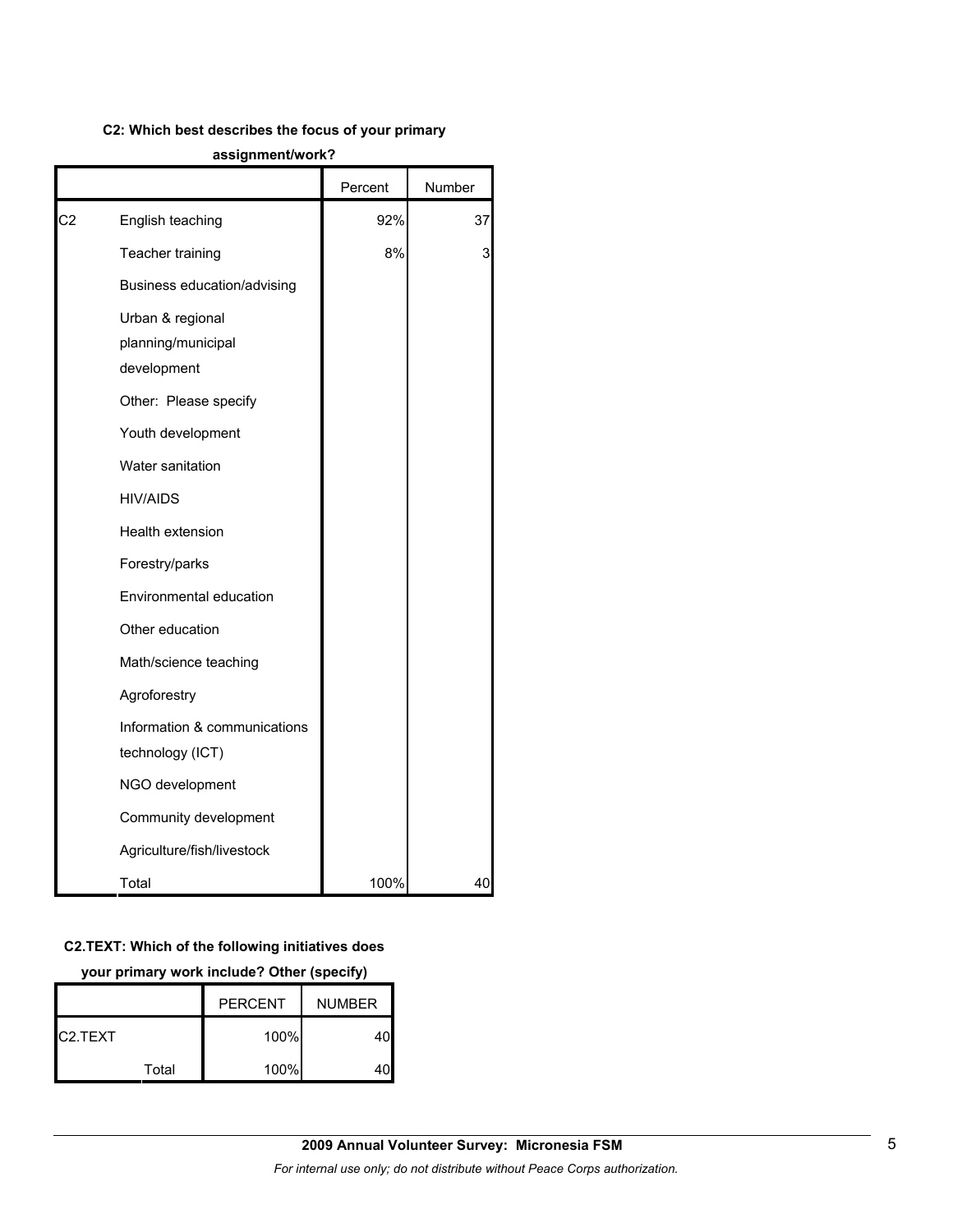# **A. Applying to the Peace Corps**

*This section reports Volunteers' motivations in applying and accepting a Peace Corps assignment.* 

|                             | Not Important | Somewhat<br>important | Important | NA  | Total                   |
|-----------------------------|---------------|-----------------------|-----------|-----|-------------------------|
| Different culture           |               | 33%                   | 67%       |     | 3                       |
| Work experience             | 33%           | 33%                   | 33%       |     | 3                       |
| Help others                 |               | 67%                   | 33%       |     | 3 <sub>l</sub>          |
| International experience    |               |                       | 100%      |     | 3 <sub>l</sub>          |
| Language                    | 33%           |                       | 67%       |     | $\overline{\mathbf{3}}$ |
| Personal growth             |               | 33%                   | 67%       |     | 3 <sub>l</sub>          |
| U. S. job market            | 33%           | 33%                   | 33%       |     | 3 <sub>l</sub>          |
| Serve my country            | 33%           | 67%                   |           |     | 3 <sub>l</sub>          |
| Travel/adventure            | 33%           |                       | 67%       |     | 3 <sub>l</sub>          |
| Other: Please specify below |               |                       | 33%       | 67% | $3 \mid$                |

| A1: How important were the following factors in accepting a PC assignment? |  |  |
|----------------------------------------------------------------------------|--|--|
|                                                                            |  |  |

### **A1\_OTHER: How important were the following factors in accepting a PC**

**assignment? Other (specify)**

|                                                         | <b>PERCENT</b> | <b>NUMBER</b> |  |
|---------------------------------------------------------|----------------|---------------|--|
| A1_OTHER Open-ended results. Not responsive to request. |                |               |  |
|                                                         |                |               |  |
| Total                                                   | 100%           | 40I           |  |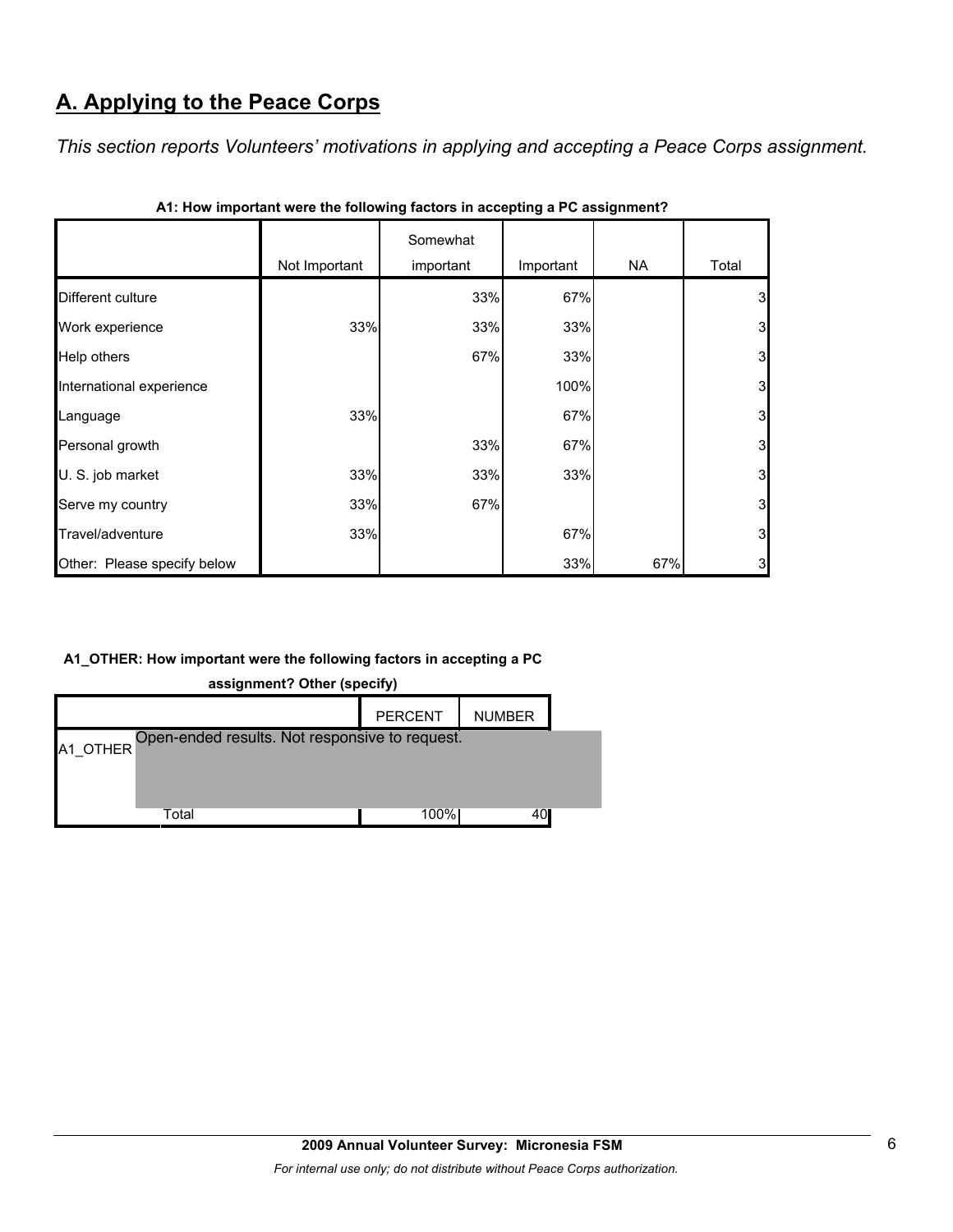|                                     |                                                                                                        | PCV Responses | % Involved in<br>Initiative | <b>Total PCVs</b><br>Responding |
|-------------------------------------|--------------------------------------------------------------------------------------------------------|---------------|-----------------------------|---------------------------------|
| What prompted you to apply to<br>PC | Personal interest in the Peace<br>Corps                                                                | 2             | 67%                         |                                 |
|                                     | <b>Returned Peace Corps</b><br>Volunteer (e.g., someone you<br>met or know personally                  |               | 33%                         |                                 |
|                                     | Peace Corps campus or<br>community information session                                                 |               | 33%                         |                                 |
|                                     | Peace Corps website                                                                                    |               | 33%                         |                                 |
|                                     | Other: Please specify                                                                                  |               | 33%                         |                                 |
|                                     | <b>Returned Peace Corps</b><br>Volunteer who spoke to your<br>school or group about the<br>Peace Corps |               |                             |                                 |
|                                     | Peace Corps recruiter                                                                                  |               |                             |                                 |
|                                     | Article or book about the Peace<br>Corps                                                               |               |                             |                                 |
|                                     | Radio, TV, or print<br>advertisement                                                                   |               |                             |                                 |
|                                     | Peace Corps material in the<br>mail                                                                    |               |                             |                                 |
|                                     | Total                                                                                                  |               |                             | 3                               |

#### **A2. What prompted you to apply to the PC? Mark all that apply.**

Percents may total to more than 100% since Volunteers were asked to "Mark all that apply."

### **A2.OTHER.TEXT: What prompted you to apply to the PC? Other (specify)**

|               |                                                | <b>PERCENT</b> | <b>NUMBER</b> |  |
|---------------|------------------------------------------------|----------------|---------------|--|
| A2.OTHER.TEXT | Open-ended results. Not responsive to request. |                |               |  |
|               |                                                |                |               |  |
|               |                                                |                |               |  |
|               |                                                |                |               |  |
|               | Total                                          | 100%           | 40            |  |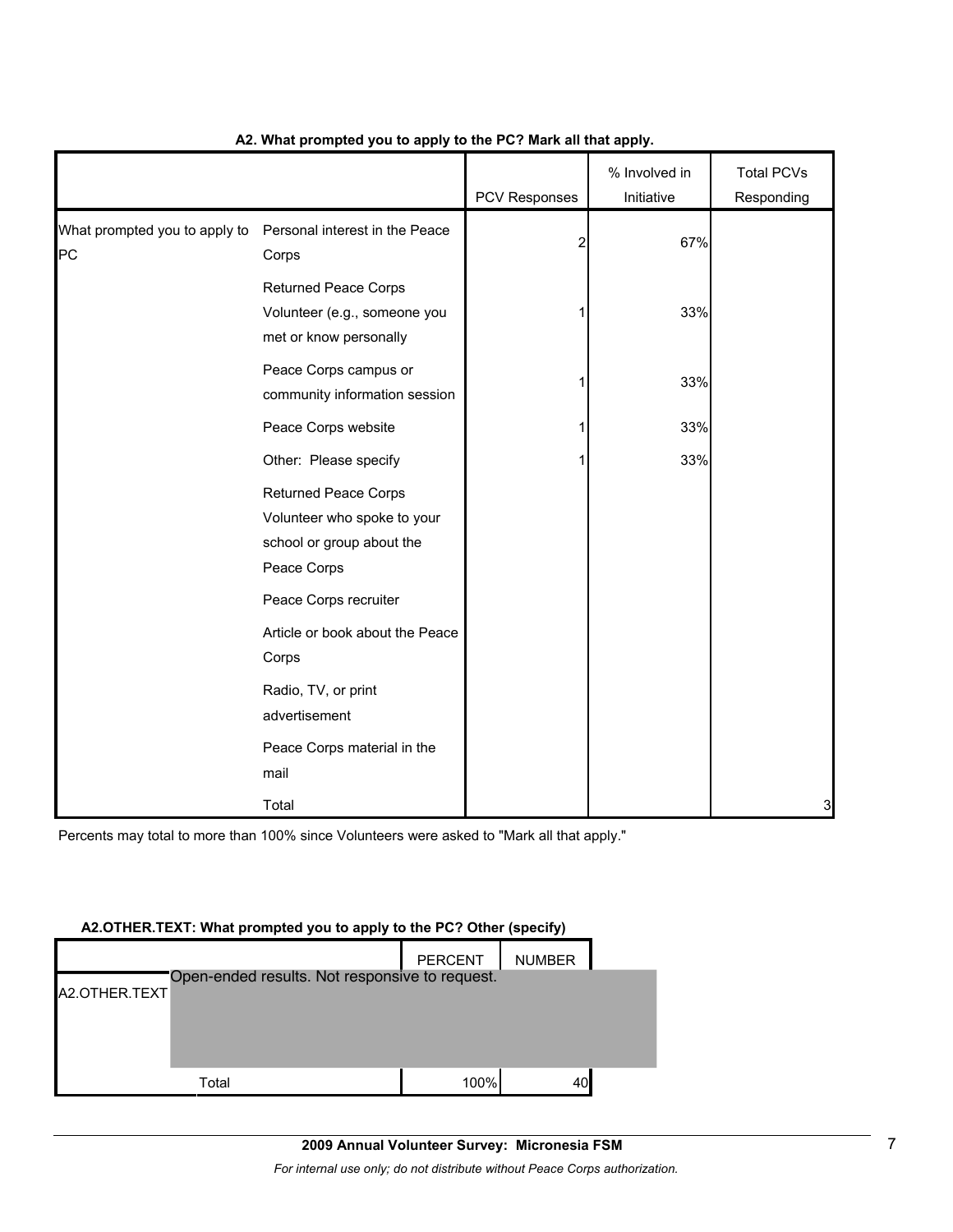# **B. Preparation for the Peace Corps**

*This section reports on Volunteers' assessment of the materials and information available before their service.* 

#### **B1: How useful was the information on the PC website in preparing you for the realities of living and working**

|                |              |   |     |     |             | Don't know (did |              |
|----------------|--------------|---|-----|-----|-------------|-----------------|--------------|
|                |              |   |     |     |             | not access      |              |
|                | Not at all 1 | ົ | ົ   | 4   | Extremely 5 | information)    | Total        |
| B <sub>1</sub> |              |   | 33% | 67% |             |                 | $\mathbf{3}$ |

**as a Volunteer?**

#### **B2: How useful were the PC materials about your country in helping you prepare for your service?**

|                |              |   |   |     |             | Don't know (did |       |
|----------------|--------------|---|---|-----|-------------|-----------------|-------|
|                |              |   |   |     |             | not access      |       |
|                | Not at all 1 | ◠ | ົ | 4   | Extremely 5 | information)    | Total |
| B <sub>2</sub> |              |   |   | 67% | 33%         |                 | 3     |

### **B3: How useful were the materials you received from the PC about your primary assignment in helping you**

**prepare for your service?**

|            |              |     |   |             | Don't know (did |       |
|------------|--------------|-----|---|-------------|-----------------|-------|
|            |              |     |   |             | not access      |       |
|            | Not at all 1 | ົ   | 4 | Extremely 5 | information)    | Total |
| <b>B</b> 3 |              | 67% |   | 33%         |                 | 3     |

#### **B4: How useful were the materials you received from the PC regarding the need for flexibility in adapting to**

**your work?**

|           |              |  |     |             | Don't know (did |       |
|-----------|--------------|--|-----|-------------|-----------------|-------|
|           |              |  |     |             | not access      |       |
|           | Not at all 1 |  | 4   | Extremely 5 | information)    | Total |
| <b>B4</b> |              |  | 33% | 67%         |                 | 3     |

#### **B7: How prepared do you feel to meet the challenges of PC service?**

|                 | Not at all 1 |  |     | Exceptionally 5 | $\tau$ otal |
|-----------------|--------------|--|-----|-----------------|-------------|
| IB <sub>7</sub> |              |  | 67% | 33%             | C<br>ັ      |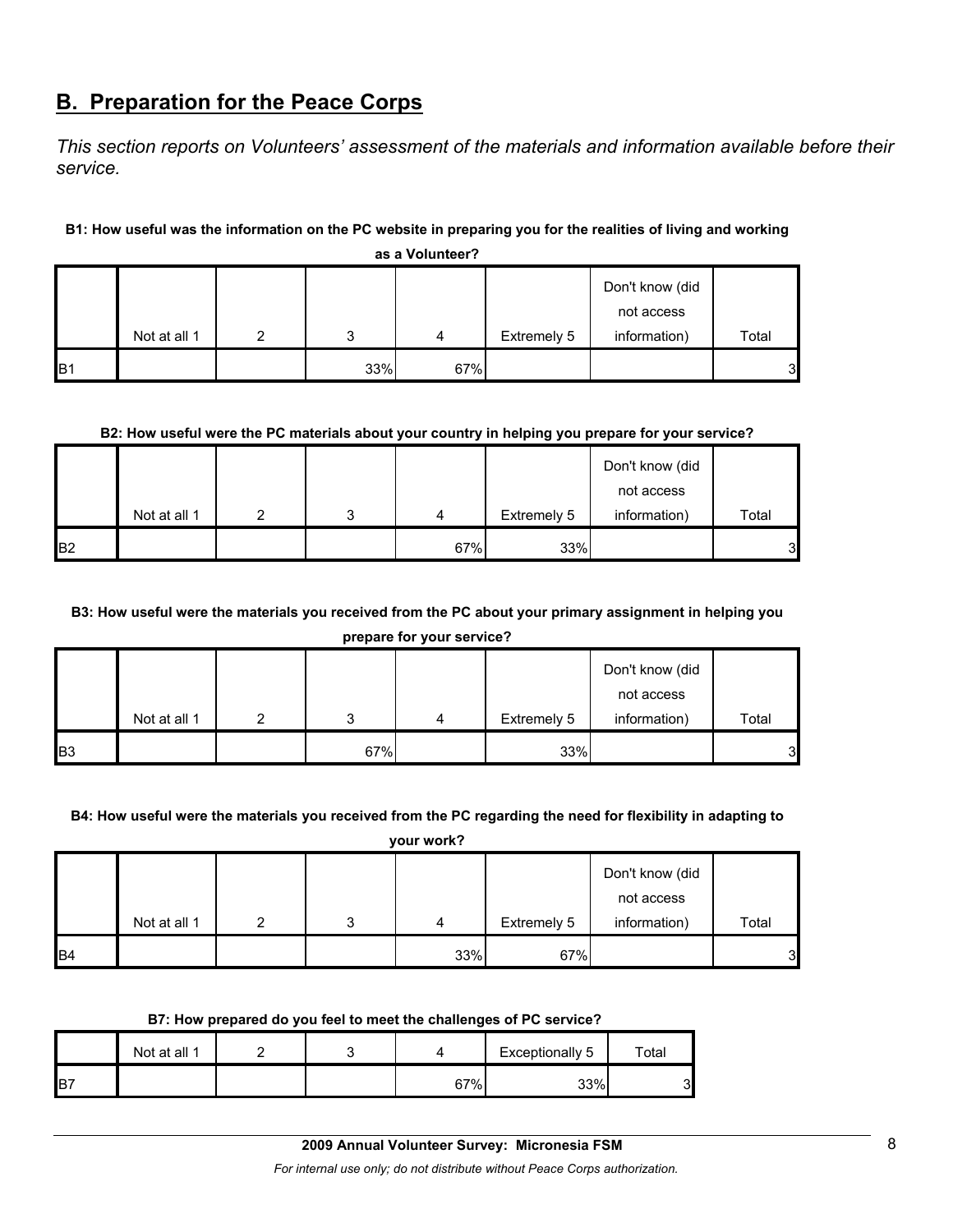# **C. Your Peace Corps Assignment**

*This section reports Volunteers' primary assignment work and secondary activities. The term "primary assignment" refers to the Volunteers' assignment which is part of an overall project plan designed by your host country partners and in-country Peace Corps staff.* 

|            |                                                        | apply.                  |               |                   |
|------------|--------------------------------------------------------|-------------------------|---------------|-------------------|
|            |                                                        |                         | % Involved in | <b>Total PCVs</b> |
|            |                                                        | <b>PCV Responses</b>    | Initiative    | Responding        |
| \$C3PrmAct | English teaching                                       | 40                      | 100%          |                   |
|            | Working with youth                                     | 29                      | 72%           |                   |
|            | Literacy                                               | 21                      | 52%           |                   |
|            | Girls' education                                       | 17                      | 42%           |                   |
|            | Sports/fitness                                         | 14                      | 35%           |                   |
|            | Library development                                    | 13                      | 32%           |                   |
|            | Arts                                                   | 9                       | 22%           |                   |
|            | World Wise Schools/<br>Correspondence Match            | 8                       | 20%           |                   |
|            | Nutrition education                                    | 7                       | 18%           |                   |
|            | Environment work                                       | 6                       | 15%           |                   |
|            | <b>HIV/AIDS</b>                                        | 4                       | 10%           |                   |
|            | Information and<br>communications technology<br>(ICT)  | 4                       | 10%           |                   |
|            | Mobilize host country nationals<br>(HCNs) to volunteer | 2                       | 5%            |                   |
|            | WID/GAD                                                | $\overline{\mathbf{c}}$ | 5%            |                   |
|            | Biodiversity conservation                              | 1                       | 2%            |                   |
|            | Rural development                                      | 1                       | 2%            |                   |
|            | Working with NGO(s)                                    | 1                       | 2%            |                   |
|            | Other: Please specify                                  | 1                       | 2%            |                   |
|            | <b>Business advertising</b>                            |                         |               |                   |
|            | Child survival                                         |                         |               |                   |

### **C3: Which of the following activities does your primary assignment/work include? Mark all that**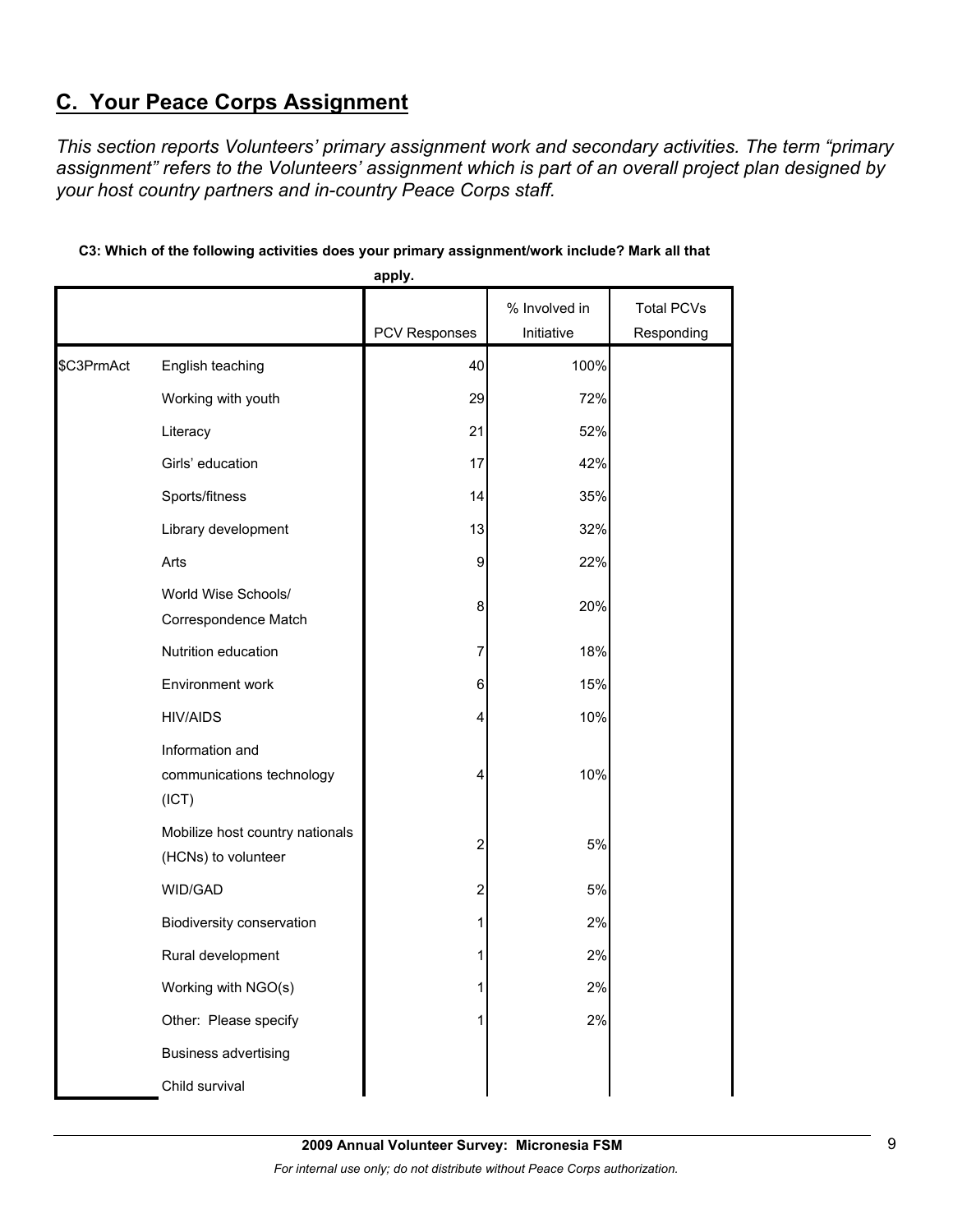| Community food security<br>(production/marketing) |  |    |
|---------------------------------------------------|--|----|
| Household food security                           |  |    |
| Income generation                                 |  |    |
| Microenterprise development                       |  |    |
| Natural resources management                      |  |    |
| Urban development/municipal<br>development        |  |    |
| Water and sanitation                              |  |    |
| Working with special groups                       |  |    |
| (e.g., disabled, elderly, ethnic                  |  |    |
| minorities, orphans)                              |  |    |
| Total                                             |  | 40 |

Percents may total to more than 100% since Volunteers were asked to "Mark all that apply."

#### **C3: Which of the following activities does your primary assignment/work include? Other**

|               | (specify)                                      |            |       |         |  |
|---------------|------------------------------------------------|------------|-------|---------|--|
|               |                                                | Column N % | Count | Row N % |  |
| C3.OTHER.TEXT | Open-ended results. Not responsive to request. |            |       |         |  |
|               |                                                |            |       |         |  |
|               | Total                                          |            | 40    | 100%    |  |

#### **C4: Hours Spent on Primary Assignment During Average Work Week**

|           | None | $1-10$ hrs | 11-20 hrs | 21-30 hrs | 31-40 hrs | More than 40 hrs | $\tau$ otal |
|-----------|------|------------|-----------|-----------|-----------|------------------|-------------|
| C4Hrs6grp |      |            | 10%       | 49%       | 26%       | 15%              | 39          |

#### **C4: How many hours do you spend on your primary assignment during an average work**

**week?**

|     | All Volunteers | Average | Lowest reported | Highest reported | Did not answer |
|-----|----------------|---------|-----------------|------------------|----------------|
| IC4 | 40.            | 32.81   | וסו             | 60               |                |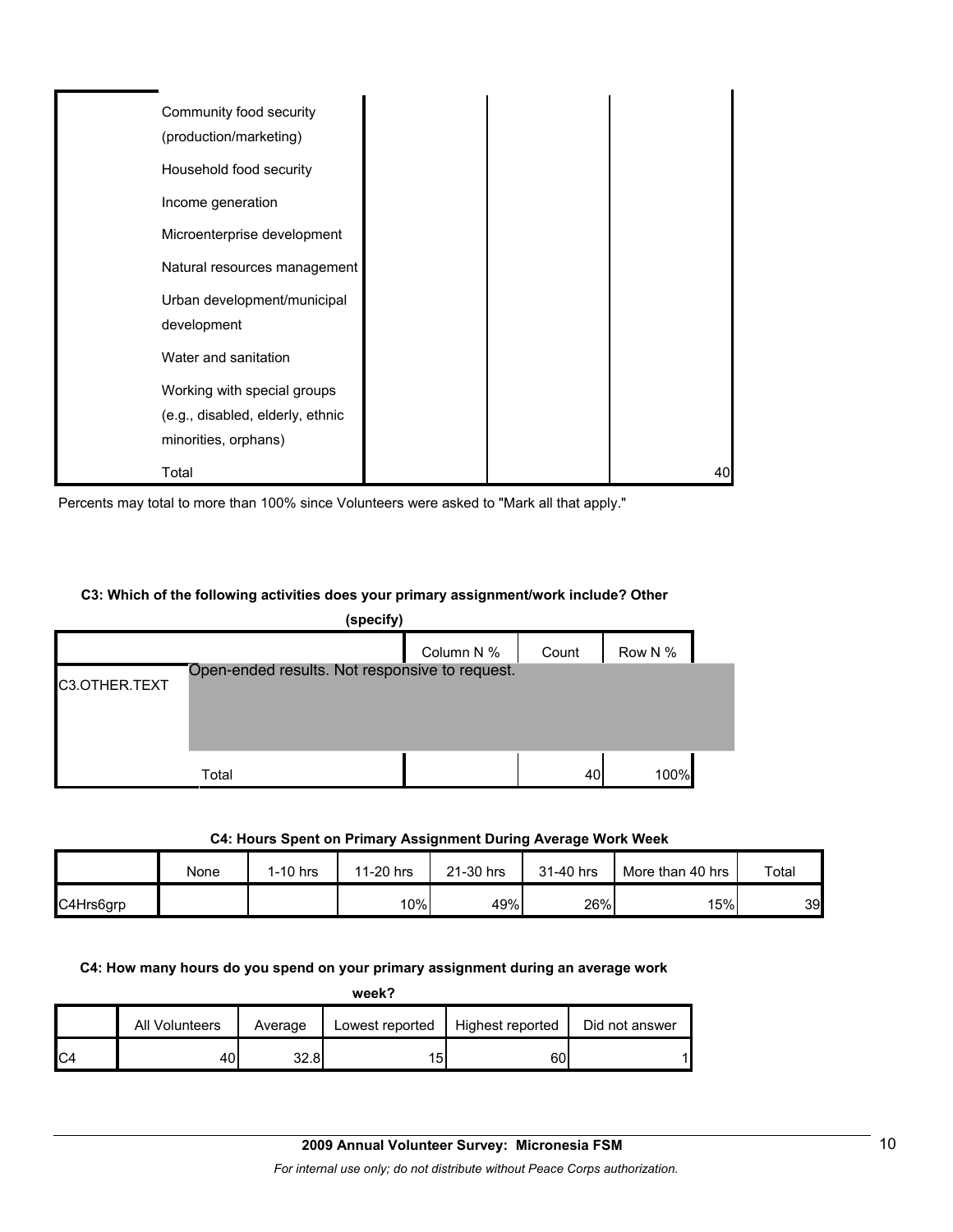|            |                                                        | PCV Responses           | % Involved in<br>Initiative | <b>Total PCVs</b><br>Responding |
|------------|--------------------------------------------------------|-------------------------|-----------------------------|---------------------------------|
|            |                                                        |                         |                             |                                 |
| \$C5SecAct | Working with youth                                     | 25                      | 68%                         |                                 |
|            | Sports/fitness                                         | 19                      | 51%                         |                                 |
|            | Library development                                    | 16                      | 43%                         |                                 |
|            | Girls' education                                       | 14                      | 38%                         |                                 |
|            | English teaching                                       | 12                      | 32%                         |                                 |
|            | Environment work                                       | 12                      | 32%                         |                                 |
|            | Arts                                                   | 10                      | 27%                         |                                 |
|            | Literacy                                               | 10                      | 27%                         |                                 |
|            | Mobilize host country nationals<br>(HCNs) to volunteer | 9                       | 24%                         |                                 |
|            | Nutrition education                                    | 9                       | 24%                         |                                 |
|            | WID/GAD                                                | 9                       | 24%                         |                                 |
|            | Working with NGO(s)                                    | 9                       | 24%                         |                                 |
|            | <b>HIV/AIDS</b>                                        | 8                       | 22%                         |                                 |
|            | Biodiversity conservation                              | 5                       | 14%                         |                                 |
|            | Income generation                                      | 5                       | 14%                         |                                 |
|            | Rural development                                      | 5                       | 14%                         |                                 |
|            | World Wise Schools/<br>Correspondence Match            | 5                       | 14%                         |                                 |
|            | Other: Please specify                                  | 5                       | 14%                         |                                 |
|            | Information and<br>communications technology<br>(ICT)  | 4                       | 11%                         |                                 |
|            | Urban development/municipal<br>development             | 4                       | 11%                         |                                 |
|            | Household food security                                | $\overline{c}$          | 5%                          |                                 |
|            | Microenterprise development                            | $\overline{c}$          | 5%                          |                                 |
|            | Natural resources management                           | $\overline{\mathbf{c}}$ | $5\%$                       |                                 |

# **C5: Which of the following do your secondary activities (other than your primary assignment work) include? Mark all that apply.**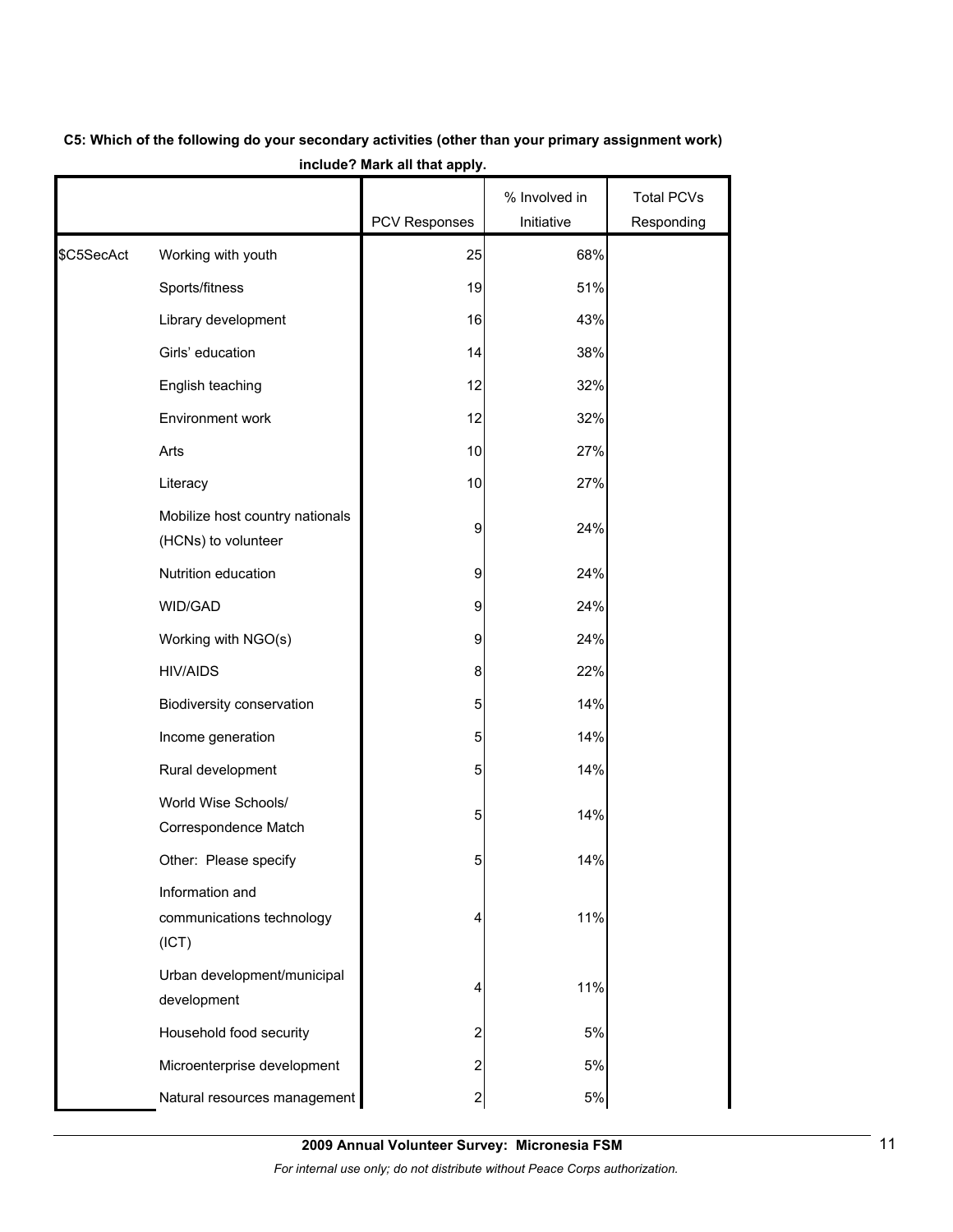| Working with special groups<br>(e.g., disabled, elderly, ethnic<br>minorities, orphans) | 2 | 5% |    |
|-----------------------------------------------------------------------------------------|---|----|----|
| Child survival                                                                          |   | 3% |    |
| Community food security<br>(production/marketing)                                       |   | 3% |    |
| <b>Business advertising</b>                                                             |   |    |    |
| Water and sanitation                                                                    |   |    |    |
| Total                                                                                   |   |    | 37 |

Percents may total to more than 100% since Volunteers were asked to "Mark all that apply."

|               |                                                | Column N % | Count | Row N % |  |
|---------------|------------------------------------------------|------------|-------|---------|--|
| C5.OTHER.TEXT | Open-ended results. Not responsive to request. |            |       |         |  |
|               |                                                |            |       |         |  |
|               |                                                |            |       |         |  |
|               |                                                |            |       |         |  |
|               |                                                |            |       |         |  |
|               |                                                |            |       |         |  |
|               |                                                |            |       |         |  |
|               |                                                |            |       |         |  |
|               | Total                                          |            | 40    | 100%    |  |

#### **C5: Which of the following do your secondary activities include? Other (specify)**

#### **C5: No Secondary Activities**

|         |       | Percent | Number |
|---------|-------|---------|--------|
| C5.NONE | No    | 92%     | 37     |
|         | Yes   | 8%      |        |
|         | Total | 100%    |        |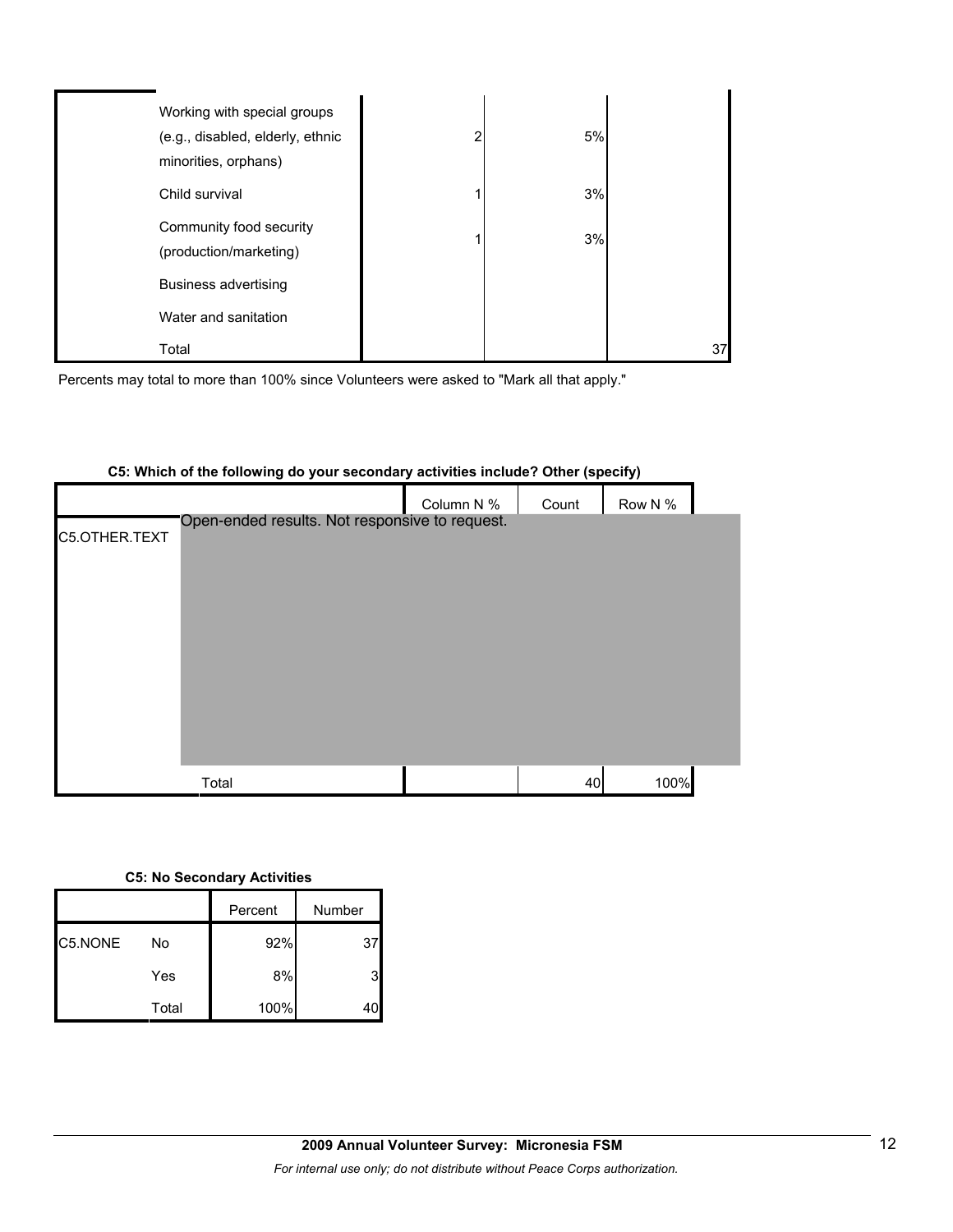**C6: Hours Spent on Secondary Activities During Average Work Week**

|           | None | I-10 hrs | 11-20 hrs | 21-30 hrs | 31-40 hrs | More than 40 hrs | Total |
|-----------|------|----------|-----------|-----------|-----------|------------------|-------|
| C6Hrs6grp |      | 56%      | 28%       | 8%        | 8%l       |                  | 36    |

**C6. How many hours do you spend on secondary activities during an average work week?**

|     | All Volunteers | Average | Lowest reported | Highest reported | Did not answer |
|-----|----------------|---------|-----------------|------------------|----------------|
| IC6 | 40             | 13.91   |                 | 40               |                |

**C7: How personally satisfying is your--?**

|                              | Not at all 1 |        |     |     | Exceptionally 5 | Total |
|------------------------------|--------------|--------|-----|-----|-----------------|-------|
| Primary assignment           |              | $10\%$ | 30% | 35% | 25%             | 40    |
| Secondary project/activities | 5%I          |        | 23% | 46% | 26%             | 39    |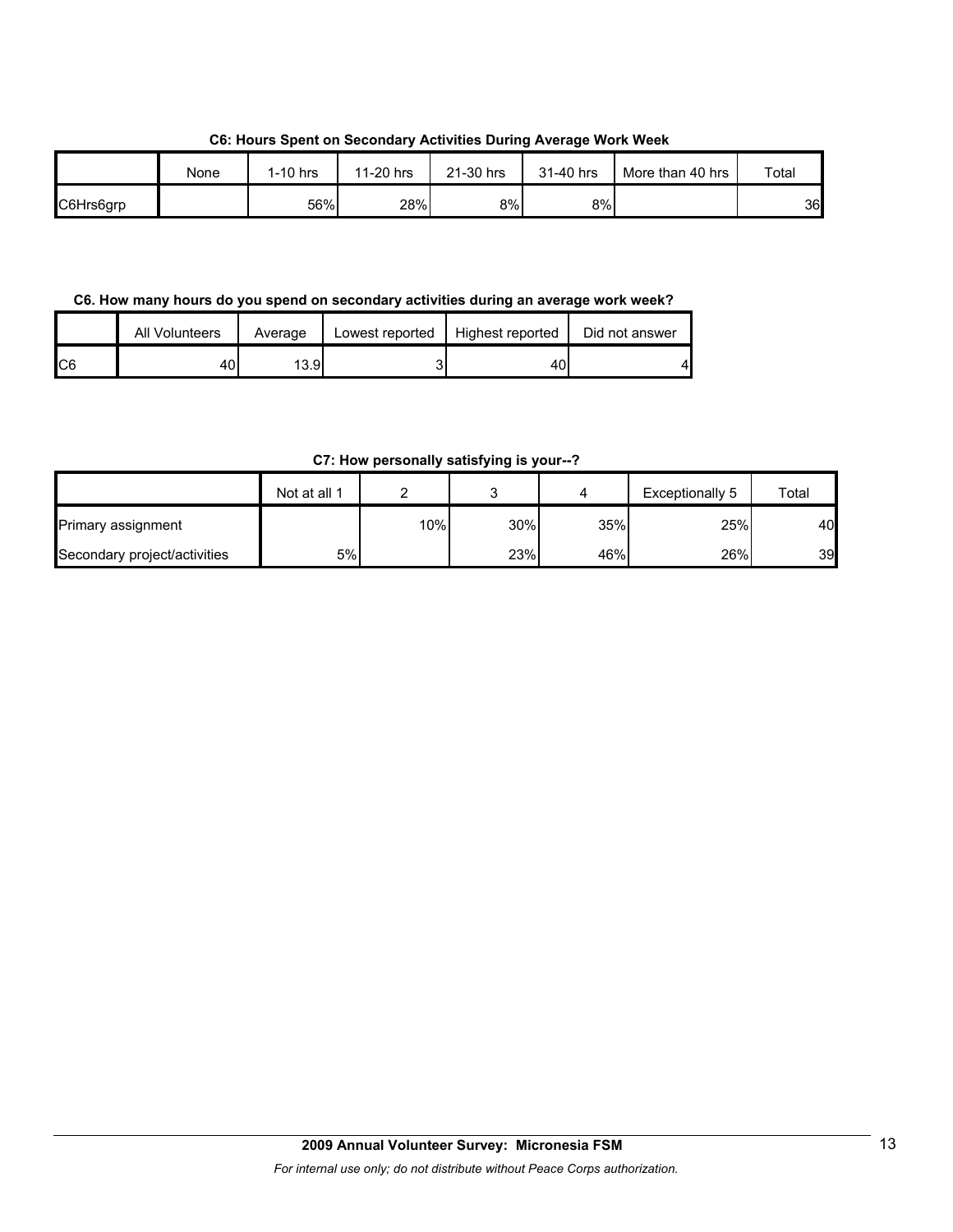# **D. Training for Peace Corps Assignment**

*This section reports Volunteers' assessments of the effectiveness of their Pre-Service Training and In-Service Training at post. In-Service Training (IST) includes: Reconnect; Technical IST; Mid-Service and Close of Service conferences; project management/leadership conferences; and other post-sponsored training sessions.* 

|                               | Not effective | Poor | Adequate | Effective | Very Effective | NA/No training | Total |
|-------------------------------|---------------|------|----------|-----------|----------------|----------------|-------|
| Manage cultural differences   |               | 7%   | 13%      | 60%       | 20%            |                | 15    |
| Deal with adjustment issues   |               | 7%   | 20%      | 60%       | 13%            |                | 15    |
| Work with                     |               |      |          |           |                |                |       |
| counterparts/community        |               | 20%  | 53%      | 20%       |                | 7%             | 15    |
| partners                      |               |      |          |           |                |                |       |
| Use language needed in        |               | 20%  | 20%      | 27%       | 33%            |                | 15    |
| work and social interactions  |               |      |          |           |                |                |       |
| Perform technical aspects of  | 7%            | 27%  | 20%      | 47%       |                |                | 15    |
| your work                     |               |      |          |           |                |                |       |
| Work on your project goals    |               | 13%  | 53%      | 20%       | 13%            |                | 15    |
| and objectives                |               |      |          |           |                |                |       |
| Conduct a participatory       |               |      |          |           |                |                |       |
| community needs               | 7%            | 7%   | 40%      | 40%       | 7%             |                | 15    |
| assessment (e.g., PACA)       |               |      |          |           |                |                |       |
| Monitor your project goals    | 7%            | 7%   | 40%      | 33%       | 7%             | 7%             | 15    |
| and outcomes                  |               |      |          |           |                |                |       |
| Maintain your physical health |               | 13%  | 33%      | 40%       | 13%            |                | 15    |
| Maintain your                 |               |      |          |           |                |                |       |
| mental/emotional health       |               |      | 53%      | 33%       | 7%             | 7%             | 15    |
| Maintain your personal safety |               |      |          |           |                |                |       |
| and security                  |               | 7%   |          | 40%       | 53%            |                | 15    |

|  | D1: (PCVs at post 18 months or less) How effective was your Pre-Service Training (PST) in preparing you to-- |
|--|--------------------------------------------------------------------------------------------------------------|
|--|--------------------------------------------------------------------------------------------------------------|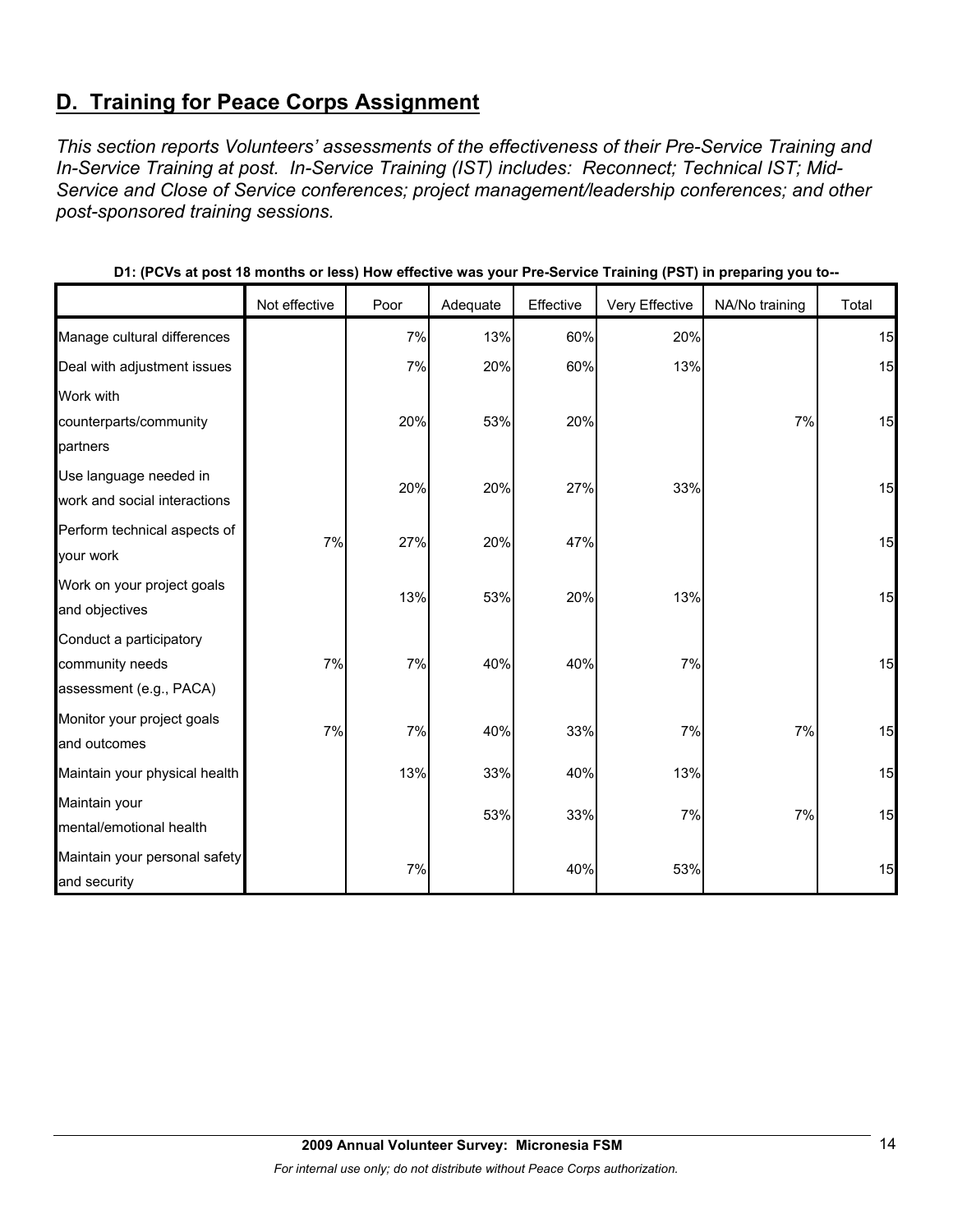|                                                                                          | Not effective | Poor | Adequate | Effective | Very Effective | NA/No training | Total |
|------------------------------------------------------------------------------------------|---------------|------|----------|-----------|----------------|----------------|-------|
| Manage cultural differences                                                              | 2%            | 2%   | 35%      | 40%       | 18%            | 2%             | 40    |
| Deal with adjustment issues                                                              | 2%            | 2%   | 32%      | 42%       | 18%            | 2%             | 40    |
| Build and strengthen working<br>relationships with<br>counterparts/community<br>partners | 8%            | 8%   | 45%      | 25%       | 12%            | 2%             | 40    |
| Use language needed in<br>work and social interactions                                   | 5%            | 20%  | 50%      | 12%       | 8%             | 5%             | 40    |
| Perform technical aspects of<br>your work                                                | 5%            | 15%  | 42%      | 18%       | 18%            | 2%             | 40    |
| Work on your project goals<br>and objectives                                             | 5%            | 5%   | 28%      | 48%       | 12%            | 2%             | 40    |
| Conduct a participatory<br>community needs<br>assessment (e.g., PACA)                    | 5%            | 15%  | 44%      | 23%       | 8%             | 5%             | 39    |
| Monitor project goals and<br>outcomes                                                    | 2%            | 10%  | 35%      | 30%       | 20%            | 2%             | 40    |
| Maintain your physical health                                                            | 2%            | 8%   | 38%      | 20%       | 25%            | 8%             | 40    |
| Maintain your<br>mental/emotional health                                                 | 2%            | 8%   | 30%      | 25%       | 28%            | 8%             | 40    |
| Maintain your personal safety<br>and security                                            | 2%            |      | 25%      | 30%       | 35%            | 8%             | 40    |

**D5: How effective was your In-Service Training (IST) in preparing you to--**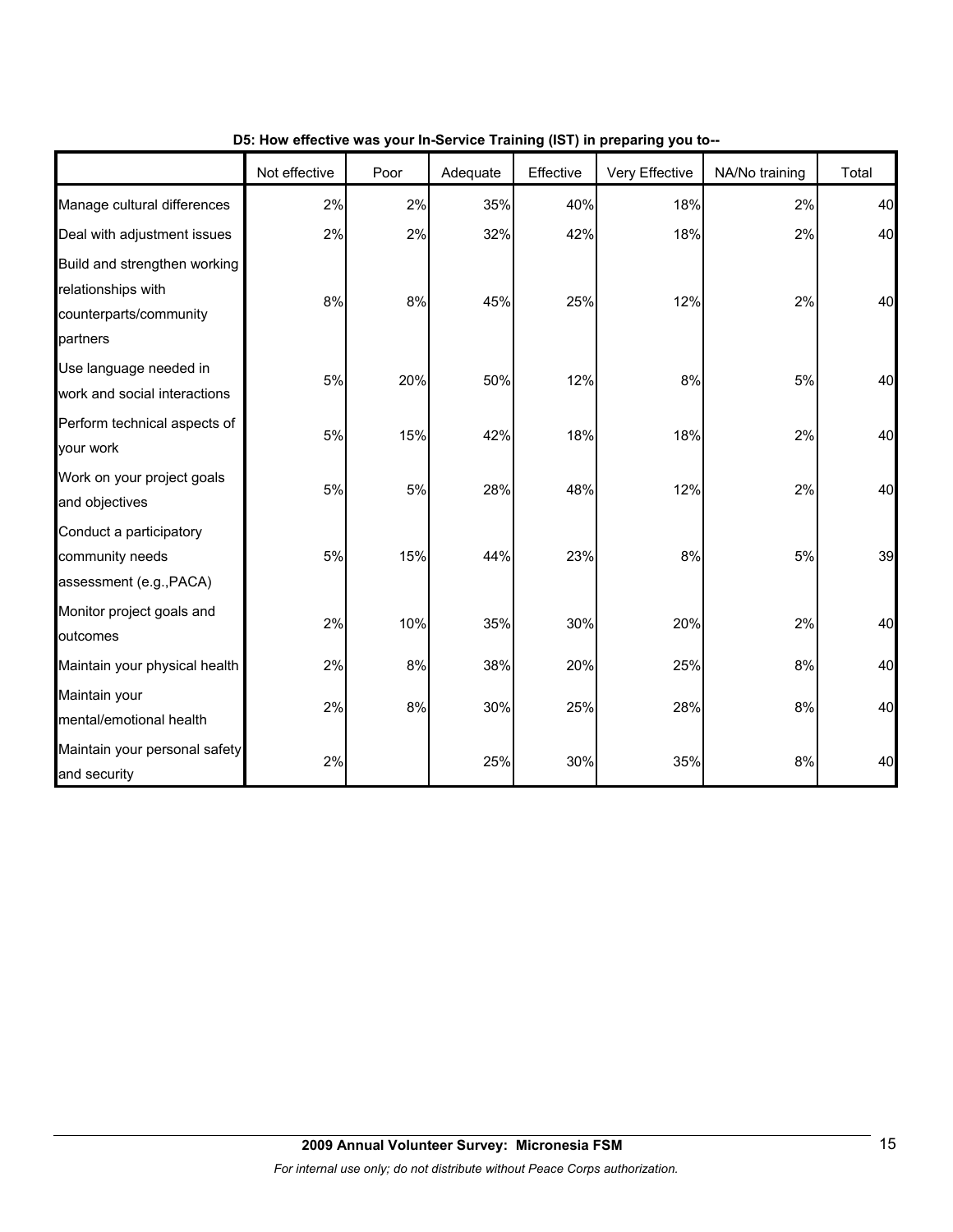| D8: Did you have this skill before joining the Peace Corps? |  |
|-------------------------------------------------------------|--|
|-------------------------------------------------------------|--|

|                                                  | No/ No answer | Yes | Total |
|--------------------------------------------------|---------------|-----|-------|
| Skills specific to my assignment                 | 14            | 25  | 39    |
| Assessing community needs                        | 26            | 13  | 39    |
| Organizing/implementing<br>community activities  | 17            | 22  | 39    |
| Building capacity of local<br>organizations      | 31            | 8   | 39    |
| Monitoring, reporting, and<br>evaluating my work | 8             | 30  | 38    |
| Designing and implementing<br>training sessions  | 26            | 12  | 38    |

### **D8: Is the skill needed for your Peace Corps work?**

|                                                  | No/ No answer | Yes | Total |
|--------------------------------------------------|---------------|-----|-------|
| Skills specific to my assignment                 |               | 37  | 38    |
| Assessing community needs                        | 3             | 35  | 38    |
| Organizing/implementing<br>community activities  | 5             | 31  | 36    |
| Building capacity of local<br>organizations      | 14            | 25  | 39    |
| Monitoring, reporting, and<br>evaluating my work |               | 37  | 38    |
| Designing and implementing<br>training sessions  | 19            | 19  | 38    |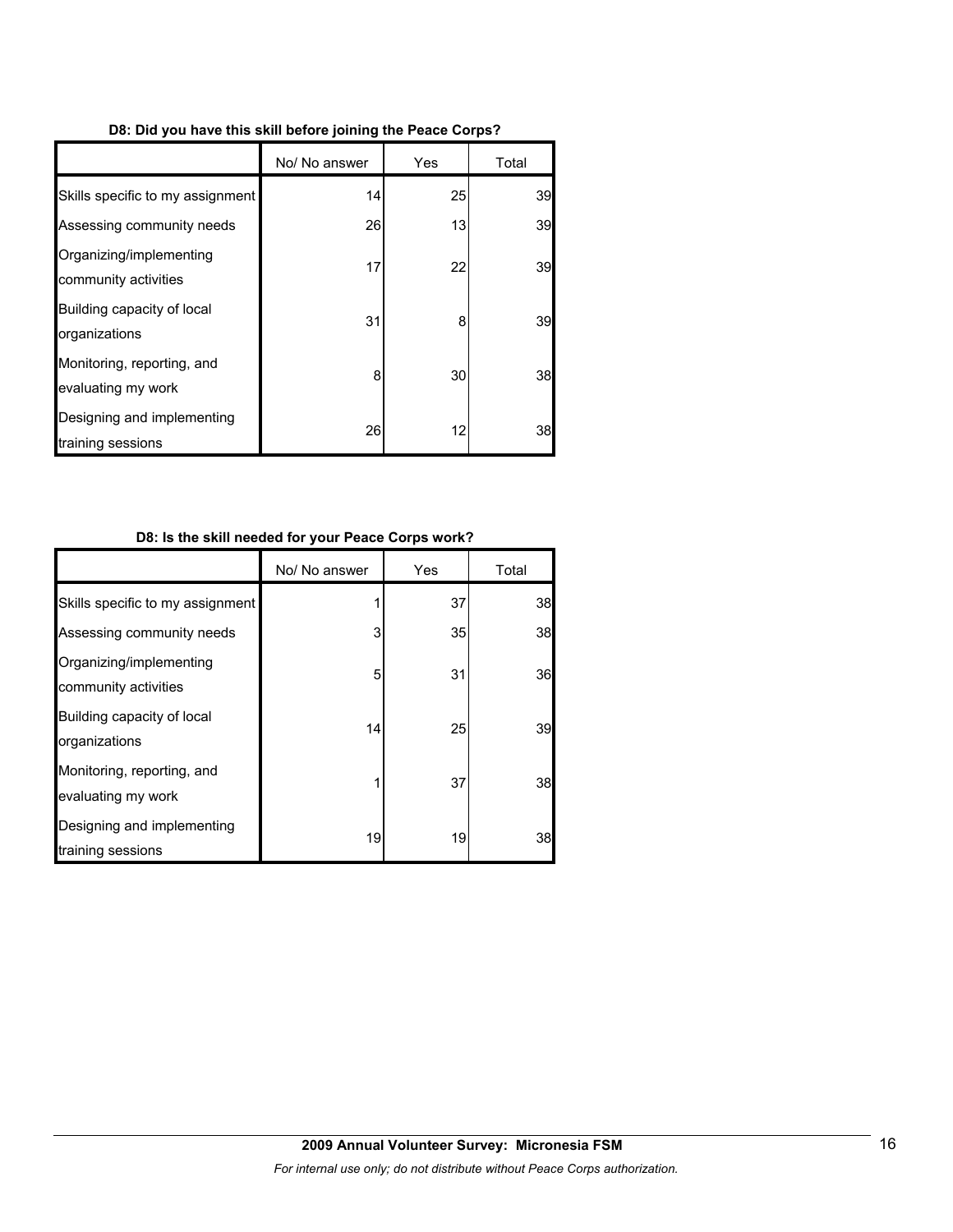### **D8: Have you had adequate Peace Corps training to acquire the skill?**

|                                                  | No/ No answer | Yes | Total |
|--------------------------------------------------|---------------|-----|-------|
| Skills specific to my assignment                 | 12            | 19  | 31    |
| Assessing community needs                        | 7             | 30  | 37    |
| Organizing/implementing<br>community activities  | 6             | 25  | 31    |
| Building capacity of local<br>organizations      | 19            | 12  | 31    |
| Monitoring, reporting, and<br>evaluating my work | 2             | 35  | 37    |
| Designing and implementing<br>training sessions  | 18            | 13  | 31    |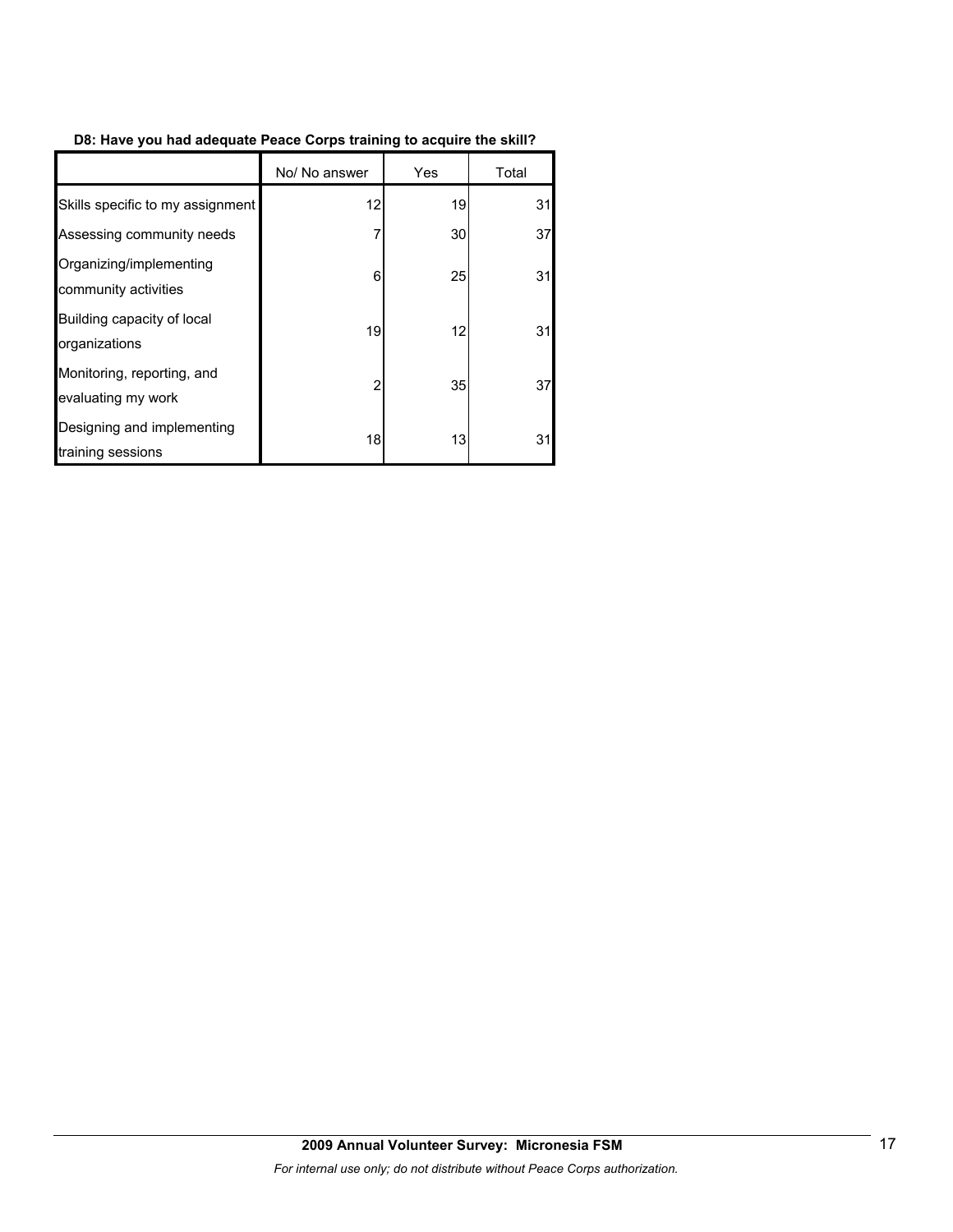# **E. Volunteer Assignment Goals and Impact**

*This section reports Volunteers' self-assessments of their impact on the individuals and organizations in the communities in which they serve. At the end of this section, Volunteers' third goal activities, participation in Coverdell World Wise School/Correspondence Match (CWWS/CM) and use of Peace Corps resources to support their work are reported in questions.* 

|                                                                                                       | Not at all 1 | $\overline{2}$ | 3   | 4   | <b>Exceptionally 5</b> | <b>NA</b> | Total |
|-------------------------------------------------------------------------------------------------------|--------------|----------------|-----|-----|------------------------|-----------|-------|
| Meets the objectives of the<br>project plan                                                           |              | 5%             | 10% | 62% | 22%                    |           | 40    |
| Builds local capacity for<br>sustainability                                                           | 10%          | 15%            | 45% | 22% | 8%                     |           | 40    |
| Involves local people in<br>planning and implementing<br>activities                                   | 8%           | 20%            | 30% | 40% | 2%                     |           | 40    |
| Complements other local<br>development activities                                                     | 5%           | 18%            | 38% | 28% | 10%                    | 2%        | 40    |
| Transfers skills to host country<br>individuals and organizations                                     | 8%           | 18%            | 42% | 22% | 10%                    |           | 40    |
| Mobilizes host country<br>nationals (HCNs) to volunteer                                               | 13%          | 33%            | 36% | 15% |                        | 3%        | 39    |
| Helps promote a better<br>understanding of Americans<br>on the part of the peoples<br>served (goal 2) |              |                | 25% | 48% | 28%                    |           | 40    |
| Helps promote a better<br>understanding of other<br>peoples on the part of<br>Americans (goal 3)      |              | 2%             | 22% | 42% | 32%                    |           | 40    |

#### **E1: To what extent does your Volunteer work assignment address the following?**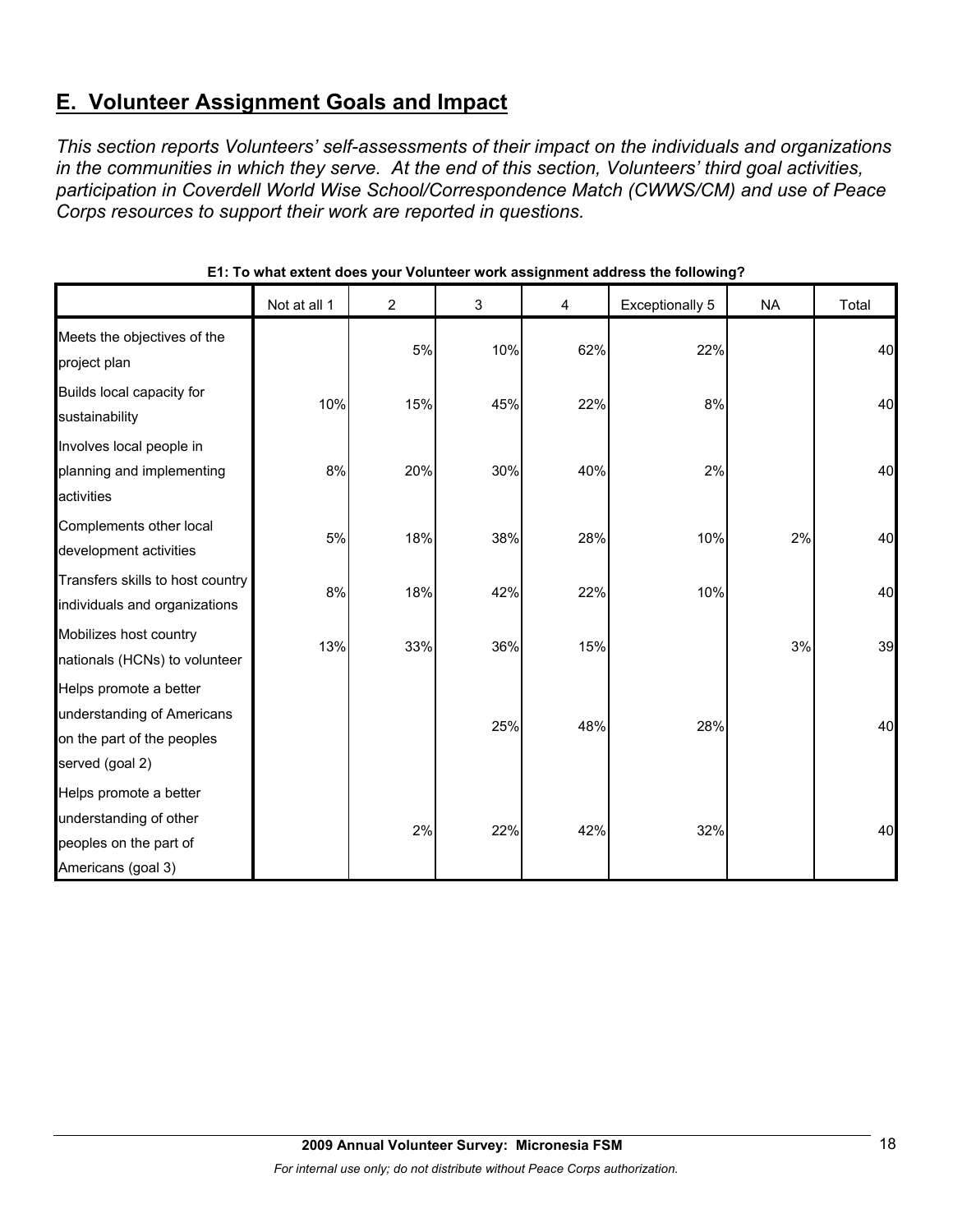|                                          | Not at all 1 | ົ   | ◠<br>c | 4   | Exceptionally 5 | <b>NA</b> | Total |
|------------------------------------------|--------------|-----|--------|-----|-----------------|-----------|-------|
| Need the assistance that you<br>provided |              | 16% | 20%    | 28% | 36%             |           | 25    |
| Want the assistance that you<br>provided | 4%           | 8%  | 16%    | 20% | 52%             |           | 25    |

**E2: To what extent does your host community--?**

#### **E3: How much impact does your assignment have on the capacities of your host counterparts/community partners?**

|                                                                  | None 1 | $\overline{2}$ | 3   | 4   | Exceptional 5 | NA. | Total |
|------------------------------------------------------------------|--------|----------------|-----|-----|---------------|-----|-------|
| Ability to access information<br>(e.g., library, Internet, etc.) | 15%    | 18%            | 32% | 28% | 5%            | 2%  | 40    |
| Leadership skills                                                | 8%     | 8%             | 45% | 32% | 5%            | 2%  | 40    |
| Planning and management                                          |        | 8%             | 42% | 40% | 8%            | 2%  | 40    |
| Problem solving/critical thinking                                | 2%     | 12%            | 35% | 40% | 8%            | 2%  | 40    |
| Self-esteem                                                      | 2%     | 15%            | 40% | 30% | 10%           | 2%  | 40    |
| <b>Technical skills</b>                                          | 5%     | 2%             | 45% | 42% | 2%            | 2%  | 40    |
| Use of local resources                                           | 5%     | 18%            | 38% | 28% | 10%           | 2%  | 40    |
| Use of external resources (e.g.,<br>grants, international NGOs)  | 10%    | 23%            | 23% | 31% | 8%            | 5%  | 39    |
| Better understanding of<br>Americans                             |        |                | 20% | 35% | 42%           | 2%  | 40    |
| Other: Please specify below                                      | 9%     |                |     | 9%  |               | 82% | 11    |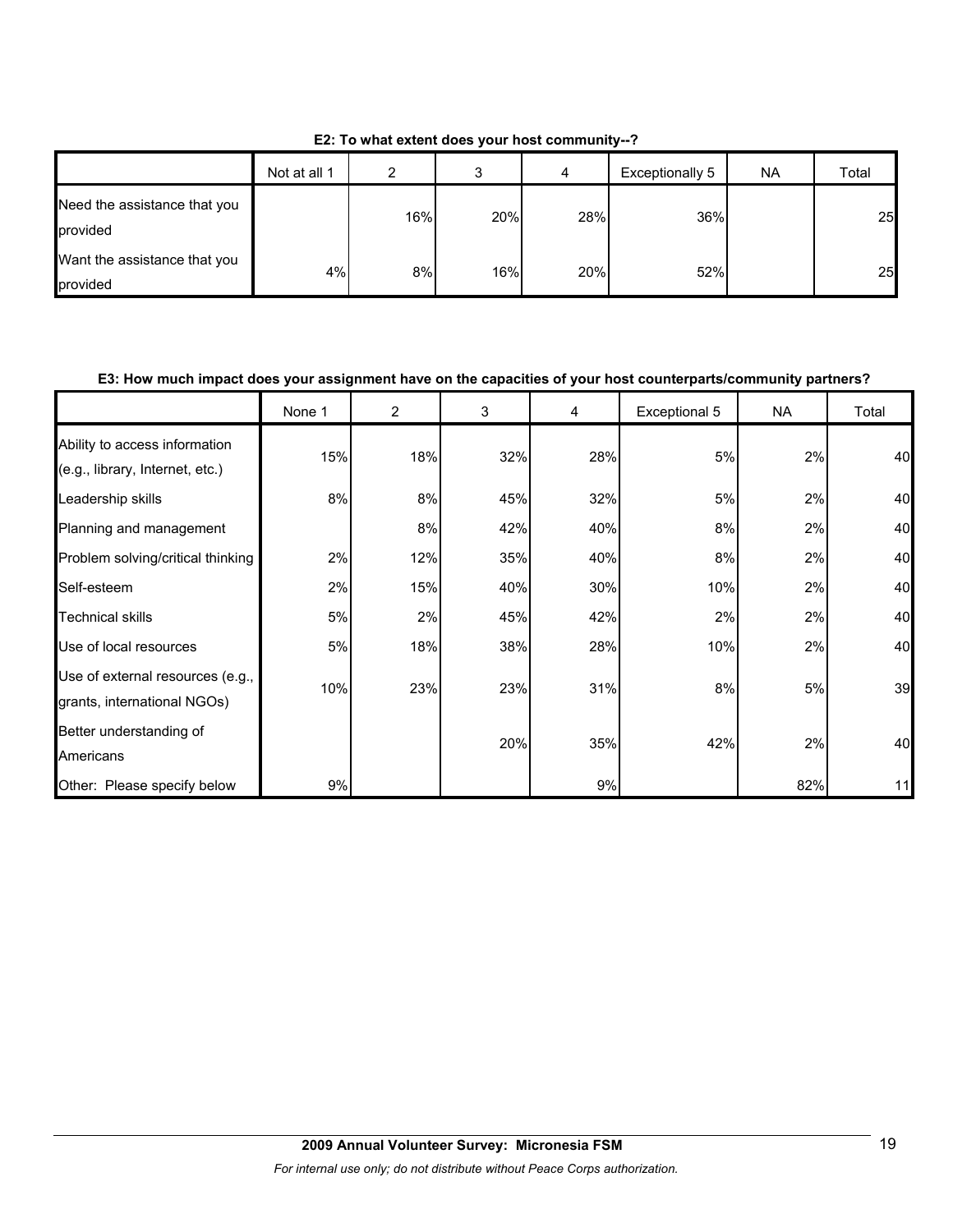#### **E3: How much impact does your assignment have on the capacities of your host**

| counterparts/community partners? Other (specify) |                                                |            |       |         |  |  |  |  |
|--------------------------------------------------|------------------------------------------------|------------|-------|---------|--|--|--|--|
|                                                  |                                                | Column N % | Count | Row N % |  |  |  |  |
| E3_OTHER                                         | Open-ended results. Not responsive to request. |            |       |         |  |  |  |  |
|                                                  |                                                |            |       |         |  |  |  |  |
|                                                  |                                                |            |       |         |  |  |  |  |
|                                                  |                                                |            |       |         |  |  |  |  |
|                                                  |                                                |            |       |         |  |  |  |  |
|                                                  |                                                |            |       |         |  |  |  |  |
|                                                  |                                                |            |       |         |  |  |  |  |
|                                                  |                                                |            |       |         |  |  |  |  |
|                                                  |                                                |            |       |         |  |  |  |  |
|                                                  |                                                |            |       |         |  |  |  |  |
|                                                  | Total                                          |            | 40    | 100%    |  |  |  |  |

#### **E4: How much impact does your assignment have on the capacities of your host individuals with whom you work?**

|                                                                  | None 1 | $\overline{2}$ | 3   | 4   | Exceptional 5 | <b>NA</b> | Total |
|------------------------------------------------------------------|--------|----------------|-----|-----|---------------|-----------|-------|
| Ability to access information<br>(e.g., library, Internet, etc.) | 15%    | 20%            | 28% | 30% | 8%            |           | 40    |
| Leadership skills                                                |        | 10%            | 30% | 48% | 12%           |           | 40    |
| Planning and management                                          | 2%     | 15%            | 42% | 35% | 5%            |           | 40    |
| Problem solving/critical thinking                                | 2%     | 5%             | 22% | 52% | 18%           |           | 40    |
| Self-esteem                                                      |        | 12%            | 15% | 48% | 22%           | 2%        | 40    |
| <b>Technical skills</b>                                          | 5%     | 20%            | 35% | 32% | 8%            |           | 40    |
| Use of local resources                                           | 2%     | 20%            | 52% | 20% | 5%            |           | 40    |
| Use of external resources (e.g.,<br>grants, international NGOs)  | 8%     | 30%            | 32% | 18% | 5%            | 8%        | 40    |
| Better understanding of<br>Americans                             |        | 2%             | 15% | 35% | 48%           |           | 40    |
| Other: Please specify below                                      |        |                |     |     |               | 100%      | 10    |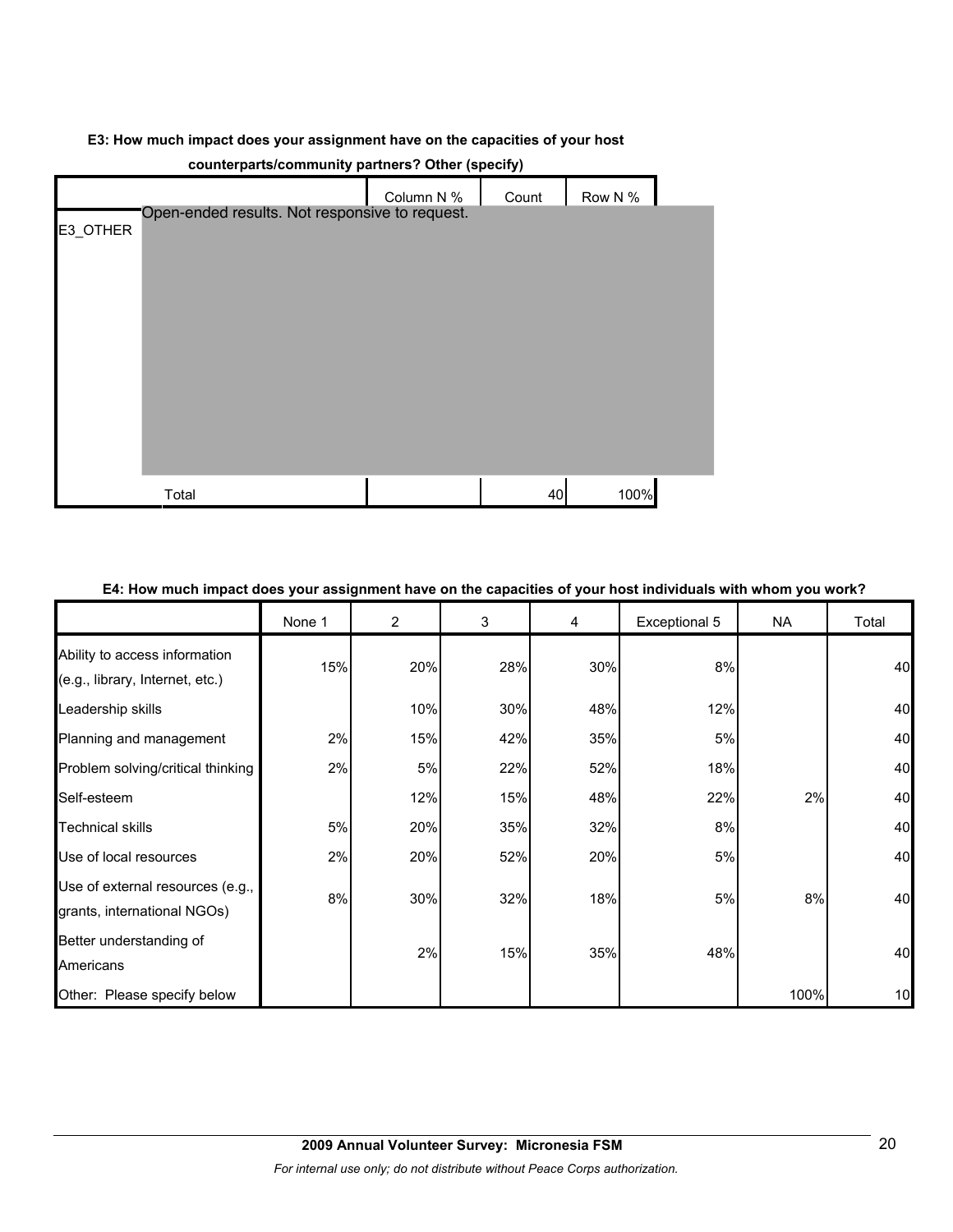#### **E4: How much impact does your assignment have on the capacities**

|                 |       | Column N % | Count | Row N % |
|-----------------|-------|------------|-------|---------|
| <b>E4 OTHER</b> |       | 100%       | 40    |         |
|                 | Total |            | 40    | 100%    |

### **of your host individuals with whom you work? Other (specify)**

#### **E5: To what extent does your assignment enhance the capacities of organizations with whom you work?**

|                                                              | None 1 | 2   | 3   | 4   | Exceptional 5 | NA   | Total          |
|--------------------------------------------------------------|--------|-----|-----|-----|---------------|------|----------------|
| Identifying and prioritizing<br>organizational needs         | 8%     | 15% | 40% | 30% | 8%            |      | 40             |
| Leadership                                                   | 10%    | 18% | 32% | 38% | 2%            |      | 40             |
| Management                                                   | 10%    | 18% | 40% | 28% | 5%            |      | 40             |
| Monitoring and evaluation                                    | 10%    | 25% | 38% | 20% | 5%            | 2%   | 40             |
| Planning and implementing<br>organizational activities       | 8%     | 3%  | 44% | 41% | 5%            |      | 39             |
| Teamwork/participatory<br>decision-making                    | 8%     | 5%  | 35% | 40% | 10%           | 2%   | 40             |
| Use of local resources                                       | 10%    | 20% | 40% | 22% | 8%            |      | 40             |
| Ability to mobilize, manage, and<br>sustain local volunteers | 10%    | 22% | 40% | 22% | 5%            |      | 40             |
| Other: Please specify below                                  |        |     |     |     |               | 100% | $\overline{7}$ |

#### **E5: To what extent does your assignment enhance the capacities of**

**organizations with whom you work? Other (specify)**

|          | Column N % | Count | Row N % |
|----------|------------|-------|---------|
| E5 OTHER | 100%       | 40l   |         |
| Total    |            | 40    | 100%    |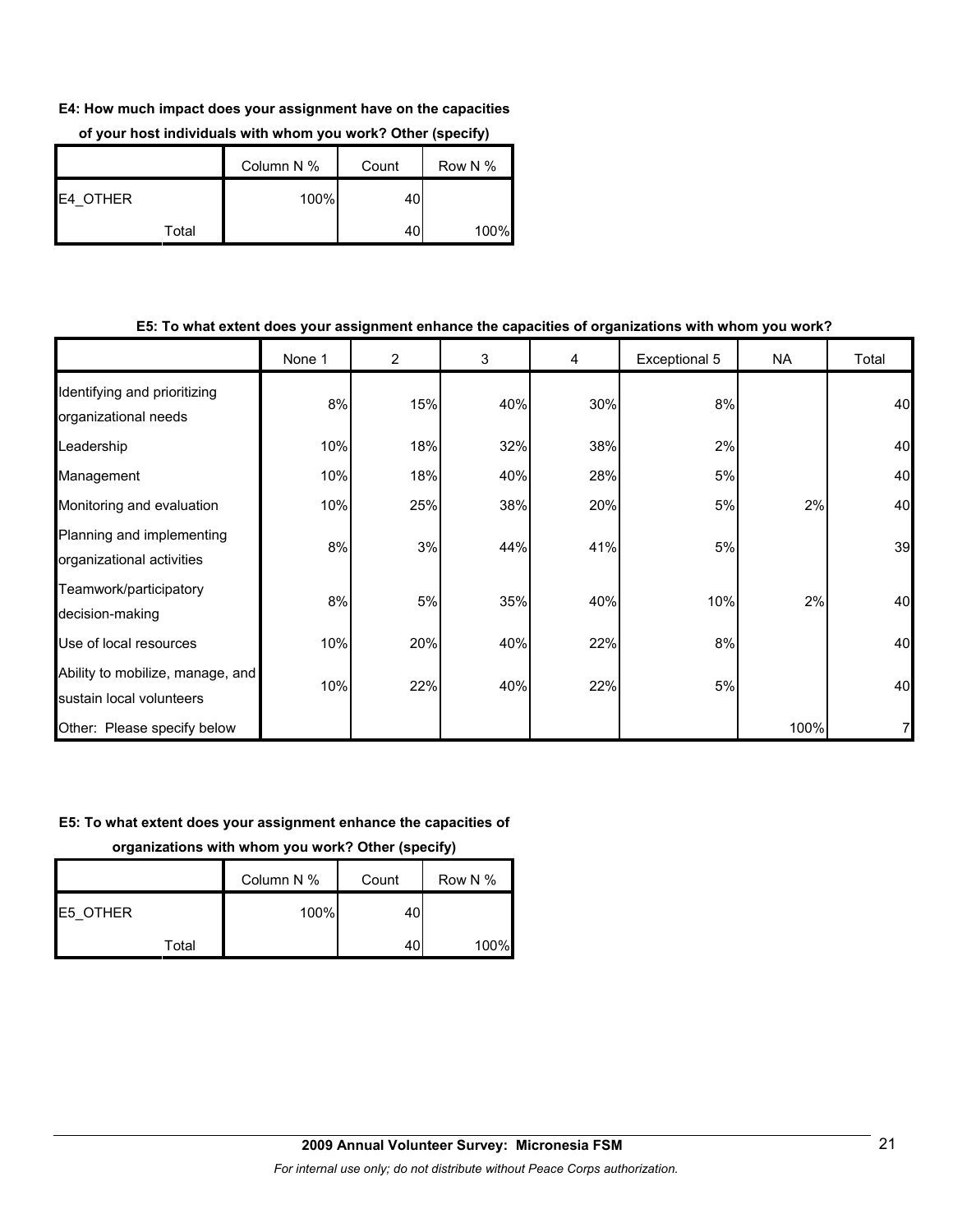|                                       | Not at all 1 | 2   | 3   | 4   | Exceptionally 5 | NA  | Total |
|---------------------------------------|--------------|-----|-----|-----|-----------------|-----|-------|
| Your counterpart/community<br>partner | 12%          | 15% | 35% | 28% | 8%              | 2%  | 40    |
| Another institution/organization      | 12%          | 15% | 28% | 28% | 8%              | 10% | 40    |
| Members of your host<br>community     | 2%           | 10% | 40% | 40% | 8%              |     | 40    |
| Other: Please specify below           | 9%           |     |     | 18% | 9%              | 64% | 11    |

**E6: How effective have you been in transferring knowledge and skills to help the following personsor groups build their capacities?**

**E7: To what extent have HC individuals gained a better understanding of Americans? Includes "Too early to tell."**

|    | Not at all | Minimally | Moderately | Considerabl∨ | Exceptionally | Foo early to tell | Total |
|----|------------|-----------|------------|--------------|---------------|-------------------|-------|
| E7 | 0%l        | 0%        | 28%        | 52%          | 18%           | 2%                | 40    |

#### **E7: To what extent have HC individuals gained a better understanding of Americans? Excludes**

**"Too early to tell."**

|     | Not at all | Minimally | Moderately | Considerablv | Exceptionally | $\tau$ otal |
|-----|------------|-----------|------------|--------------|---------------|-------------|
| IE7 |            |           | 28%        | 54%          | 18%           | 39          |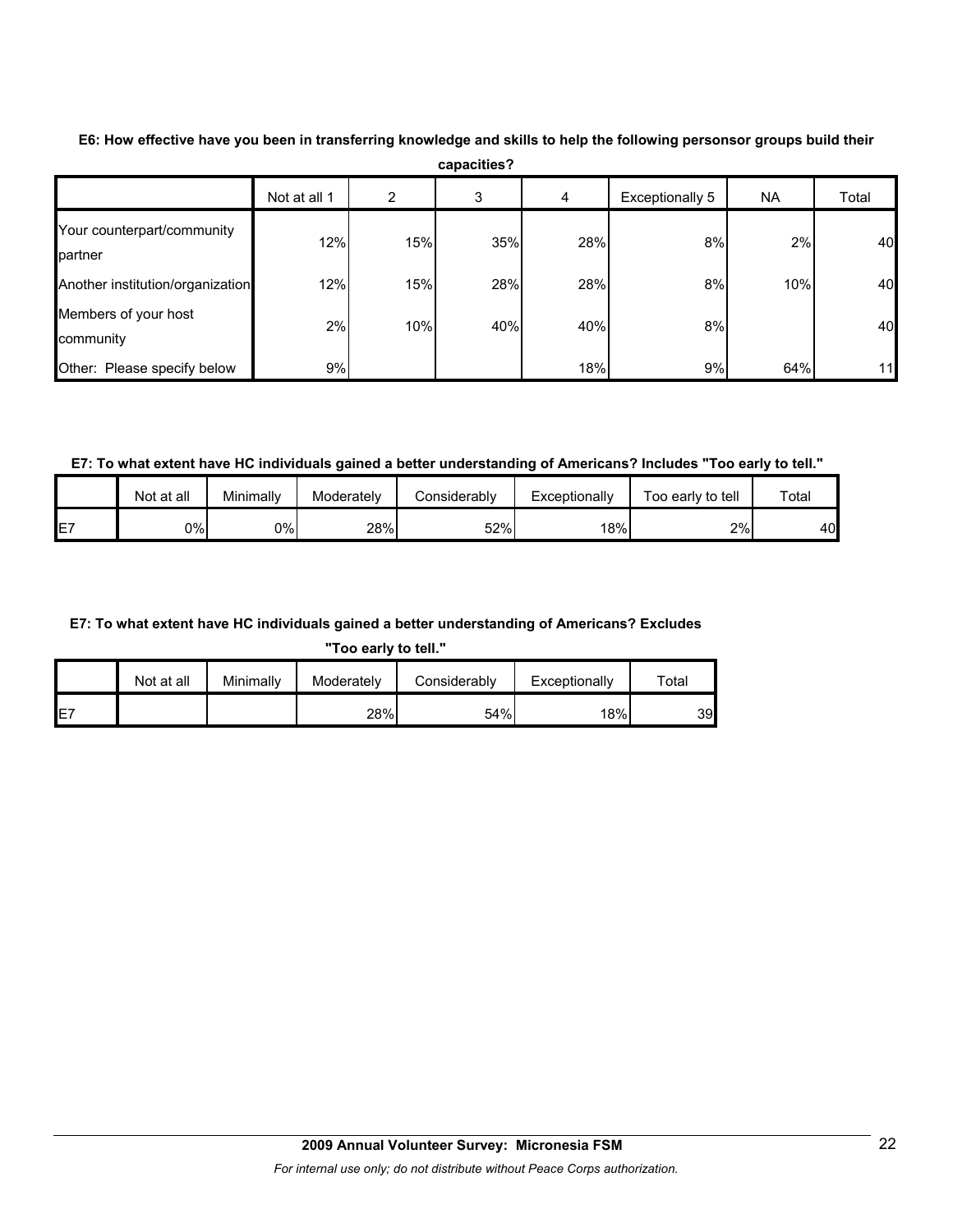|               |                                                              | PCV Responses | % Doing This | <b>Total PCVs</b><br>Responding |
|---------------|--------------------------------------------------------------|---------------|--------------|---------------------------------|
| \$E9Goal3Acts | Electronic updates                                           | 32            | 80%          |                                 |
|               | Hard copy/paper update                                       | 28            | 70%          |                                 |
|               | Pen pal program/letter<br>exchange                           | 19            | 48%          |                                 |
|               | Hosting American visitors                                    | 18            | 45%          |                                 |
|               | Personal website or blog                                     | 16            | 40%          |                                 |
|               | Enrollment in the CWWS/CMS<br>program                        | 10            | 25%          |                                 |
|               | While on home leave, spoke at<br>a school or community group | 7             | 18%          |                                 |
|               | Podcasted/created a slide show<br>or video posted online     | 4             | 10%          |                                 |
|               | Other please specify                                         | 4             | 10%          |                                 |
|               | Peace Corps Week activities                                  |               | 2%           |                                 |
|               | Total                                                        |               |              | 40                              |

#### **E9. In which of the following third goal activities have you participated during your PC service?**

#### **E9: When asked about third goal activities, Volunteer answered "No**

**involvement in third goal activities."** 

|                                                                                                                                                                                                                                                                                       | Have done third<br>goal activities | No third goal<br>activities | Total |
|---------------------------------------------------------------------------------------------------------------------------------------------------------------------------------------------------------------------------------------------------------------------------------------|------------------------------------|-----------------------------|-------|
| Peace Corps' third goal is to<br>"help promote a better<br>understanding of other peoples<br>on the part of Americans." In<br>which of the following third goal<br>activities, including your contact<br>with family and friends, have<br>you participated during your<br>Peace Corps | 100%                               |                             | 40    |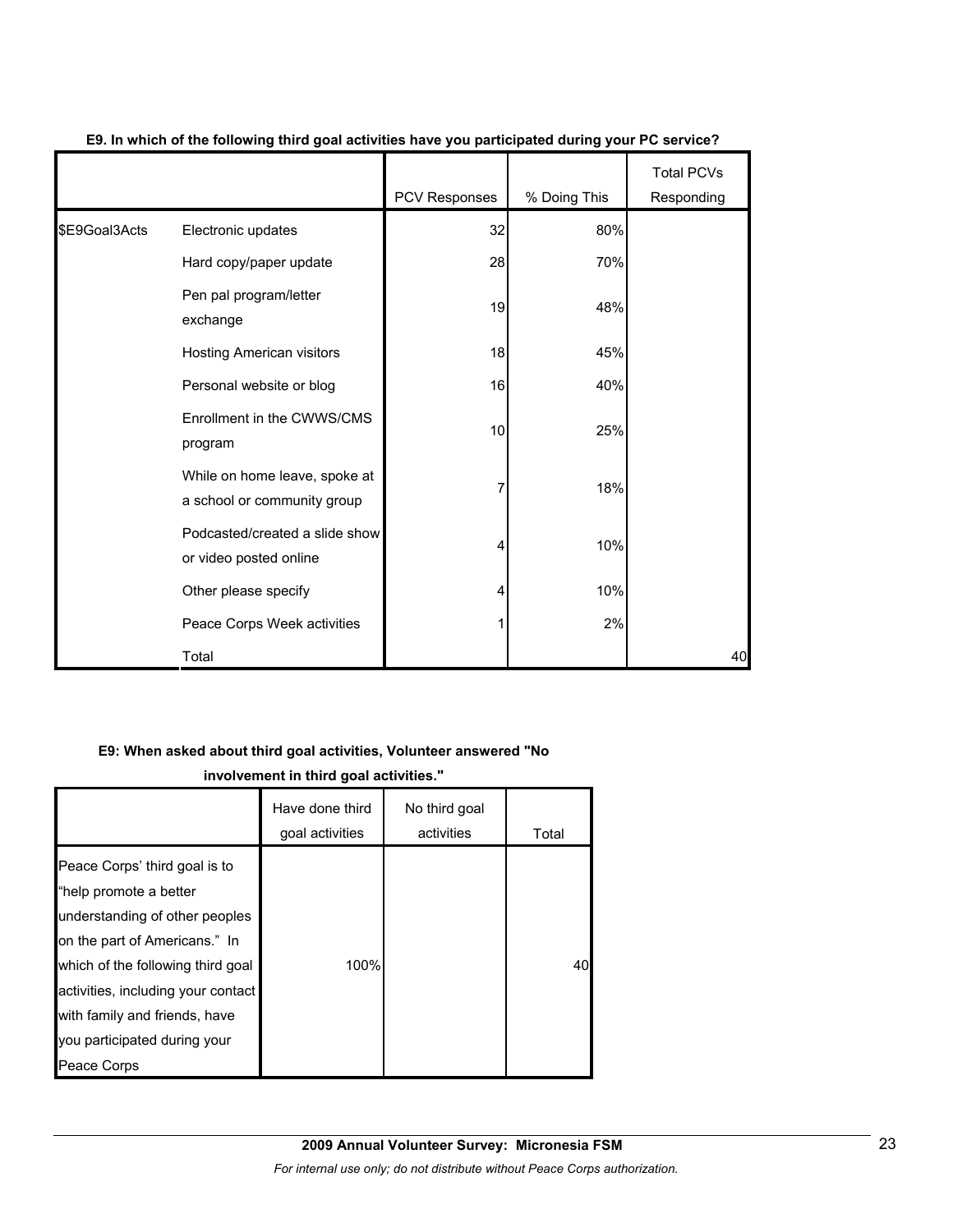|             |                            | I have participated in | I have participated in |       |
|-------------|----------------------------|------------------------|------------------------|-------|
|             | I have not participated in | CWWS/CM & would        | CWWS/CM and would      |       |
|             | CWWS/CM.                   | recommend it           | NOT recommend it       | Total |
| <b>IE10</b> | 72%1                       | 23%                    | 5%                     | 39    |

**E10: Would you recommend participation in the CWWS CMS to other Volunteers?**

**E11: To what extent have Americans gained a better understanding of HCNs? Includes "Too early to tell."**

|     | Not at all | Minimallv | Moderately | Considerably | Exceptionally | Too early to tell | Total |
|-----|------------|-----------|------------|--------------|---------------|-------------------|-------|
| E11 | 3%I        | 3%        | 23%        | 41%          | 28%           | 3%                | 39    |

### **E11: To what extent have Americans gained a better understanding of HCNs? Excludes "Too early**

| to tell." |            |           |            |              |               |             |  |  |  |
|-----------|------------|-----------|------------|--------------|---------------|-------------|--|--|--|
|           | Not at all | Minimally | Moderately | Considerably | Exceptionally | $\tau$ otal |  |  |  |
| E11       | 3%         | 3%        | 24%        | 42%          | 29%           | 38          |  |  |  |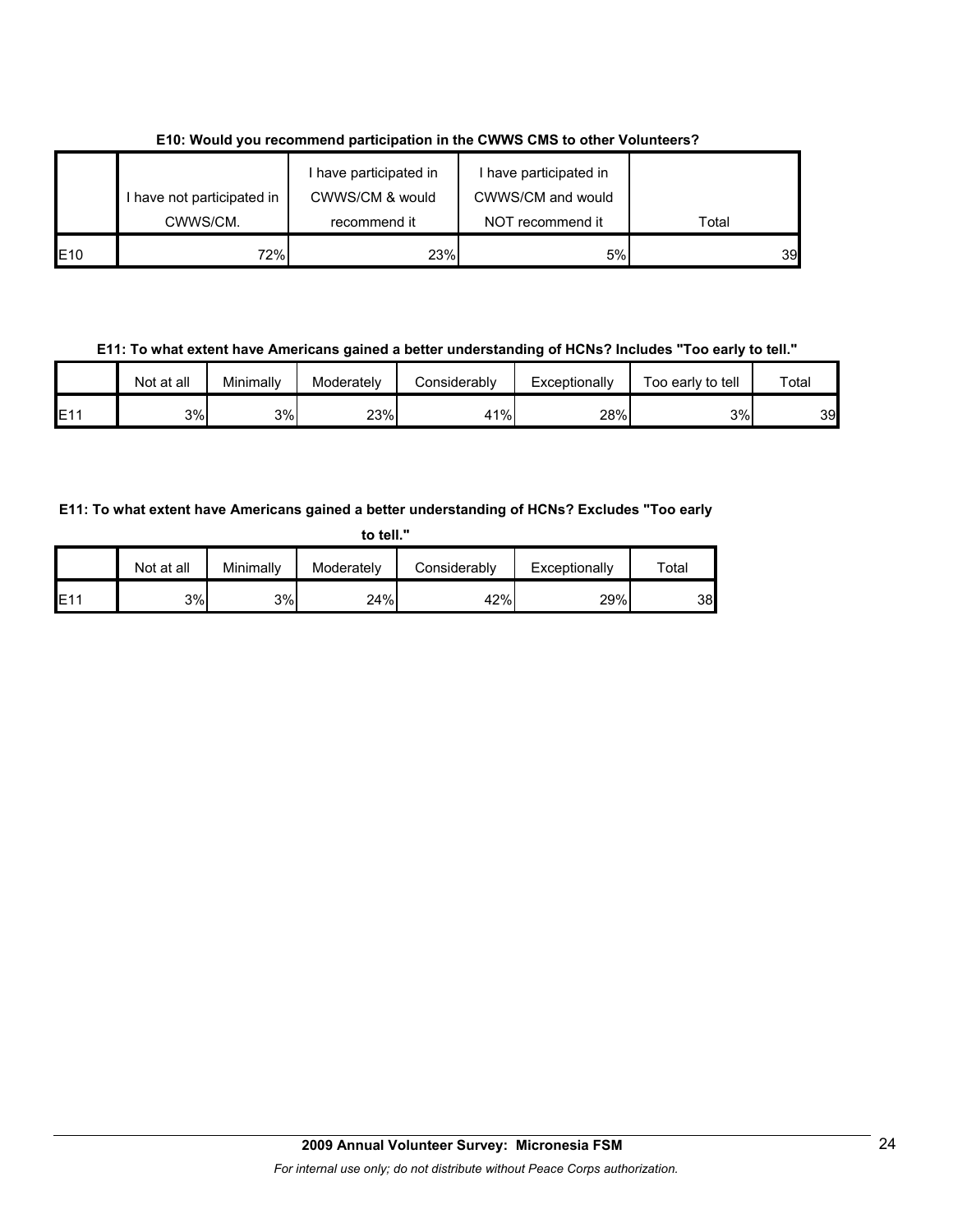|                                                                                | Yes            |
|--------------------------------------------------------------------------------|----------------|
| Coverdell World Wise Schools staff (Useful)                                    | 4              |
| Contact with other Peace Corps staff in Washington, D.C. (Useful)              | $\overline{a}$ |
| Information at staging (Useful)                                                | 12             |
| Information from your post sent to you before departure (Useful)               | 23             |
| Internet (Useful)                                                              | 31             |
| Invitation kits (Useful)                                                       | 23             |
| Material in staging packet (Useful)                                            | 18             |
| Peace Corps staff at post (e.g., World Wise School contact) (Useful)           | 10             |
| Recruiting (Useful)                                                            | $\overline{7}$ |
| Resources available from Coverdell World Wise Schools (Useful)                 | 3              |
| Resources available on Peace Corps website (e.g., third goal section) (Useful) | 8              |
| Training on third goal (Useful)                                                | 9              |
| Other: Please specify below (Useful)                                           |                |

#### **E12: Which of the following resources have been useful to you in your third goal activities?**

#### **E12: Which of the following resources would/will be helpful to you in your third goal activities?**

|                                                                                          | Yes |
|------------------------------------------------------------------------------------------|-----|
| Coverdell World Wise Schools staff (Would be helpful)                                    | 17  |
| Contact with other Peace Corps staff in Washington, D.C. (Would be helpful)              | 11  |
| Information at staging (Would be helpful)                                                | 6   |
| Information from your post sent to you before departure (Would be helpful)               | 61  |
| Internet (Would be helpful)                                                              |     |
| Invitation kits (Would be helpful)                                                       |     |
| Material in staging packet (Would be helpful)                                            |     |
| Peace Corps staff at post (e.g., World Wise School contact) (Would be helpful)           | 10  |
| Recruiting (Would be helpful)                                                            | 8   |
| Resources available from Coverdell World Wise Schools (Would be helpful)                 | 14  |
| Resources available on Peace Corps website (e.g., third goal section) (Would be helpful) | 14  |
| Training on third goal (Would be helpful)                                                | 13  |
| Other: Please specify below (Would/will be helpful)                                      |     |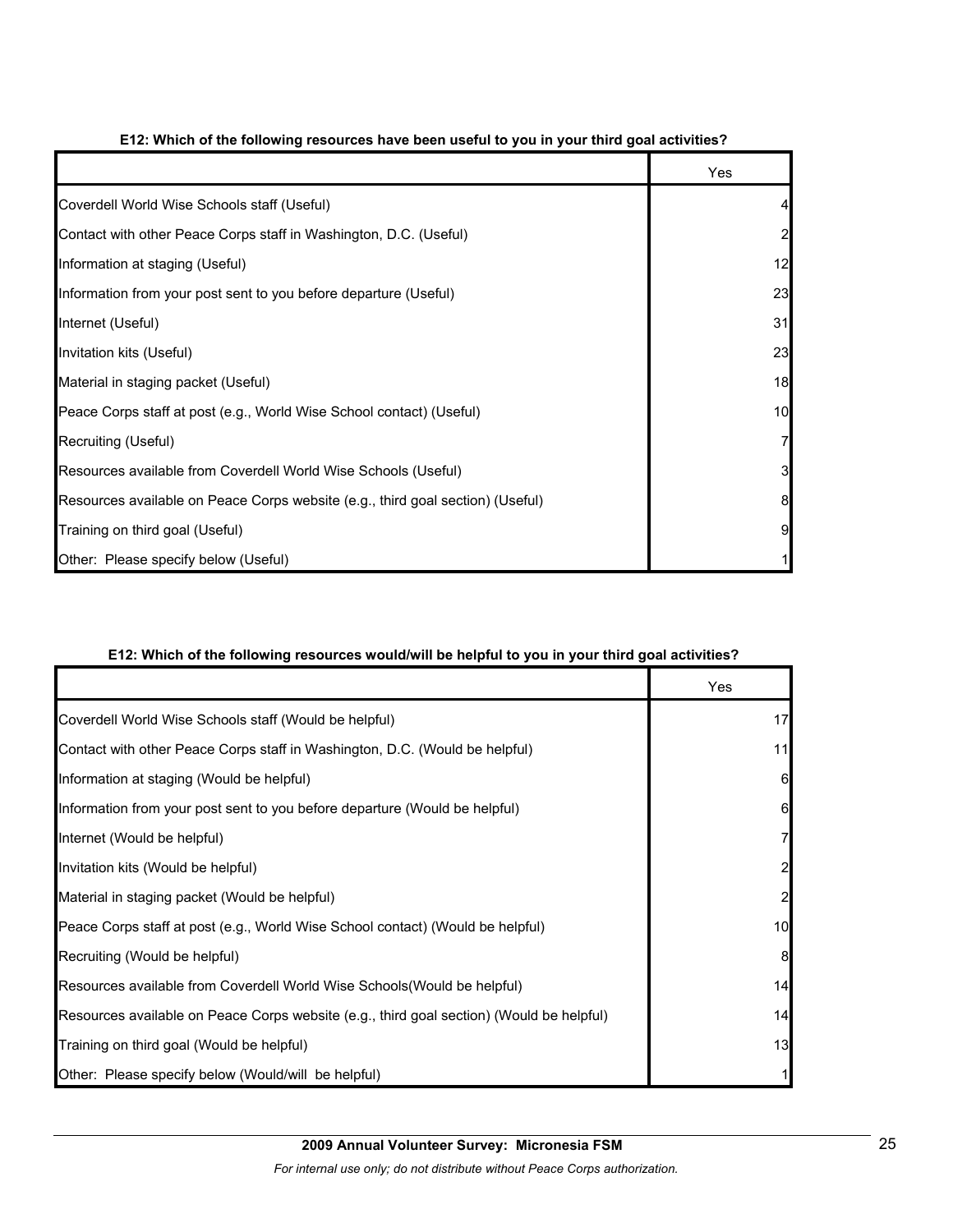| E12: Other useful/helpful resources? Other (specify) |                                                |            |       |         |  |  |  |  |
|------------------------------------------------------|------------------------------------------------|------------|-------|---------|--|--|--|--|
| E12_OTHER                                            | Open-ended results. Not responsive to request. | Column N % | Count | Row N % |  |  |  |  |
|                                                      | Total                                          |            | 40    | 100%    |  |  |  |  |

### **E13: Do you know about the Peace Corps Partnership Program (PCPP)?**

|                 | No  | Yes, but I haven't used it. | Yes, I have used it. | $\tau$ otai |  |
|-----------------|-----|-----------------------------|----------------------|-------------|--|
| E <sub>13</sub> | 35% | 58%                         | 8%                   | 40 <b>I</b> |  |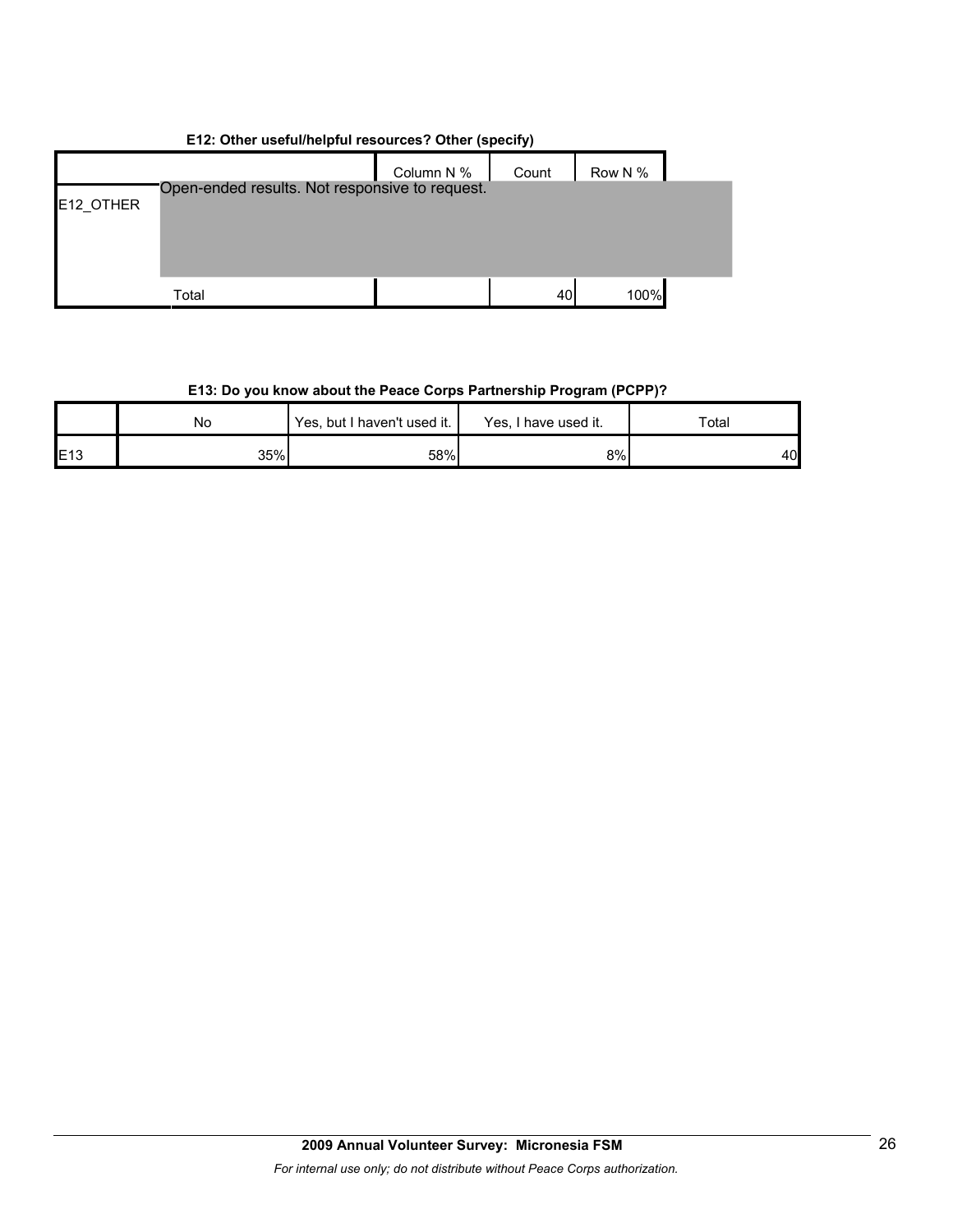# **F. Peace Corps Support**

*This section reports Volunteers' assessments of in-country Peace Corps.* 

|                 | Not at all | Poorly | Adequately | Well | Very well | Total  |
|-----------------|------------|--------|------------|------|-----------|--------|
| IF <sub>1</sub> |            |        | 33%        | 67%  |           | ⌒<br>ີ |

**F1 (PCVs at post 9+ months): How prepared for your arrival were the host people with whom you work?**



F1: When you arrived at your community, how prepared for your arrival<br>were the host people with whom you work?

| F2: How satisfied are you with the health care you received from your PCMO(s)? |  |
|--------------------------------------------------------------------------------|--|
|--------------------------------------------------------------------------------|--|

|     | Not at all | Minimally | Adeauatelv | Considerably | Exceptionally | Not Used | Total |
|-----|------------|-----------|------------|--------------|---------------|----------|-------|
| IF2 | 2%         | 18%       | 35%        | 28%          | 18%           |          | 40    |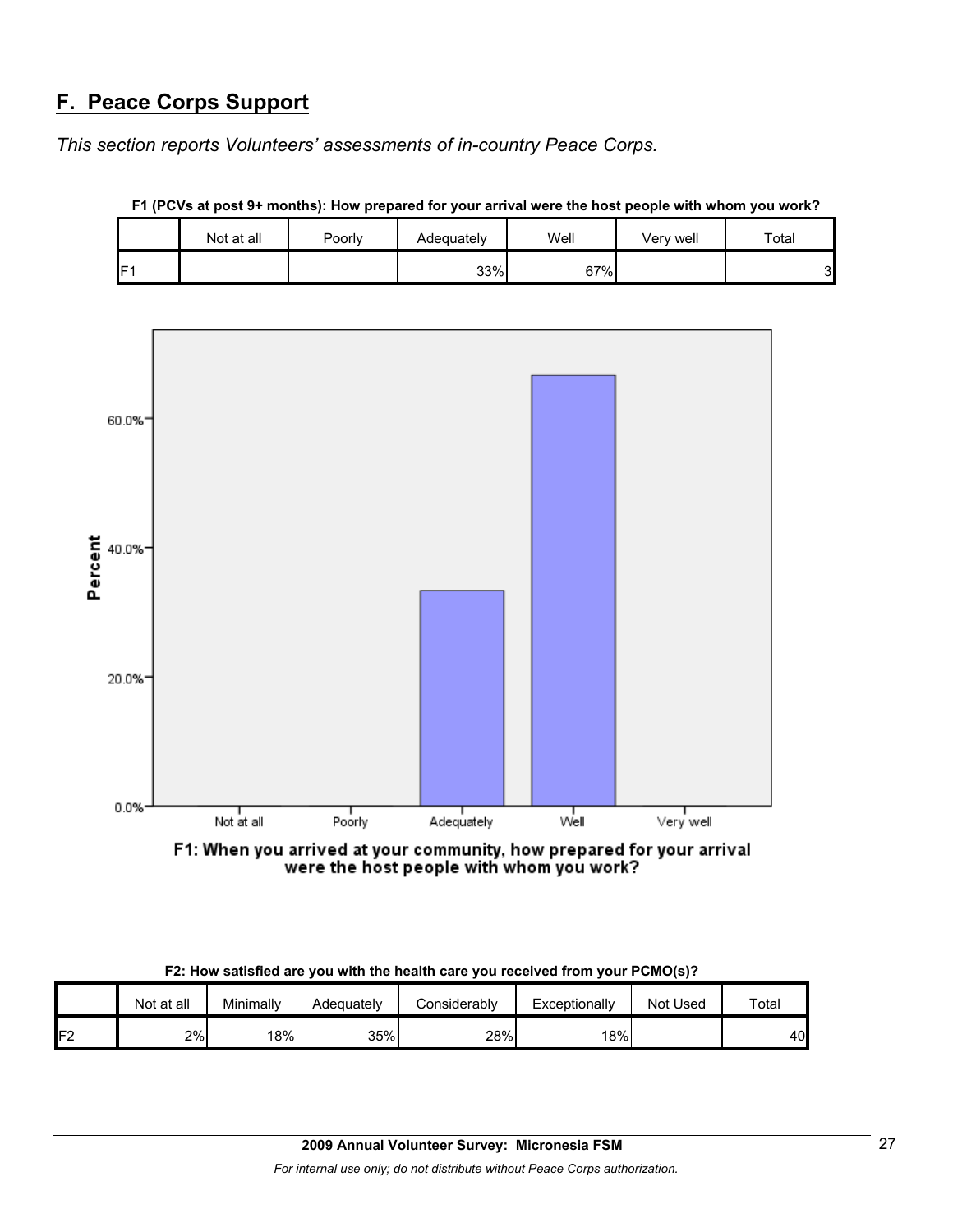|                             | Not at all 1 | 2   | 3   | 4   | Completely 5 | <b>NA</b> | Total |
|-----------------------------|--------------|-----|-----|-----|--------------|-----------|-------|
| Administrative/logistical   | 2%           | 5%  | 25% | 40% | 25%          | 2%        | 40    |
| Cross-cultural              |              | 15% | 10% | 48% | 25%          | 2%        | 40    |
| Emotional                   | 3%           | 3%  | 26% | 36% | 26%          | 8%        | 39    |
| Feedback on my work reports | 2%           | 12% | 20% | 40% | 20%          | 5%        | 40    |
| Job assignment              |              | 10% | 10% | 45% | 35%          |           | 40    |
| Language learning           | 5%           | 25% | 25% | 22% | 20%          | 2%        | 40    |
| Medical                     | 5%           | 15% | 30% | 30% | 18%          | 2%        | 40    |
| Safety and security         |              | 5%  | 8%  | 30% | 55%          | 2%        | 40    |
| Site selection/preparation  | 5%           | 5%  | 22% | 35% | 30%          | 2%        | 40    |
| <b>Technical skills</b>     | $5%$         | 15% | 40% | 22% | 12%          | 5%        | 40    |

**F3: How satisfied are you with the following support provided by in-country PC staff?**

#### **F4: How satisfied are you with the PC time and resources allocated to mental health/adjustment**

|     | Not at all satisfied |     |     |     | Completely<br>satisfied 5 | Total |
|-----|----------------------|-----|-----|-----|---------------------------|-------|
| IF4 | 2%                   | 10% | 22% | 35% | 30%                       | 40    |

**F5: What level of PC support have you received to help cope with stress from issues such as HIV/AIDS, food insecurity, etc. in your community? (Including PCVs w/no need for support)**

|                 | No support | Minimal support | Adequate support | Considerable<br>support | Exceptional<br>support | NA/I have no<br>need for support | Total |
|-----------------|------------|-----------------|------------------|-------------------------|------------------------|----------------------------------|-------|
| IF <sub>5</sub> | 5%         | 8%              | 18%              | 12%                     | 12%                    | 45%                              | 40    |

### **F5: What level of PC support have you received to help cope with stress from issues such as HIV/AIDS, food insecurity, etc. in your community? (Excluding PCVs w/no need for support)**

|     |            |                 |                  | Considerable | Exceptional |       |
|-----|------------|-----------------|------------------|--------------|-------------|-------|
|     | No support | Minimal support | Adequate support | support      | support     | Total |
| IF5 | 9%I        | 14%             | 32%              | 23%          | 23%         | 22    |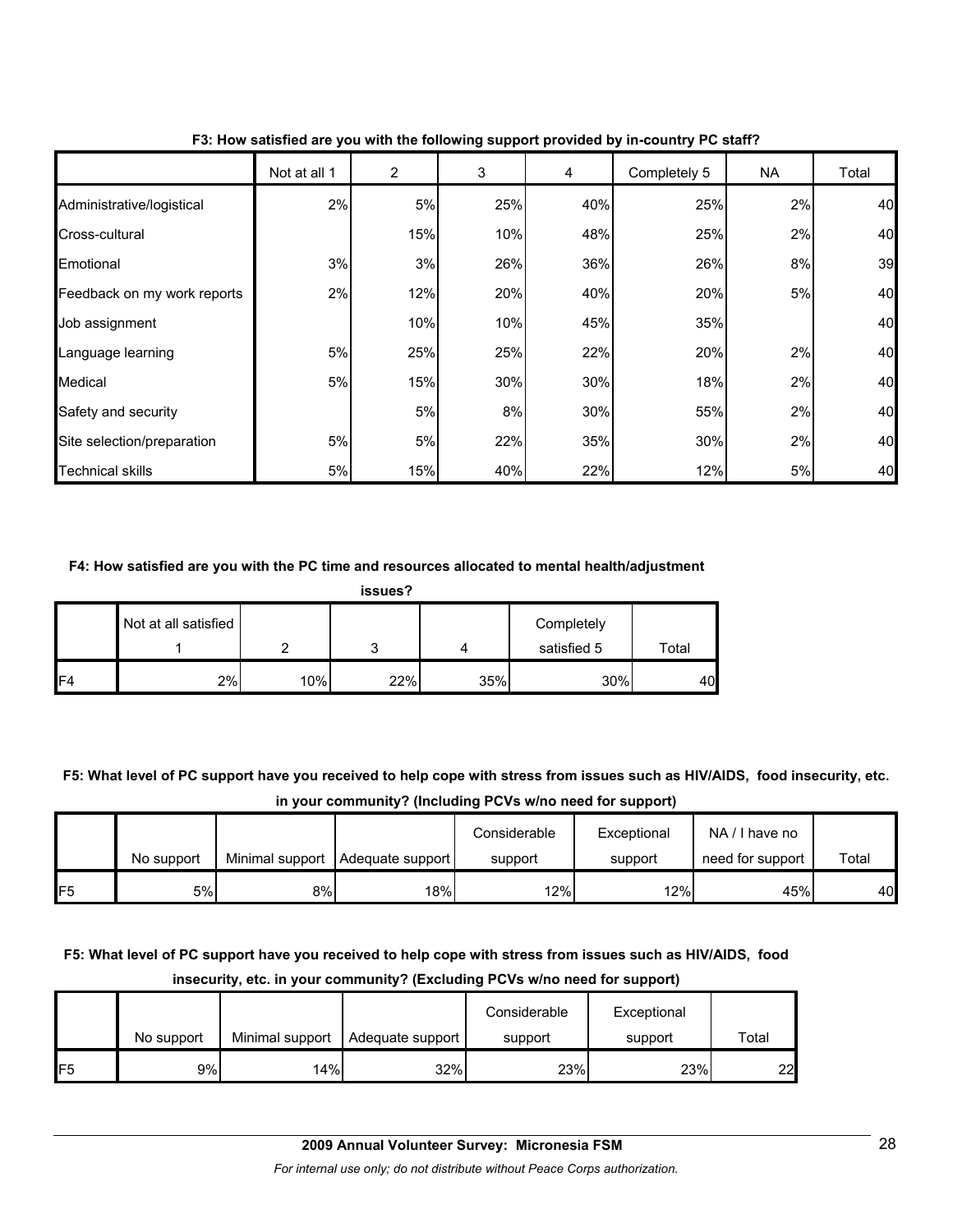#### **F6: How would you rate your interaction with the Country Director in**

|                                              | Not adequate | Adequate | Total |  |
|----------------------------------------------|--------------|----------|-------|--|
| Responsiveness to my issues                  | 5%           | 95%      | 39    |  |
| Informative content                          | 3%           | 97%      | 38    |  |
| My comfort level discussing<br><b>issues</b> | 10%          | 90%      | 39    |  |
| Adequacy of visits                           | 15%          | 85%      | 39    |  |

#### **terms of the following?**

#### **F6: How would you rate your interaction with the PTO/SRPTC in terms of**

|                                              | Not adequate | Adequate | Total |  |  |
|----------------------------------------------|--------------|----------|-------|--|--|
| Responsiveness to my issues                  | 13%          | 87%      | 39    |  |  |
| Informative content                          | 11%          | 89%      | 38    |  |  |
| My comfort level discussing<br><b>issues</b> | 18%          | 82%      | 39    |  |  |
| Adequacy of visits                           | 5%           | 95%      | 39    |  |  |

#### **the following?**

# **F6: How would you rate your interaction with the APCD/Program Manager in terms of the following?**

|                                       | Not adequate | Adequate | Total |
|---------------------------------------|--------------|----------|-------|
| Responsiveness to my issues           | 8%           | 92%      | 36    |
| Informative content                   | 11%          | 89%      | 35    |
| My comfort level discussing<br>issues | 8%           | 92%      | 36    |
| Adequacy of visits                    | 14%          | 86%      | 37    |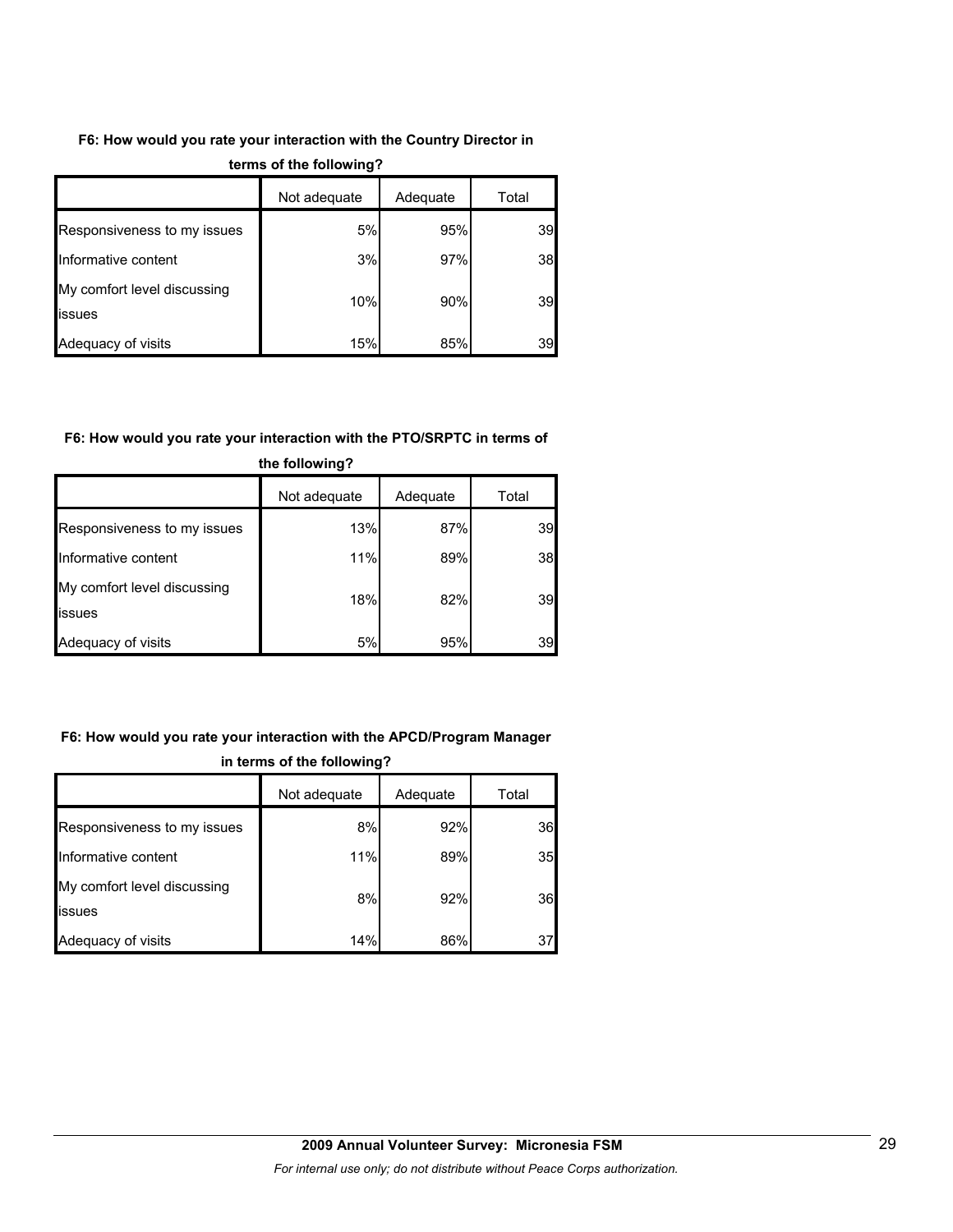#### **F6: How would you rate your interaction with the PCMO in terms of the**

| following?                            |              |          |       |  |
|---------------------------------------|--------------|----------|-------|--|
|                                       | Not adequate | Adequate | Total |  |
| Responsiveness to my issues           | 10%          | 90%      | 39    |  |
| Informative content                   | 13%          | 87%      | 38    |  |
| My comfort level discussing<br>issues | 10%          | 90%      | 39    |  |
| Adequacy of visits                    | 26%          | 74%      | 38    |  |

# **F6: How would you rate your interaction with the Safety and Security**

|                                       | Not adequate | Adequate | Total |
|---------------------------------------|--------------|----------|-------|
| Responsiveness to my issues           | 5%           | 95%      | 38    |
| Informative content                   | 3%           | 97%      | 38    |
| My comfort level discussing<br>issues | 5%           | 95%      | 38    |
| Adequacy of visits                    | 8%           | 92%      | 37    |

### **Coordinator in terms of the following?**

### **F6: How would you rate your interaction with the Training Manager in**

|                                       | Not adequate | Adequate | Total |  |
|---------------------------------------|--------------|----------|-------|--|
| Responsiveness to my issues           | 10%          | 90%      | 39    |  |
| Informative content                   | 15%          | 85%      | 39    |  |
| My comfort level discussing<br>issues | 8%           | 92%      | 39    |  |
| Adequacy of visits                    | 13%          | 87%      | 38    |  |

#### **terms of the following?**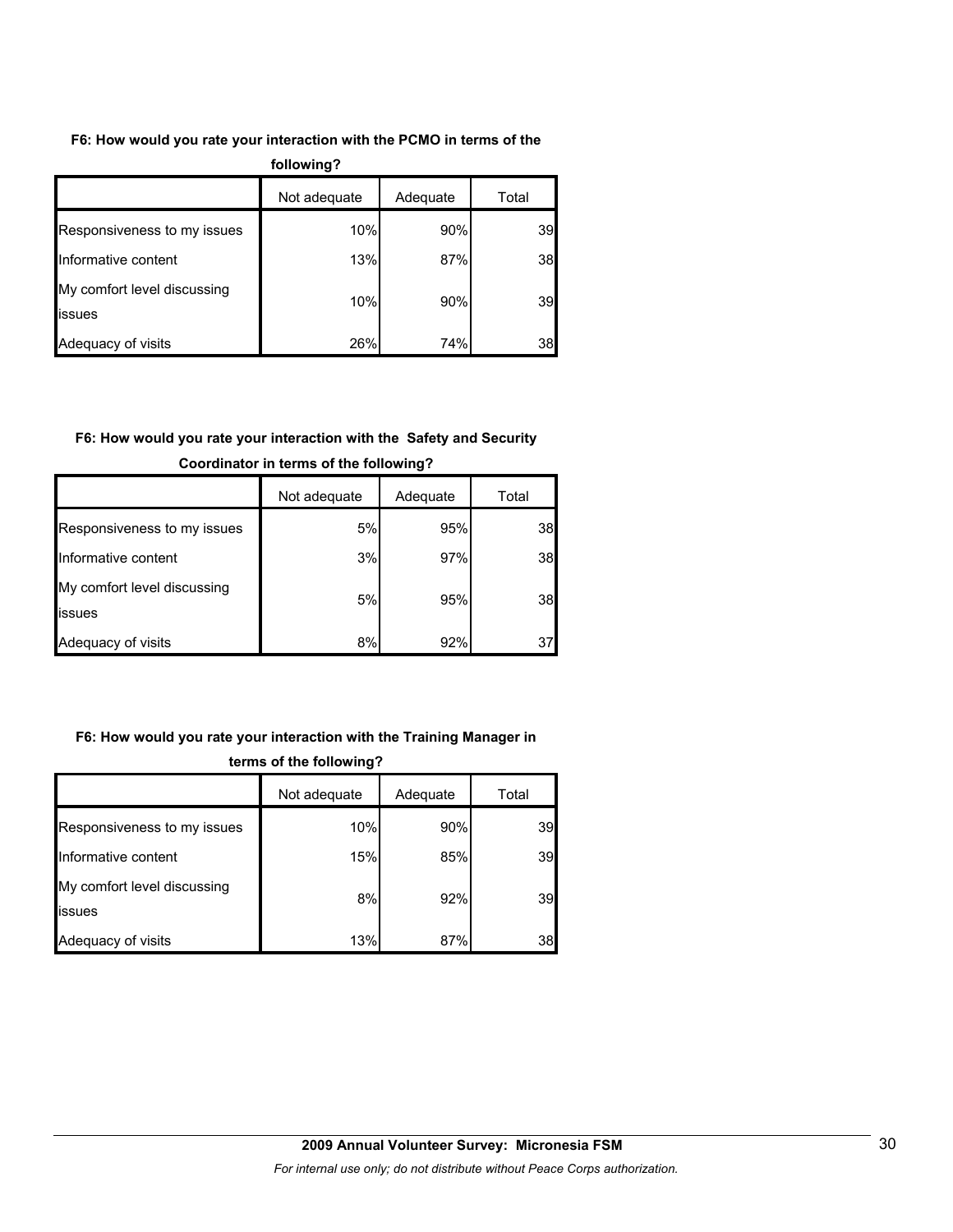#### **F6: How would you rate your interaction with administrative staff in terms**

| $\sim$                                        |              |          |       |  |  |
|-----------------------------------------------|--------------|----------|-------|--|--|
|                                               | Not adequate | Adequate | Total |  |  |
| Responsiveness to my issues                   | 8%           | 92%      | 37    |  |  |
| Informative content                           | 0%           | 100%     | 37    |  |  |
| My comfort level discussing<br><b>lissues</b> | 11%          | 89%      | 36    |  |  |
| Adequacy of visits                            | 8%           | 92%      | 36    |  |  |

#### **of the following?**

# **F6: How would you rate your interaction with other post staff (please**

|                                       | Not adequate | Adequate | Total |
|---------------------------------------|--------------|----------|-------|
| Responsiveness to my issues           | 25%          | 75%      |       |
| Informative content                   | $0\%$        | 100%     | 5     |
| My comfort level discussing<br>issues | 40%          | 60%      | 5     |
| Adequacy of visits                    | 20%          | 80%      | 5     |

#### **specify) in terms of the following?**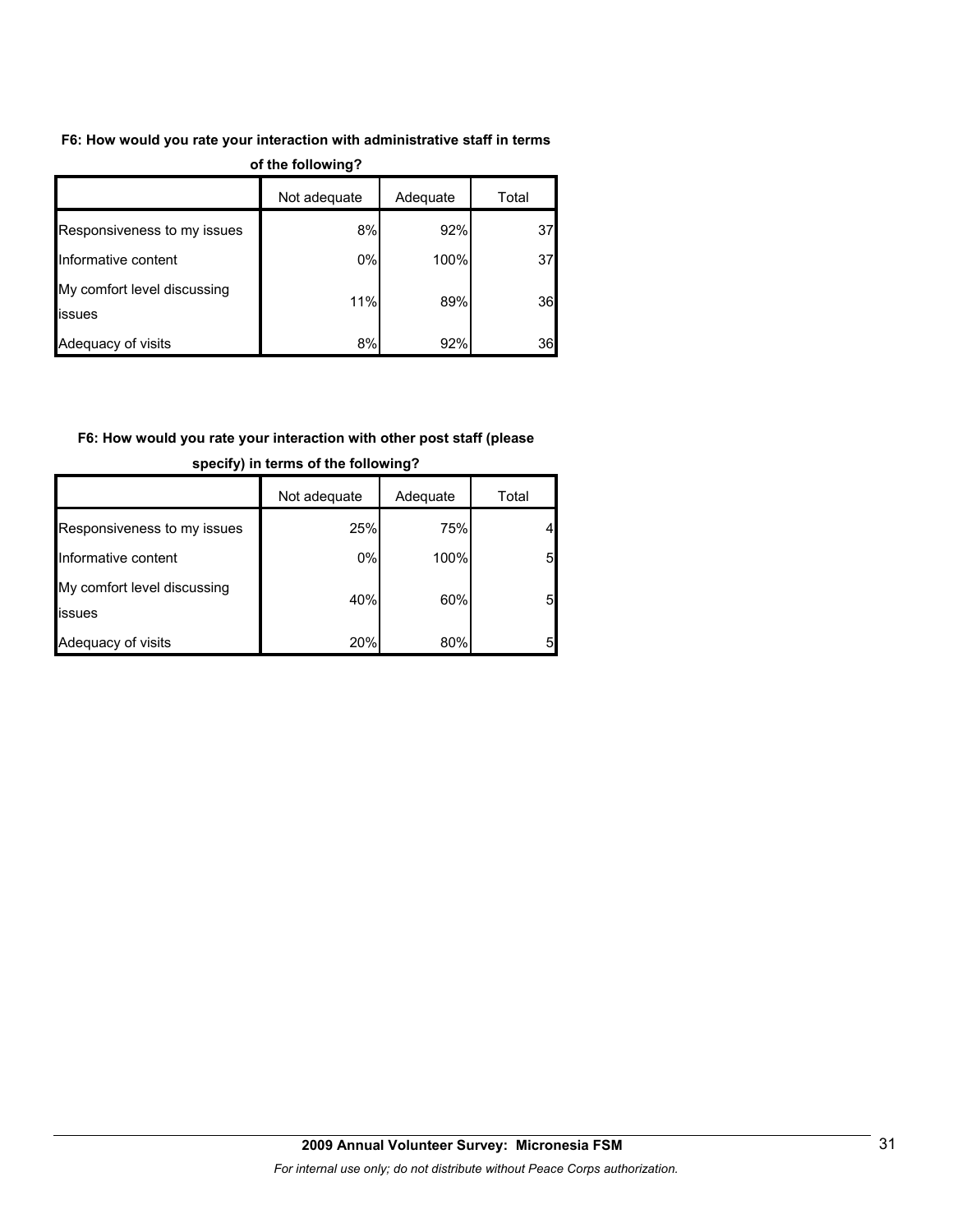#### **F7: To what extent is your CD aware of Volunteer issues and concerns through interactions with**

|                                                                                    | <b>Volunteers?</b> |     |     |     |    |    |  |  |  |  |  |
|------------------------------------------------------------------------------------|--------------------|-----|-----|-----|----|----|--|--|--|--|--|
| Minimally<br>Not at all<br>Considerably<br>Completely<br>Adequately<br>$\tau$ otal |                    |     |     |     |    |    |  |  |  |  |  |
| ıF7                                                                                |                    | 21% | 21% | 54% | 5% | 39 |  |  |  |  |  |

#### **F8: What is the most effective way you use to communicate with PC staff?**

| Most effective | Email/ Internet                       | 32%  | 13 |
|----------------|---------------------------------------|------|----|
|                | In-person visits                      | 28%  | 11 |
|                | Other. Please specify                 | 20%  | 8  |
|                | Telephone at residence or work        | 8%   | 3  |
|                | Cellphone (voice)                     | 8%   | 3  |
|                | Text messaging                        | 2%   |    |
|                | CB radio                              | 2%   |    |
|                | Telephone not at residence or<br>work |      |    |
|                | Letters                               |      |    |
|                | Total                                 | 100% | 40 |

#### **F8: What is the second most effective way you use to communicate with PC staff?**

| Second most effective | Telephone at residence or work        | 32%  | 13                      |
|-----------------------|---------------------------------------|------|-------------------------|
|                       | Email/ Internet                       | 20%  | 8                       |
|                       | In-person visits                      | 12%  | 5 <sub>l</sub>          |
|                       | Cellphone (voice)                     | 10%  | $\overline{\mathbf{4}}$ |
|                       | CB radio                              | 10%  | $\overline{\mathbf{4}}$ |
|                       | Text messaging                        | 5%   | $\overline{2}$          |
|                       | Letters                               | 5%   | $\overline{c}$          |
|                       | Other. Please specify                 | 2%   | 1                       |
|                       | Telephone not at residence or<br>work | 2%   | 1                       |
|                       | Total                                 | 100% | 40                      |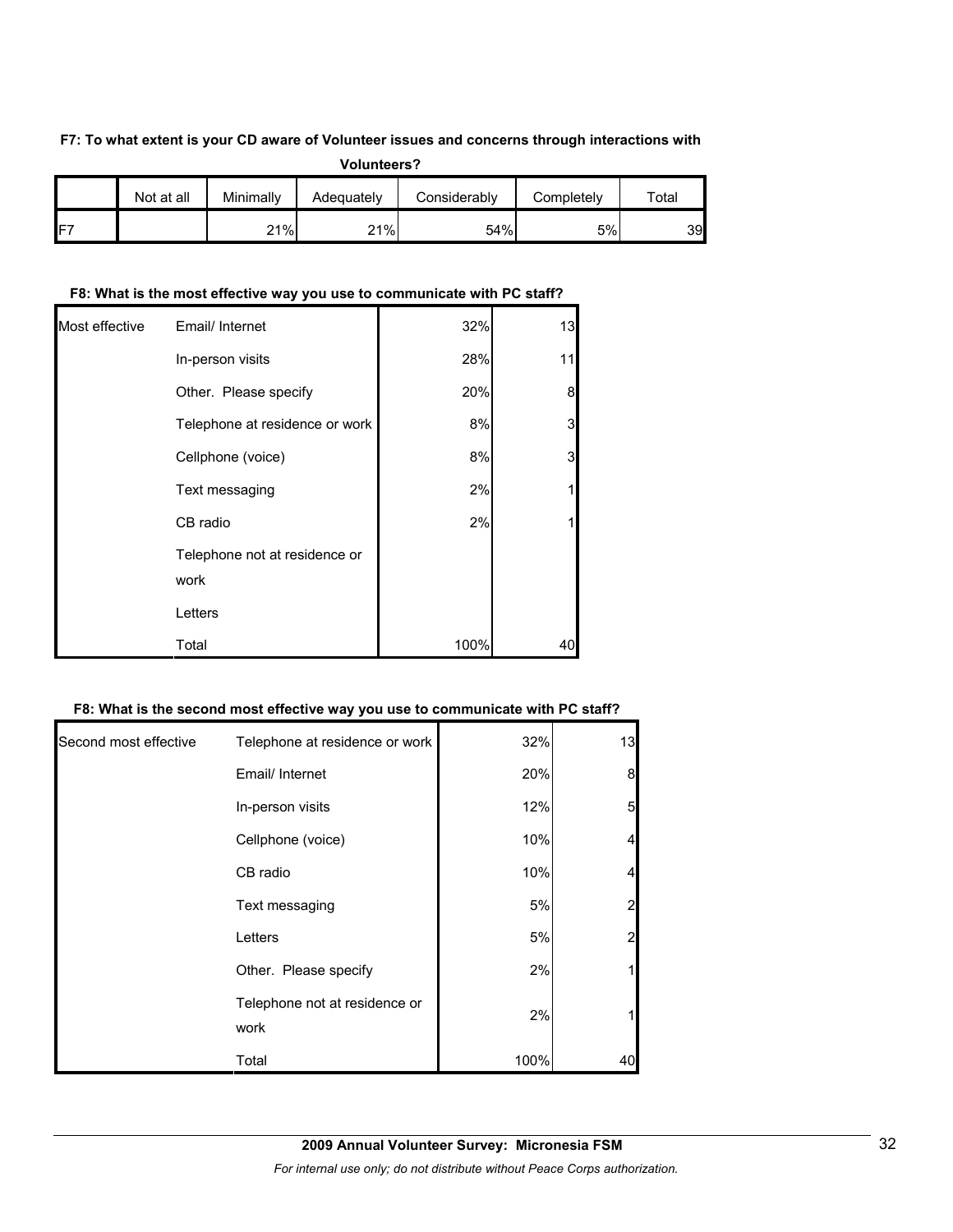| (C11_THREE) Third most | Email/ Internet                       | 23%  | 9               |
|------------------------|---------------------------------------|------|-----------------|
| leffective             | Text messaging                        | 18%  | 7               |
|                        | Cellphone (voice)                     | 15%  | $6 \mid$        |
|                        | Telephone at residence or work        | 13%  | $5\overline{a}$ |
|                        | Letters                               | 13%  | $5\overline{a}$ |
|                        | In-person visits                      | 8%   | $\mathbf{3}$    |
|                        | Telephone not at residence or<br>work | 5%   | $\overline{2}$  |
|                        | Other. Please specify                 | 3%   |                 |
|                        | CB radio                              | 3%   |                 |
|                        | Total                                 | 100% | 39              |

**F8: What is the third most effective way you use to communicate with PC staff?**

# **F9: How do you rate the effectiveness of your communication resources for contacting in-country PC staff?**

|                 | Very poor | Poor | Adequate | Good | Excellent | $\tau$ otal |
|-----------------|-----------|------|----------|------|-----------|-------------|
| IF <sub>9</sub> |           | 8%   | 22%      | 38%  | 32%       | 40          |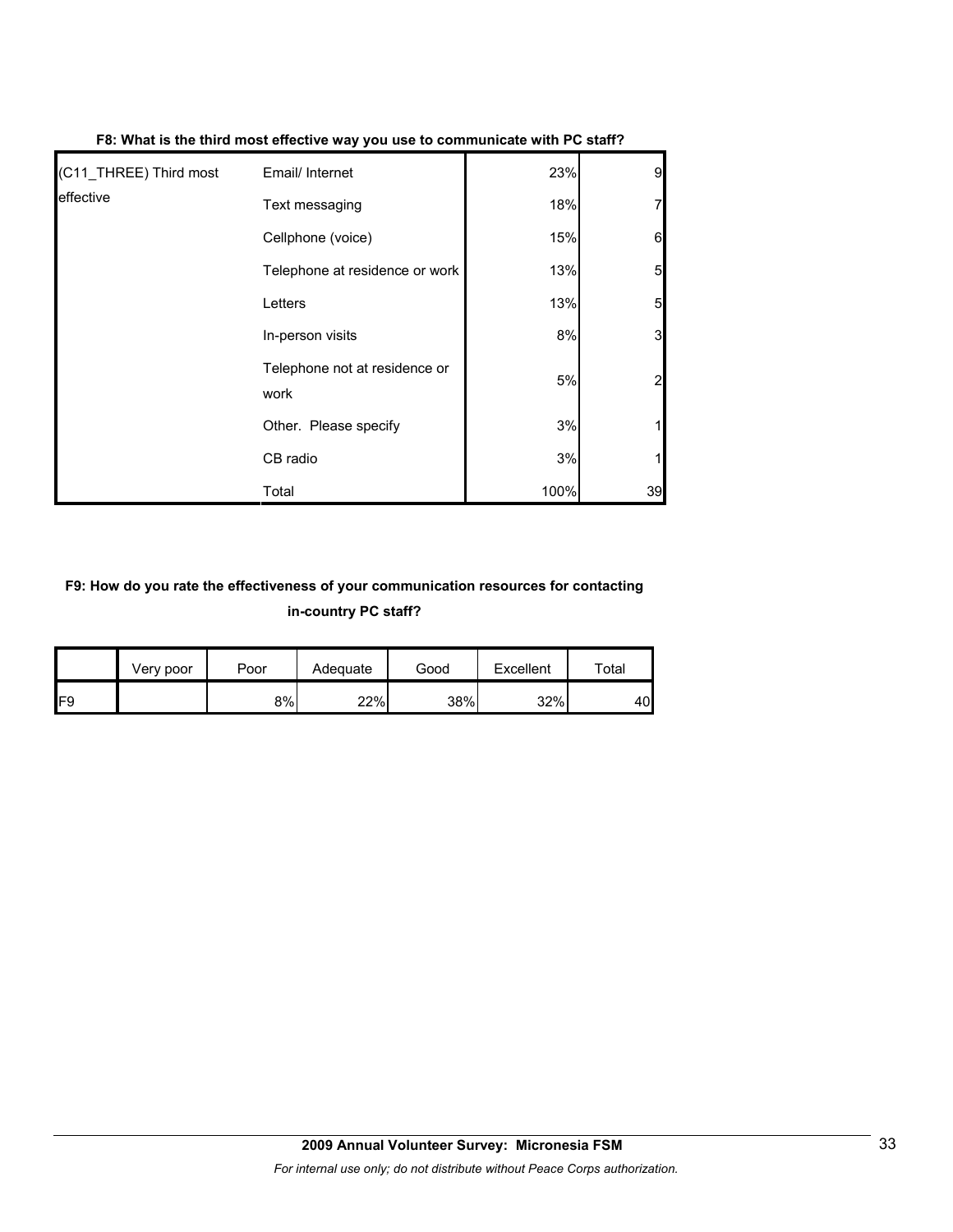# **G. Your Safety and Security**

*This section reports on how safe and informed about their safety Volunteers feel. Their experiences with reported and unreported crimes are summarized.* 

| OT. TOW SAIG UD YOU IGGI!                        |                 |            |                    |                     |           |       |  |  |  |  |
|--------------------------------------------------|-----------------|------------|--------------------|---------------------|-----------|-------|--|--|--|--|
|                                                  | Not at All Safe | Often Safe | Adequately<br>Safe | <b>Usually Safe</b> | Very Safe | Total |  |  |  |  |
| Where you live                                   |                 | 5%         | 5%                 | 26%                 | 64%       | 39    |  |  |  |  |
| Where you work                                   |                 |            | 3%                 | 13%                 | 85%       | 39    |  |  |  |  |
| When you travel in-country                       |                 |            | 18%                | 26%                 | 56%       | 39    |  |  |  |  |
| City where main Peace Corps<br>office is located | 3%              |            | 11%                | 34%                 | 53%       | 38    |  |  |  |  |

### G1: How safe do you feel.<sup>2</sup>

#### **G2: Please indicate the number of times you experienced the following types of discrimination/harassment.**

|                    | Never  | Once | 2-5 times | 6-10 times | 11-25 times | $26+$ times | Total |
|--------------------|--------|------|-----------|------------|-------------|-------------|-------|
| Age                | 96.6%  |      | 3.4%      |            |             |             | 29    |
| Anti-American      | 75.9%  | 6.9% | 10.3%     | 6.9%       |             |             | 29    |
| <b>Disability</b>  | 100.0% |      |           |            |             |             | 29    |
| Gender             | 85.2%  |      | 3.7%      | 3.7%       | 3.7%        | 3.7%        | 27    |
| Racial/color       | 96.4%  |      | 3.6%      |            |             |             | 28    |
| Religious          | 93.1%  | 3.4% |           | 3.4%       |             |             | 29    |
| Sexual (verbal)    | 70.4%  |      | 14.8%     | 3.7%       | 7.4%        | 3.7%        | 27    |
| Sexual (physical)  | 92.9%  |      | 7.1%      |            |             |             | 28    |
| Sexual orientation | 100.0% |      |           |            |             |             | 27    |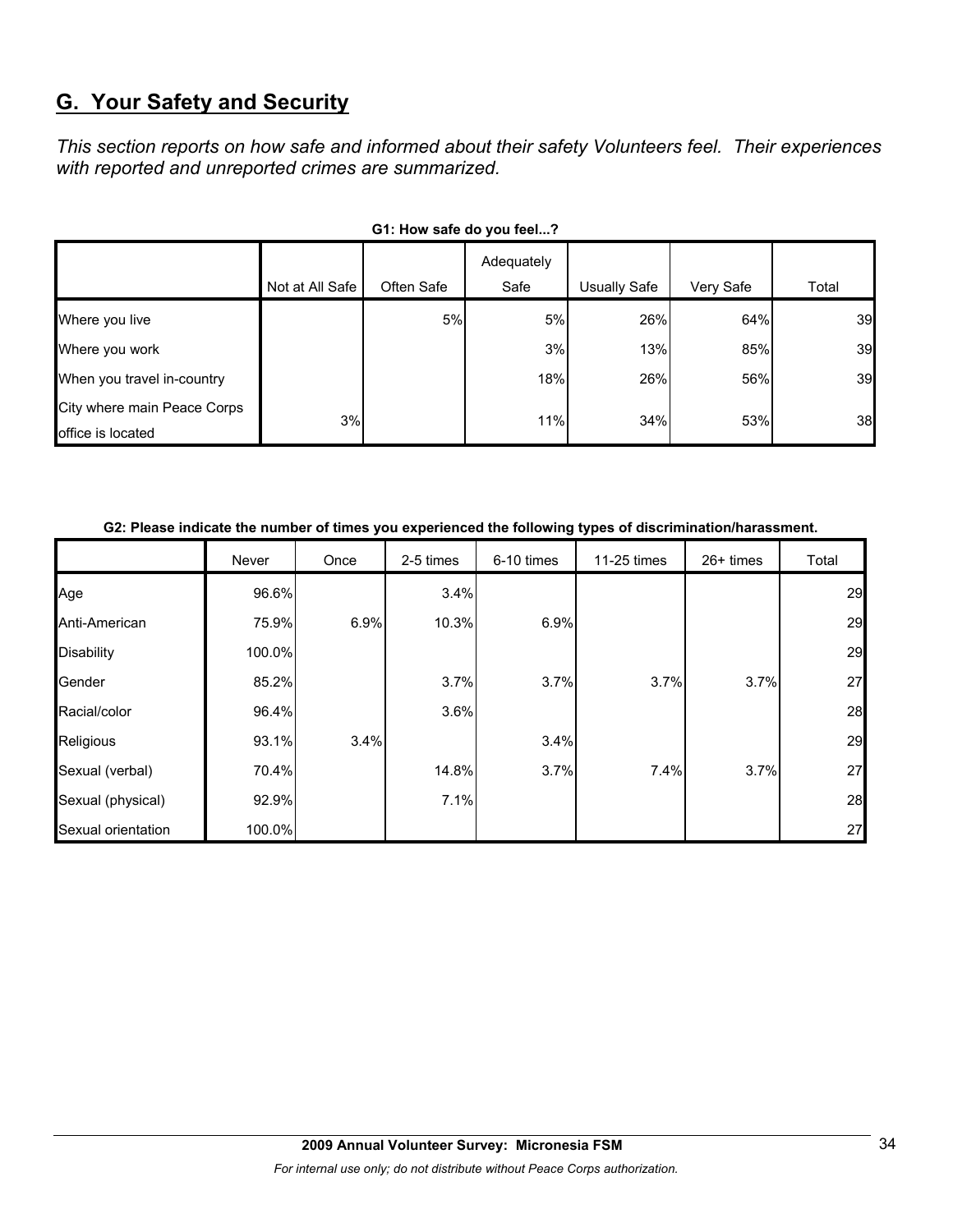|                   | Never  | Once  | 2-5 times | 6-10 times | 11-25 times | $26+$ times | Total          |
|-------------------|--------|-------|-----------|------------|-------------|-------------|----------------|
| Age               | 100.0% |       |           |            |             |             | 1              |
| Anti-American     | 100.0% |       |           |            |             |             | $\mathbf{z}$   |
| Gender            | 80.0%  |       | 20.0%     |            |             |             | 5 <sub>l</sub> |
| Racial/color      | 100.0% |       |           |            |             |             | $\overline{2}$ |
| Religious         | 100.0% |       |           |            |             |             | $\overline{2}$ |
| Sexual (verbal)   | 55.6%  | 33.3% | 11.1%     |            |             |             | 9              |
| Sexual (physical) | 33.3%  | 33.3% | 33.3%     |            |             |             | 3 <sub>l</sub> |

**G2: Please indicate the number of times you reported discrimination/harassment events to PC.**

**G3: Please indicate the number of times you experienced the following types of crimes.**

|                    | Never  | Once  | 2-5 times | 6-10 times | 11-25 times | 26+ times | Total |
|--------------------|--------|-------|-----------|------------|-------------|-----------|-------|
| <b>Burglary</b>    | 71.4%  | 14.3% | 14.3%     |            |             |           | 28    |
| Theft              | 80.0%  | 3.3%  | 16.7%     |            |             |           | 30    |
| Robbery            | 100.0% |       |           |            |             |           | 28    |
| Physical assault   | 79.3%  | 13.8% | 6.9%      |            |             |           | 29    |
| Aggravated assault | 96.6%  | 3.4%  |           |            |             |           | 29    |
| Sexual assault     | 92.9%  | 7.1%  |           |            |             |           | 28    |
| Rape               | 100.0% |       |           |            |             |           | 27    |

### **G3: Please indicate the number of times you reported the following crimes to Peace Corps.**

|                         | Never  | Once   | 2-5 times | 6-10 times | 11-25 times | $26+$ times | Total          |
|-------------------------|--------|--------|-----------|------------|-------------|-------------|----------------|
| <b>Burglary</b>         | 42.9%  | 28.6%  | 28.6%     |            |             |             | 71             |
| Theft                   | 60.0%  | 20.0%  | 20.0%     |            |             |             | 5              |
| <b>Physical assault</b> |        | 60.0%  | 40.0%     |            |             |             | 5              |
| Aggravated assault      | 100.0% |        |           |            |             |             | 1              |
| Sexual assault          |        | 100.0% |           |            |             |             | $\overline{2}$ |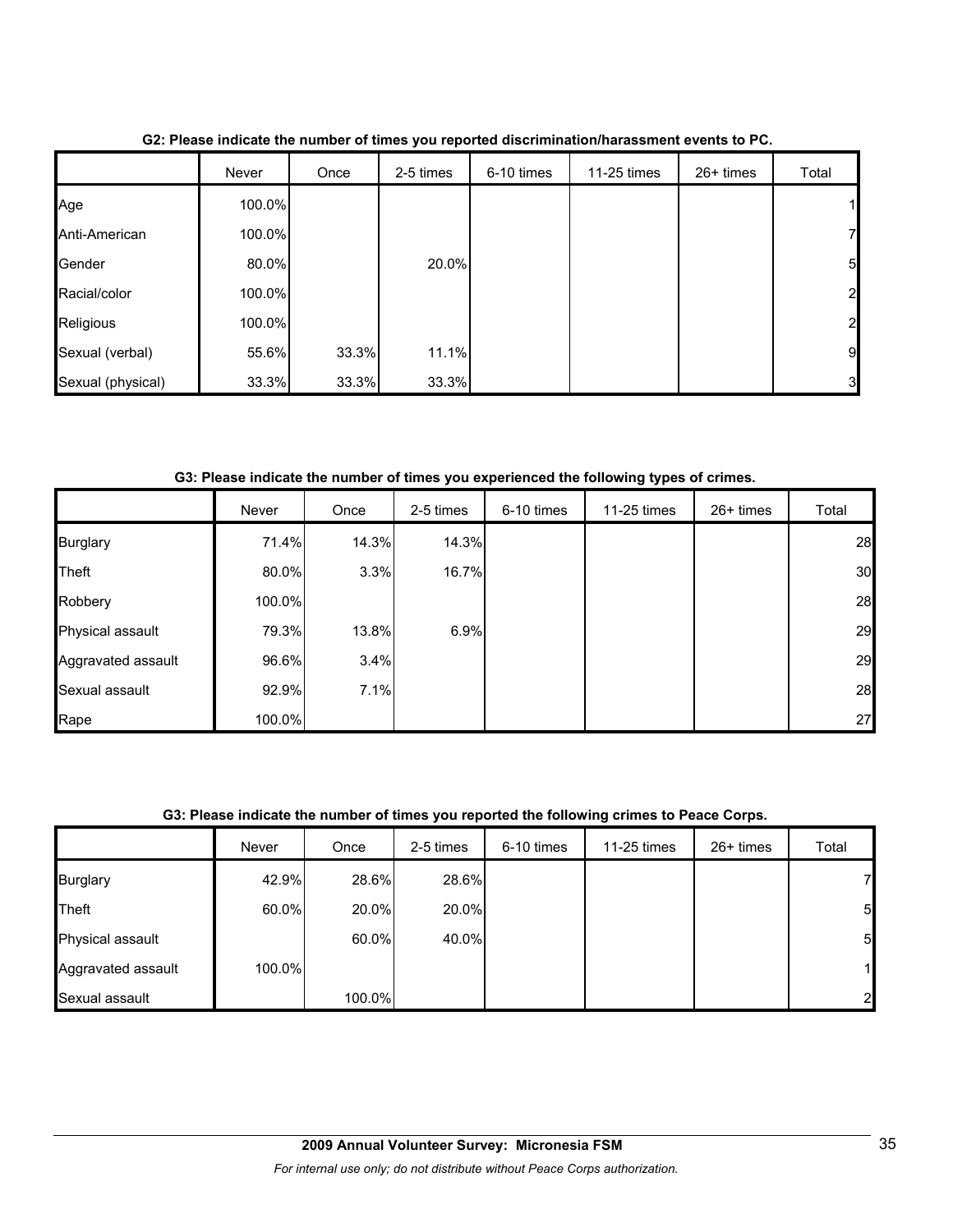|            |                                                             | <b>PCV Responses</b> | % Reason Not<br>Rptd | <b>Total PCVs</b><br>Responding |
|------------|-------------------------------------------------------------|----------------------|----------------------|---------------------------------|
| \$NoRpBurg | I felt it was too minor or<br>common to report              |                      | 100%                 |                                 |
|            | It might hurt my relationship<br>with the community         | 2                    | 50%                  |                                 |
|            | I did not think the PC could help                           |                      |                      |                                 |
|            | I believed it could result in<br>changing sites             |                      |                      |                                 |
|            | Concerns of a possible breach<br>in confidentiality         |                      |                      |                                 |
|            | Reporting might result in<br>disciplinary action against me |                      |                      |                                 |
|            | Other                                                       |                      |                      |                                 |
|            | Total                                                       |                      |                      |                                 |

#### **G4: If you did not report your experience with burglary, please your reason(s) for not reporting.**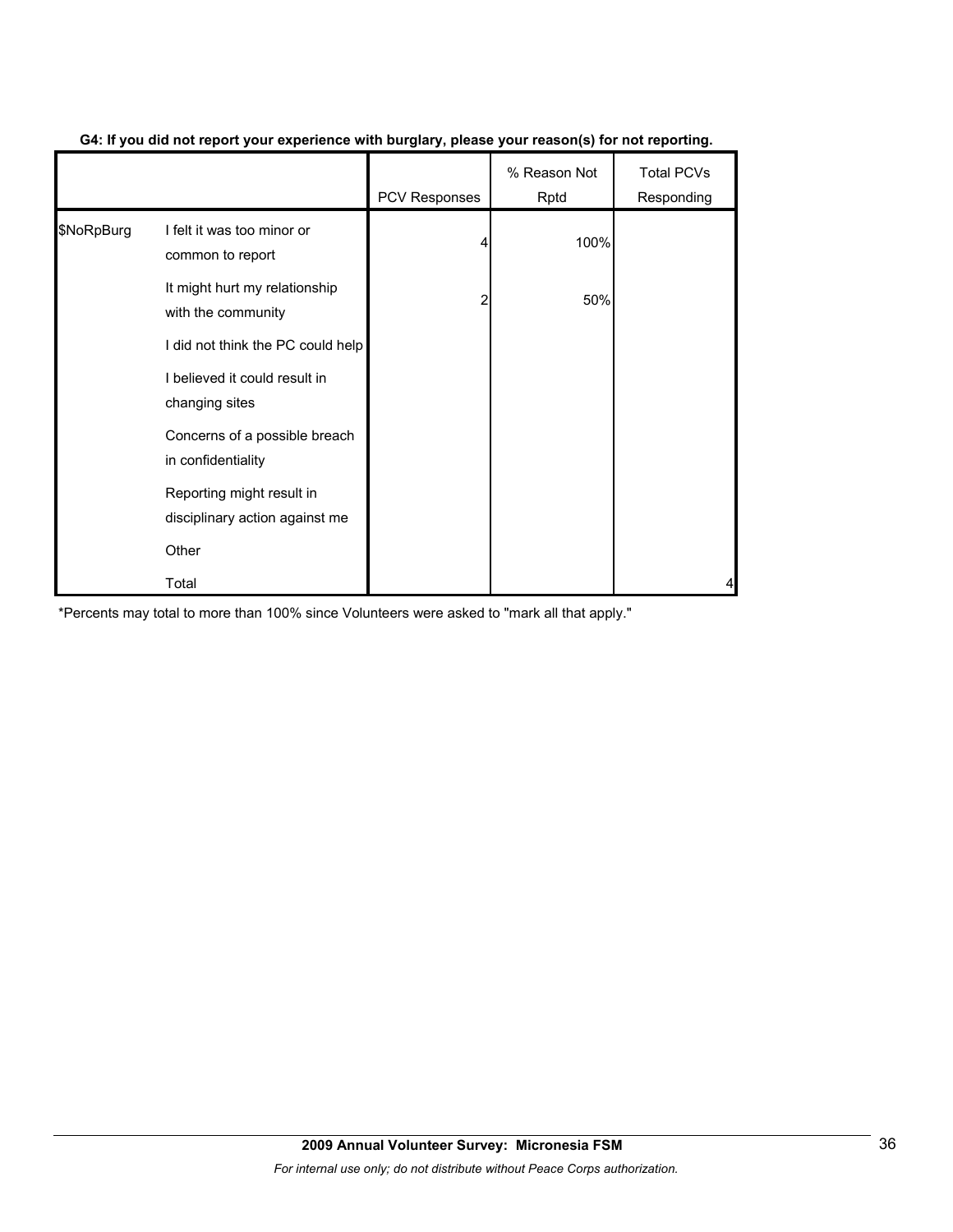|             |                                                             | PCV Responses | % Reason Not<br>Rptd | <b>Total PCVs</b><br>Responding |
|-------------|-------------------------------------------------------------|---------------|----------------------|---------------------------------|
| \$NoRpTheft | I felt it was too minor or<br>common to report              | 3             | 75%                  |                                 |
|             | I did not think the PC could help                           |               | 50%                  |                                 |
|             | It might hurt my relationship<br>with the community         |               | 25%                  |                                 |
|             | Other                                                       |               | 25%                  |                                 |
|             | I believed it could result in<br>changing sites             |               |                      |                                 |
|             | Concerns of a possible breach<br>in confidentiality         |               |                      |                                 |
|             | Reporting might result in<br>disciplinary action against me |               |                      |                                 |
|             | Total                                                       |               |                      |                                 |

#### **G4: If you did not report your experience with theft, please your reason(s) for not reporting.**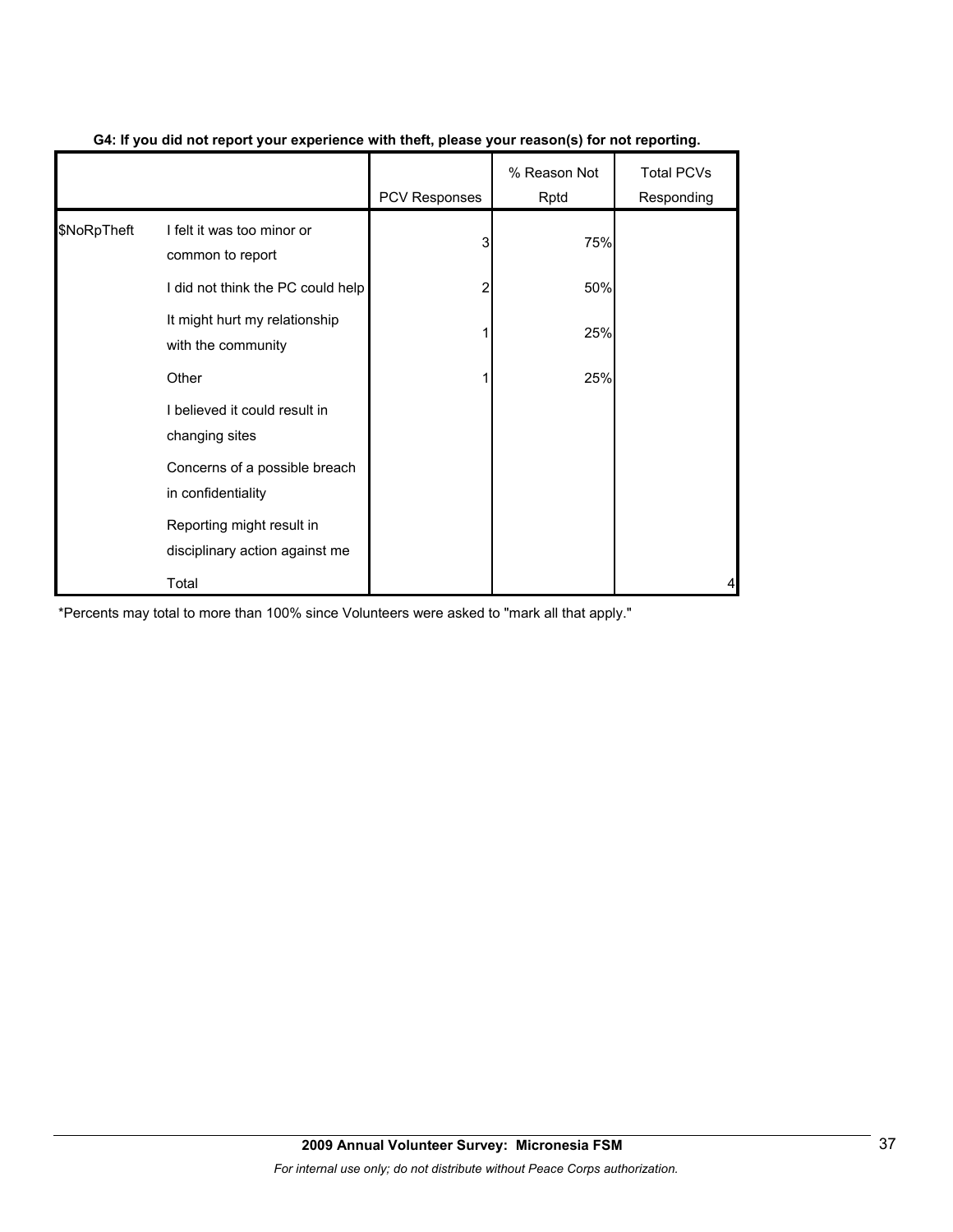|            |                                                             | <b>PCV Responses</b> | % Reason Not<br>Rptd | <b>Total PCVs</b><br>Responding |
|------------|-------------------------------------------------------------|----------------------|----------------------|---------------------------------|
| \$NoRpRobb | I did not think the PC could help                           |                      |                      |                                 |
|            | I believed it could result in<br>changing sites             |                      |                      |                                 |
|            | I felt it was too minor or<br>common to report              |                      |                      |                                 |
|            | Concerns of a possible breach<br>in confidentiality         |                      |                      |                                 |
|            | Reporting might result in<br>disciplinary action against me |                      |                      |                                 |
|            | It might hurt my relationship<br>with the community         |                      |                      |                                 |
|            | Other                                                       |                      |                      |                                 |
|            | Total                                                       |                      |                      |                                 |

#### **G4: If you did not report your experience with robbery, please your reason(s) for not reporting.**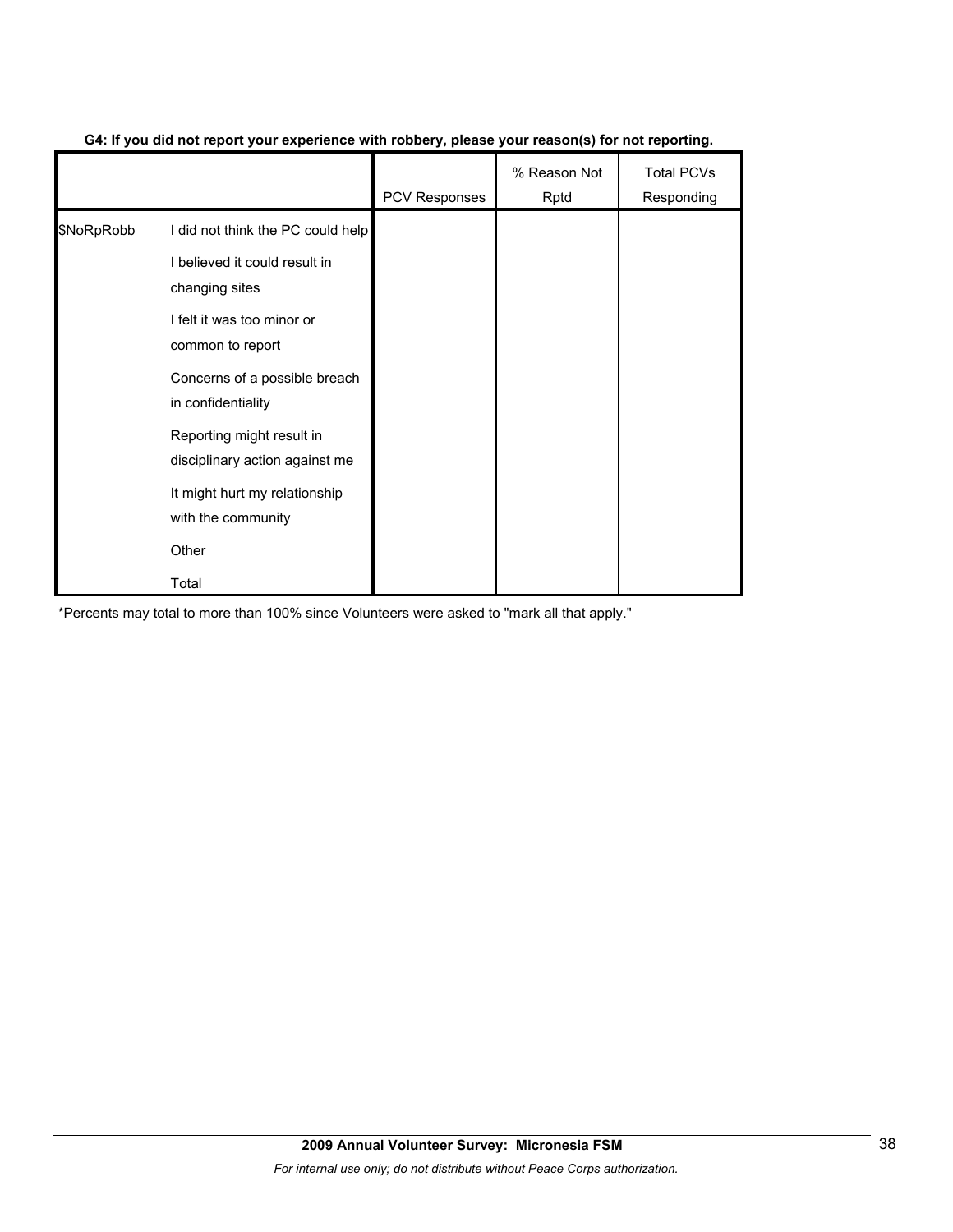**G4: If you did not report your experience with physical assault, please your reason(s) for not** 

| reporting. |  |  |  |
|------------|--|--|--|
|            |  |  |  |

|            |                                                             | PCV Responses | % Reason Not<br>Rptd | <b>Total PCVs</b><br>Responding |
|------------|-------------------------------------------------------------|---------------|----------------------|---------------------------------|
| \$NoRpPhAs | Other                                                       |               | 100%                 |                                 |
|            | I felt it was too minor or<br>common to report              |               | 50%                  |                                 |
|            | Concerns of a possible breach<br>in confidentiality         |               | 50%                  |                                 |
|            | I did not think the PC could help                           |               |                      |                                 |
|            | I believed it could result in<br>changing sites             |               |                      |                                 |
|            | Reporting might result in<br>disciplinary action against me |               |                      |                                 |
|            | It might hurt my relationship<br>with the community         |               |                      |                                 |
|            | Total                                                       |               |                      | $\overline{a}$                  |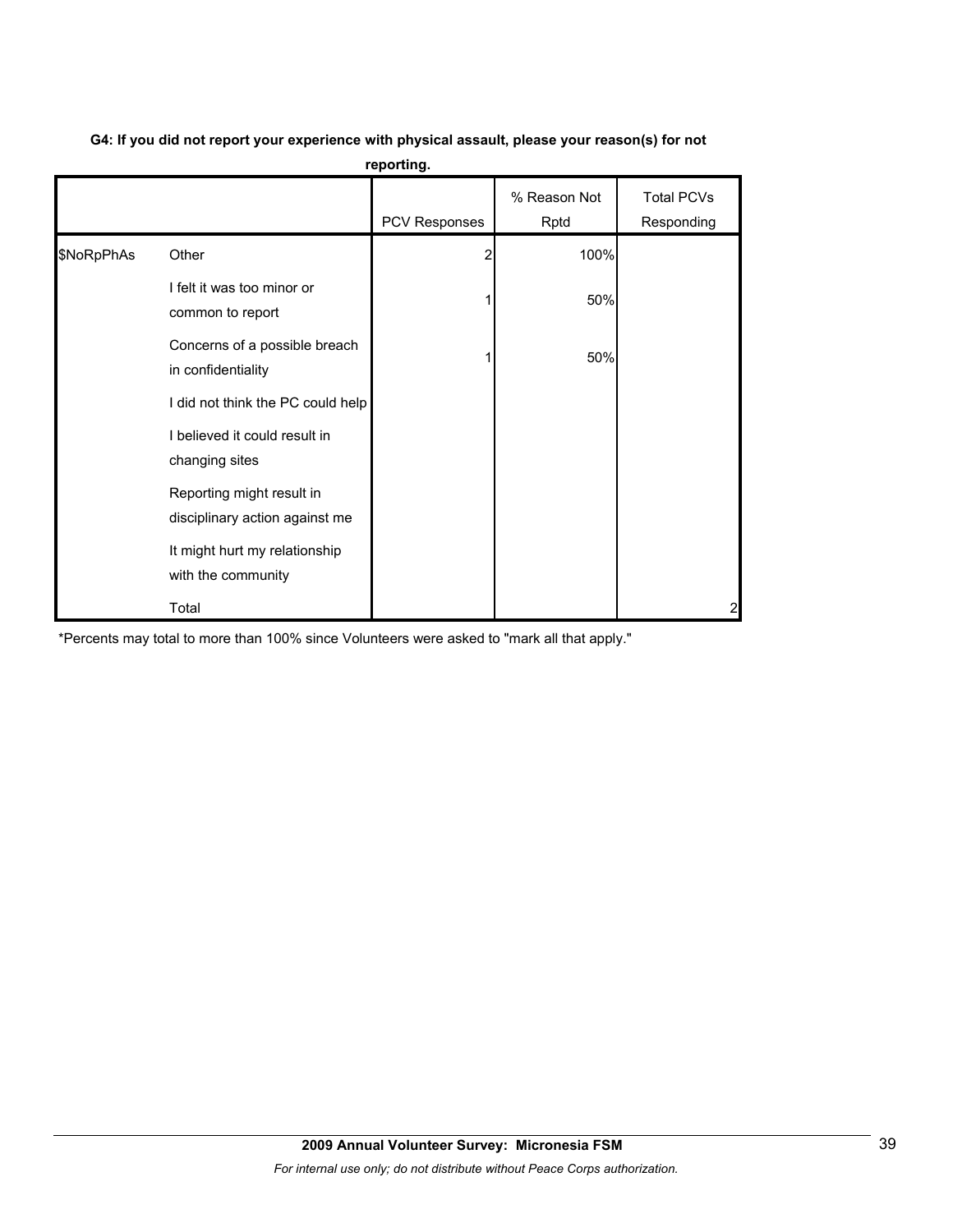|            |                                                             | .                    |                      |                                 |
|------------|-------------------------------------------------------------|----------------------|----------------------|---------------------------------|
|            |                                                             | <b>PCV Responses</b> | % Reason Not<br>Rptd | <b>Total PCVs</b><br>Responding |
| \$NoRpAgAs | I did not think the PC could help                           |                      | 100%                 |                                 |
|            | It might hurt my relationship<br>with the community         |                      | 100%                 |                                 |
|            | Other                                                       |                      | 100%                 |                                 |
|            | I believed it could result in<br>changing sites             |                      |                      |                                 |
|            | I felt it was too minor or<br>common to report              |                      |                      |                                 |
|            | Concerns of a possible breach<br>in confidentiality         |                      |                      |                                 |
|            | Reporting might result in<br>disciplinary action against me |                      |                      |                                 |
|            | Total                                                       |                      |                      |                                 |

### **G4: If you did not report your experience with aggravated assault, please your reason(s) for not reporting.**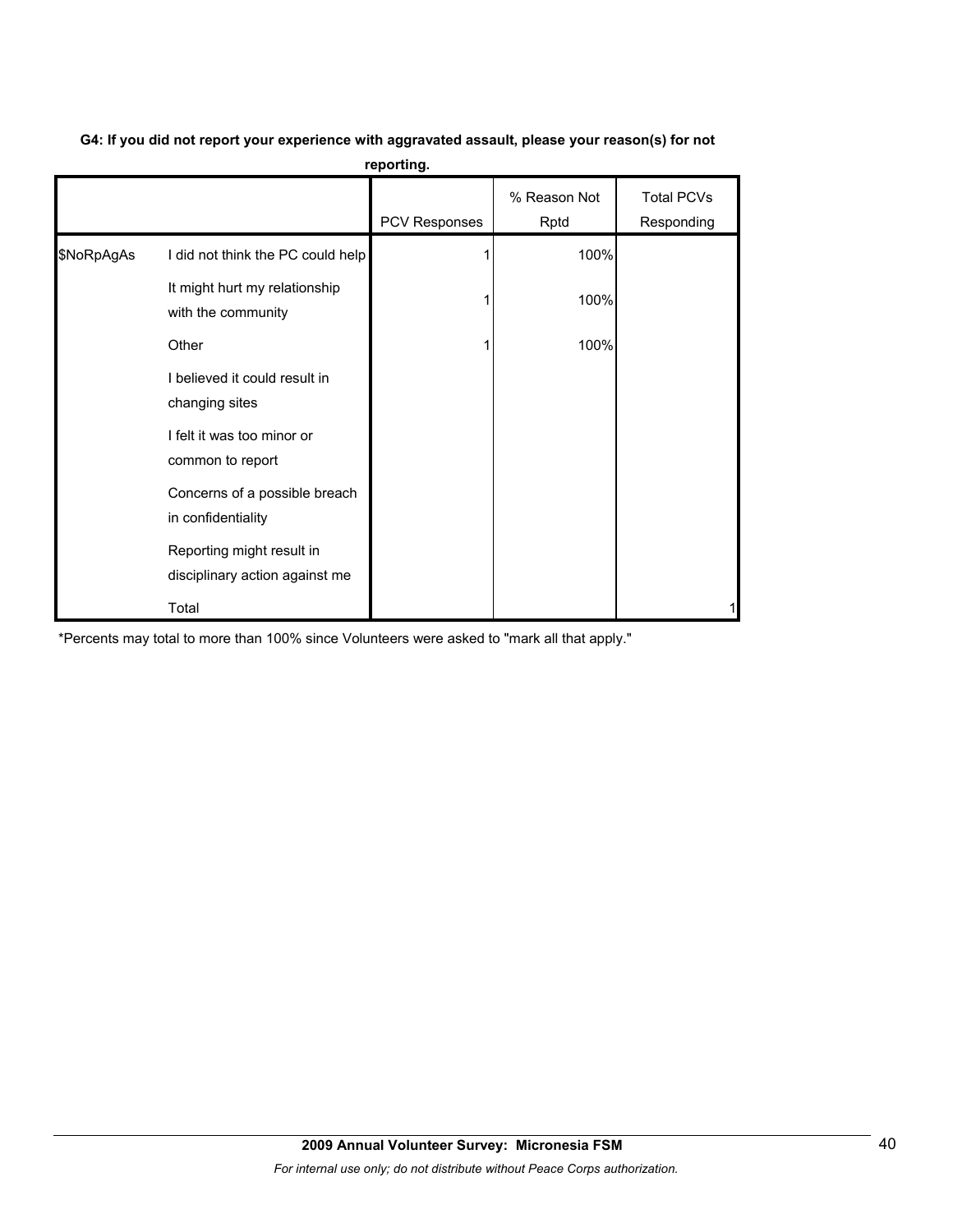|            |                                                             | PCV Responses | % Reason Not<br>Rptd | <b>Total PCVs</b><br>Responding |
|------------|-------------------------------------------------------------|---------------|----------------------|---------------------------------|
| \$NoRpSxAs | I did not think the PC could help                           |               |                      |                                 |
|            | I believed it could result in<br>changing sites             |               |                      |                                 |
|            | I felt it was too minor or<br>common to report              |               |                      |                                 |
|            | Concerns of a possible breach<br>in confidentiality         |               |                      |                                 |
|            | Reporting might result in<br>disciplinary action against me |               |                      |                                 |
|            | It might hurt my relationship<br>with the community         |               |                      |                                 |
|            | Other                                                       |               |                      |                                 |
|            | Total                                                       |               |                      |                                 |

#### **G4: If you did not report your experience with sexual assault, please your reason(s) for not reporting.**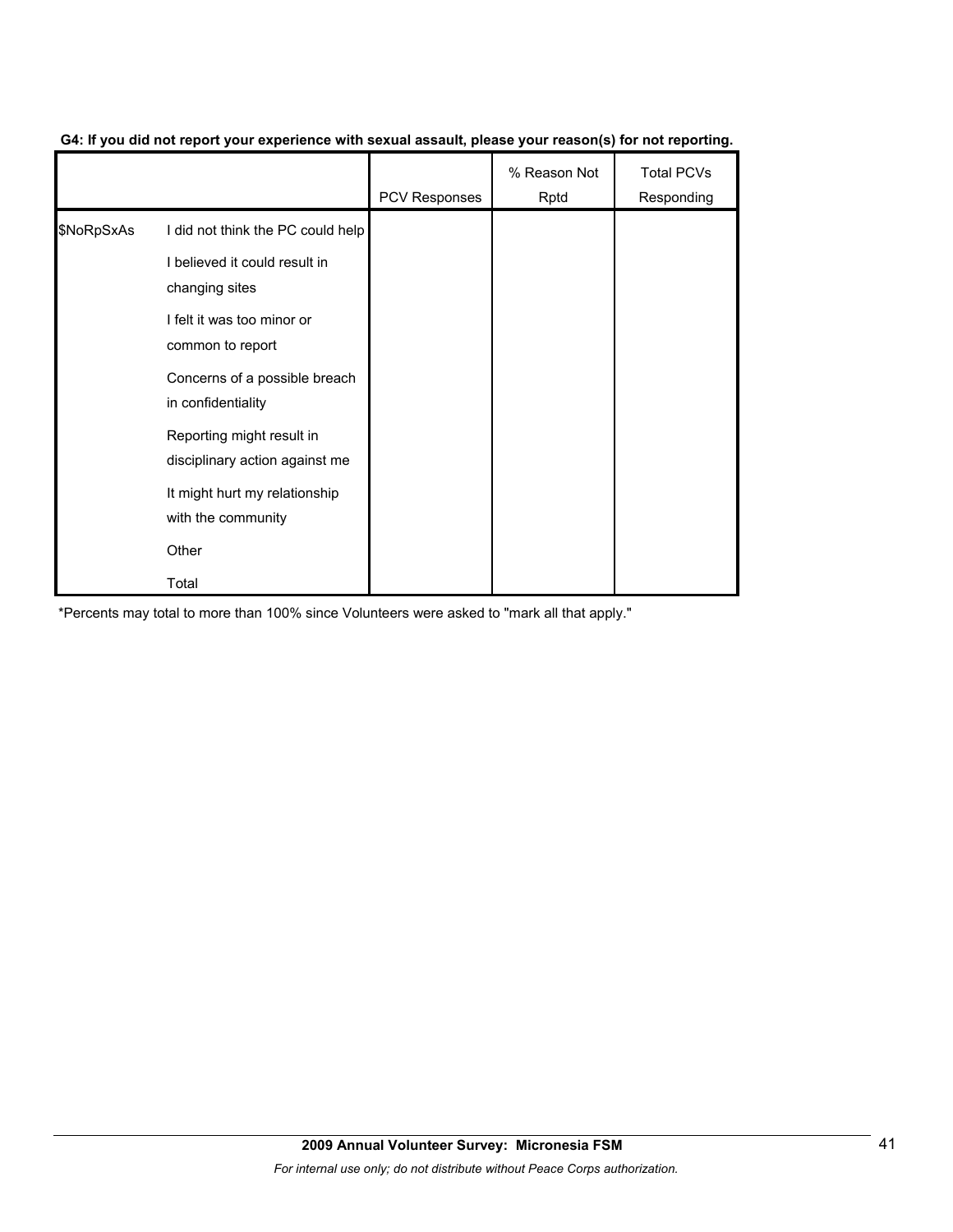|            |                                                             | <b>PCV Responses</b> | % Reason Not<br>Rptd | <b>Total PCVs</b><br>Responding |
|------------|-------------------------------------------------------------|----------------------|----------------------|---------------------------------|
| \$NoRpRape | I did not think the PC could help                           |                      |                      |                                 |
|            | I believed it could result in<br>changing sites             |                      |                      |                                 |
|            | I felt it was too minor or<br>common to report              |                      |                      |                                 |
|            | Concerns of a possible breach<br>in confidentiality         |                      |                      |                                 |
|            | Reporting might result in<br>disciplinary action against me |                      |                      |                                 |
|            | It might hurt my relationship<br>with the community         |                      |                      |                                 |
|            | Other                                                       |                      |                      |                                 |
|            | Total                                                       |                      |                      |                                 |

#### **G4: If you did not report your experience with rape, please your reason(s) for not reporting.**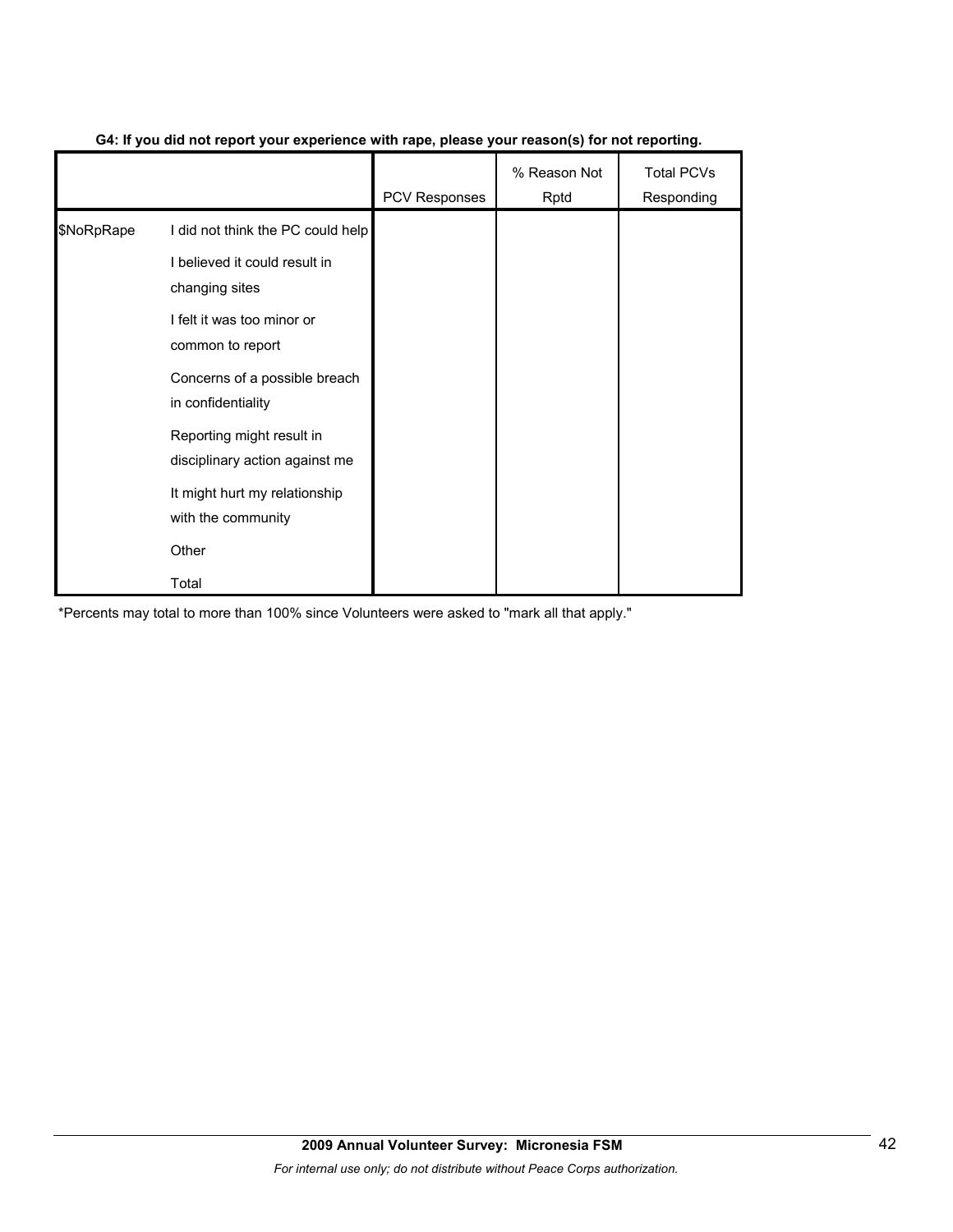# **H. Volunteers working in HIV/AIDS**

*This section reports Volunteers' involvement in HIV/AIDS and their perceived effectiveness of their HIV/AIDS related activities.* 

|                |                  | HIV/AIDS work is | Involved in<br>HIV/AIDS efforts, |                    |       |
|----------------|------------------|------------------|----------------------------------|--------------------|-------|
|                | HIV/AIDS work is | part of my       | not                              | Not involved in    |       |
|                | my primary       | secondary        | primary/secondary                | any HIV/AIDS       |       |
|                | assignment.      | activities.      | work                             | related activities | Total |
| H <sub>1</sub> |                  | 13%              | 15%                              | 72%                | 39    |

#### **H1: Which of the following best describes your involvement in HIV/AIDS activities?**

#### **H2: How well has PC training prepared you to undertake your HIV/AIDS activities?**

|                | Not at all | Poorly | Adequately | Well | Verv well | <b>NA</b> | Total |
|----------------|------------|--------|------------|------|-----------|-----------|-------|
| H <sub>2</sub> | 27%        | 9%l    | 18%        | 27%  |           | 18%       | 11    |

# **H3: In working with HC individuals or groups, how would you rate the effectiveness of your specific HIV/AIDS activities? (Including the "Don't Know" responses)**

|                       | Seldom effective | Sometimes<br>effective | Often effective | Almost always<br>effective | Don't know | Total |
|-----------------------|------------------|------------------------|-----------------|----------------------------|------------|-------|
| <b>H</b> <sub>3</sub> |                  | 36%                    | 55%             | 9%l                        |            | 11    |

#### **H3: In working with HC individuals or groups, how would you rate the effectiveness of your**

**specific HIV/AIDS activities? (Excluding the "Don't Know" responses)**

|                 | Seldom effective | Sometimes<br>effective | Often effective | Almost always<br>effective | Total |
|-----------------|------------------|------------------------|-----------------|----------------------------|-------|
| IH <sub>3</sub> |                  | 36%                    | 55%             | 9%                         | 11    |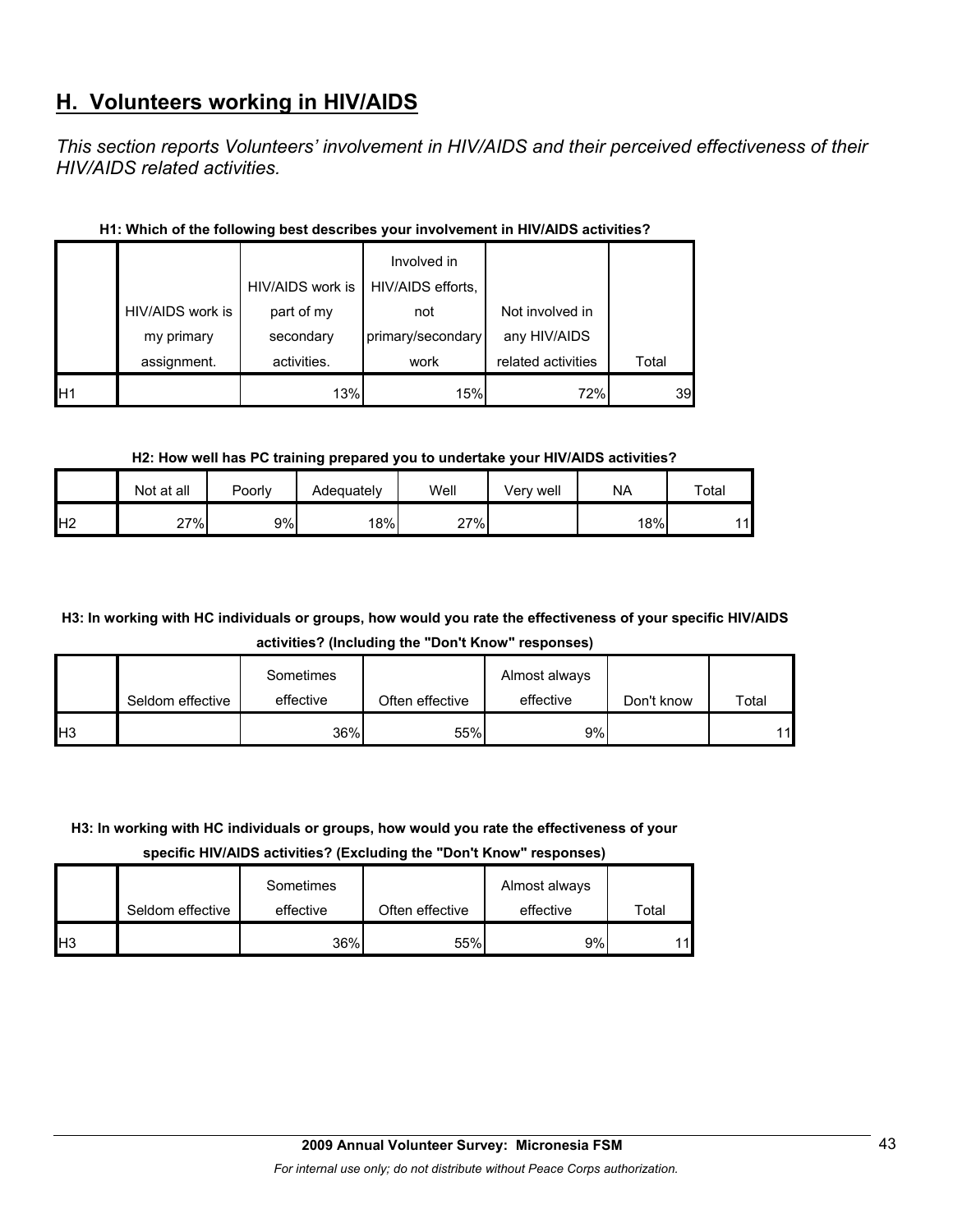# **I. Your Life in the Peace Corps**

*This section reports on Volunteers' descriptions of and adjustments to their living conditions, including stress factors and how Volunteers cope with stress.* 

#### **I1: Have you lived with a host country individual or family?**

|  | No, I have never  | Yes, I lived with a                     |                |                  |       |
|--|-------------------|-----------------------------------------|----------------|------------------|-------|
|  | lived with a host | host country                            | Yes, in my     | Yes, both during |       |
|  |                   | country individual individual or family | community (not | PST and later in |       |
|  | or f              | only                                    | during PST).   | my community.    | Total |
|  |                   |                                         |                | 100%             | 37    |

### **I2: How often do you interact with HCNs in community/family social events?**

|     | Several times a |      | Several times a |       | Less than once a |       |       |
|-----|-----------------|------|-----------------|-------|------------------|-------|-------|
|     | Dailv           | week | Weekly          | month | Monthly          | month | Total |
| ll2 | 71%             | 5%   | 5%l             | 13%   | 3%               | 3%    | 38    |

#### **I3: How well can you communicate in the language used by most people in your**

#### **community?**

|     | Not at all | Poorly | Adequately | Well | Verv well | $\tau$ otal |
|-----|------------|--------|------------|------|-----------|-------------|
| II3 | 3%         | 32%    | 39%        | 18%  | 8%        | 38          |

#### **I4: Do you have the following at your worksite?**

|                      | Never | Sometimes or<br>more often | Total |
|----------------------|-------|----------------------------|-------|
| Electricity          | 18%   | 82%                        | 39.   |
| <b>Running water</b> | 28%   | 72%                        | 39    |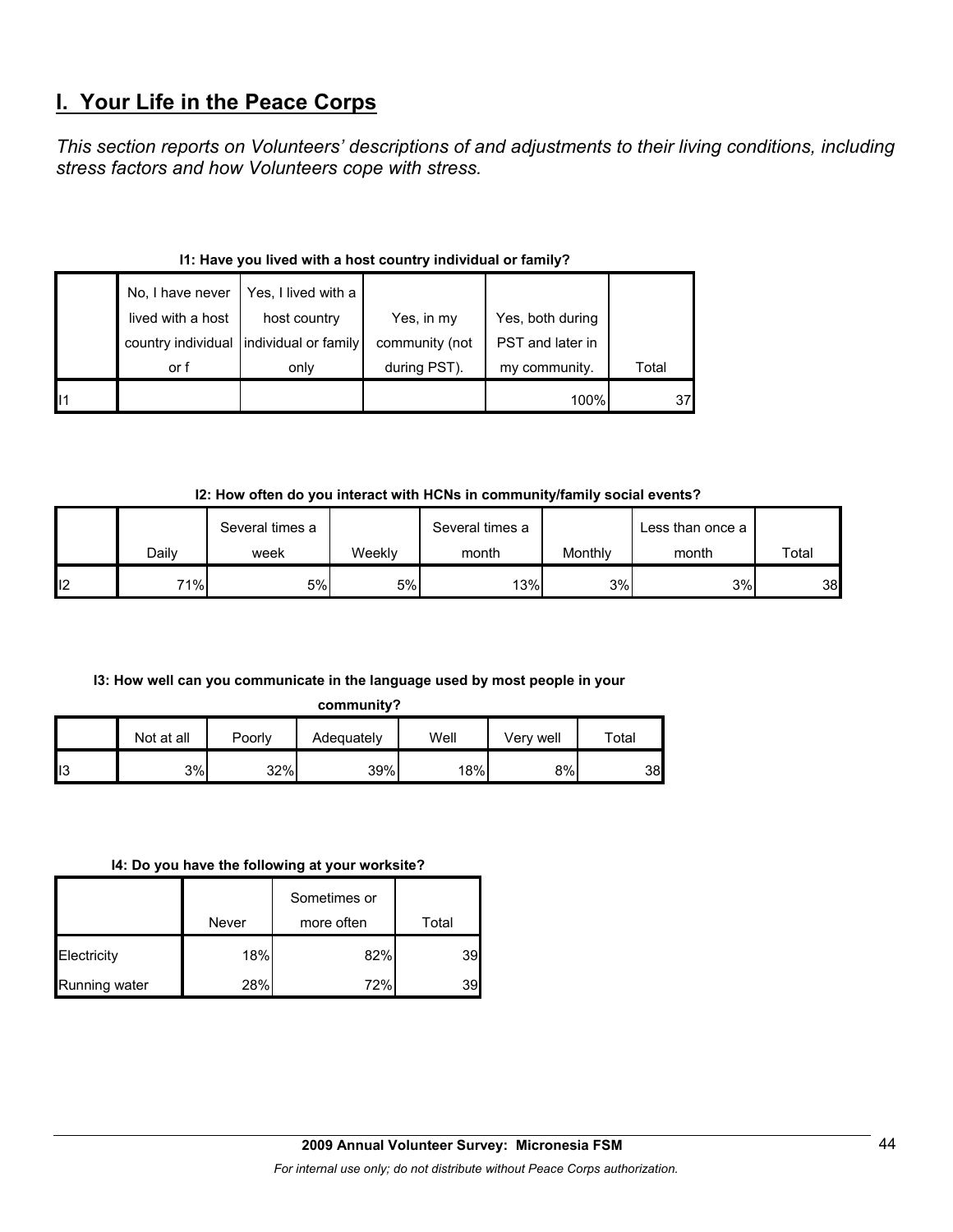#### **I4: Do you have the following at your residence?**

|               | Never | Sometimes or<br>more often | Total |
|---------------|-------|----------------------------|-------|
| Electricity   | 14%   | 86%                        | 35    |
| Running water | 14%   | 86%                        | 35    |

### **I5: How well do your PC experiences match the expectations you had before you became a**

**Volunteer?**

|     | Not at all | Minimally | Moderately | Considerably | Exceptionally | Total |
|-----|------------|-----------|------------|--------------|---------------|-------|
| 115 |            | 8%        | 46%        | 33%          | 13%           | 39.   |

# Not at all stressful 1  $\begin{array}{|c|c|c|c|c|c|c|c|c|} \hline \end{array}$  2  $\begin{array}{|c|c|c|c|c|c|c|c|} \hline \end{array}$  3  $\begin{array}{|c|c|c|c|c|} \hline \end{array}$  4 Exceptionally stressful 5 NA Total Cultural issues 18%| 28%| 33%| 18%| 3%| | 39 Dealing with violence in country (e.g., civil unrest, domestic violence, corporal punishment) 56% 26% 3% 8% 3% 8% 39 Health/medical problems 18% 31% 21% 23% 5% 3% 39 Issues including family, friends, loved ones in U.S. 21% 26% 33% 8% 10% 3% 39 Isolation/loneliness 31% 28% 18% 13% 10% 39 Local language 13% 33% 31% 15% 5% 3% 39 Primary assignment 13% 13% 13% 13% 36% 23% 15% 15% 15% 39 Romantic relationships incountry 41% 18% 10% 13% 13% 18% 18% 39 Interactions with other Volunteers 41% 23% 23% 23% 23% 23% 39  $\left| \right|$  Interactions with PC Staff  $\left| \right|$  41%  $\left| \right|$  36%  $\left| \right|$  30%  $\left| \right|$  3% 3% 39 39 Safety and security  $51\%$  33% 13% 39% 39 Other: Please specify below **14% 14% 14% 14% 14% 14% 14% 14% 14% 14%** 14% 14% 14% 14% 14% 14% 14% 15% 16% 16% 1

#### **I7: To what extent do the following create stress and/or emotional health issues for you?**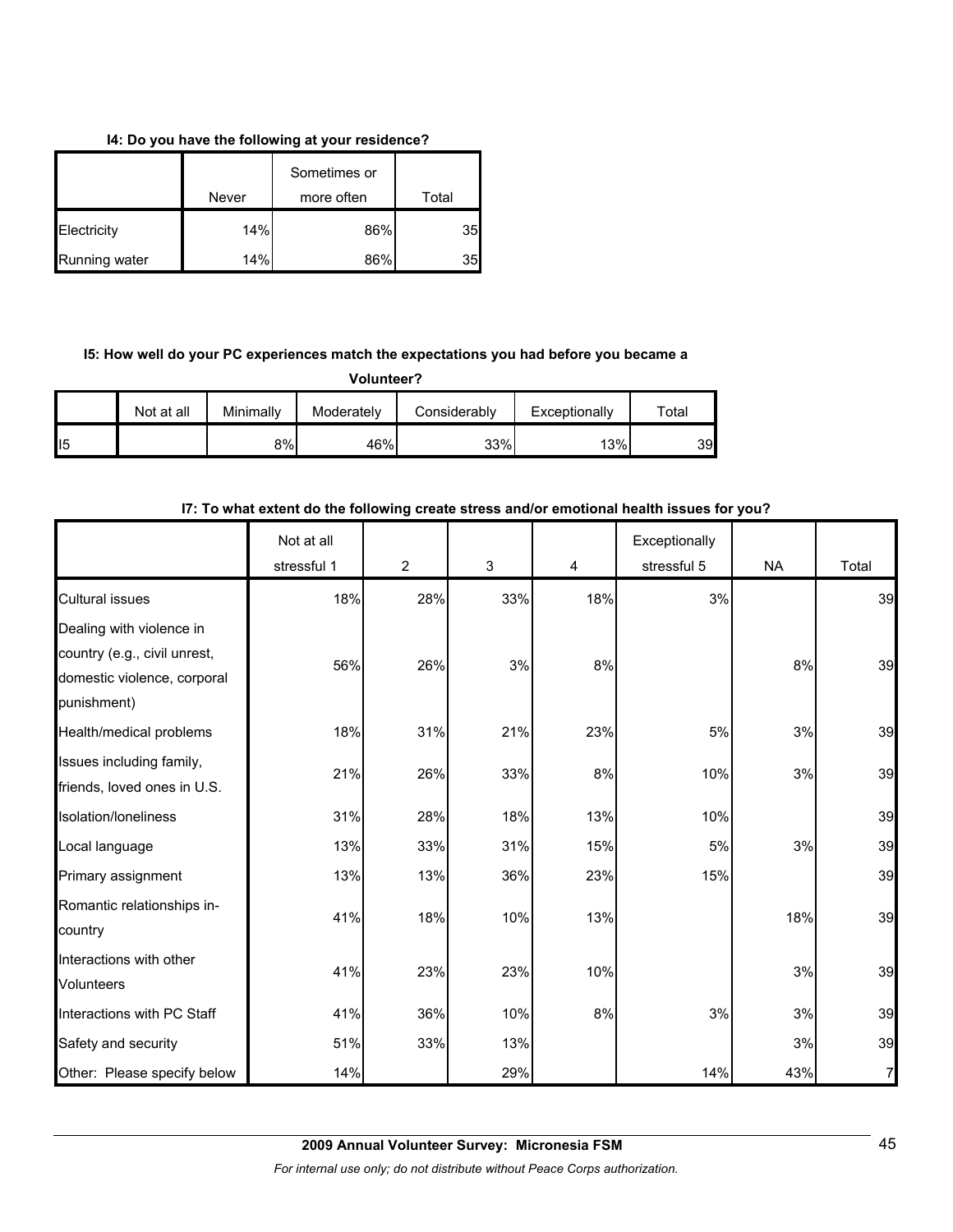|                |                                               | PCV Responses | % Using This<br><b>Stress Reducer</b> | <b>Total PCVs</b><br>Responding |
|----------------|-----------------------------------------------|---------------|---------------------------------------|---------------------------------|
| \$I8LessStress | Do sports                                     | 31            | 86%                                   |                                 |
|                | Pursue personal hobbies                       | 31            | 86%                                   |                                 |
|                | Talk with friends and family in<br>US         | 30            | 83%                                   |                                 |
|                | Talk with PCVs outside my<br>community        | 25            | 69%                                   |                                 |
|                | Talk with co-workers or friends<br>(not PCVs) | 23            | 64%                                   |                                 |
|                | Get involved in other projects                | 21            | 58%                                   |                                 |
|                | Talk with my host family                      | 19            | 53%                                   |                                 |
|                | Talk with PC in-country staff                 | 18            | 50%                                   |                                 |
|                | Talk with PCVs in my<br>community             | 18            | 50%                                   |                                 |
|                | Leave the community for a time                | 17            | 47%                                   |                                 |
|                | Meditate                                      | 8             | 22%                                   |                                 |
|                | Pray                                          | 7             | 19%                                   |                                 |
|                | Do other activity (specify)                   | 7             | 19%                                   |                                 |
|                | Talk with Office of Special<br>Services staff | 1             | 3%                                    |                                 |
|                | Total                                         |               |                                       | 36                              |

#### **I8: Please mark all of the typical ways in which you cope with stress.**

\*Percents total to more than 100% since Volunteers were asked to "mark all that apply."

# Percent | Number I8.OTHRS.TEXT Total 100% 40 Open-ended results. Not responsive to request.

#### **I8: Others I talk with to reduce stress**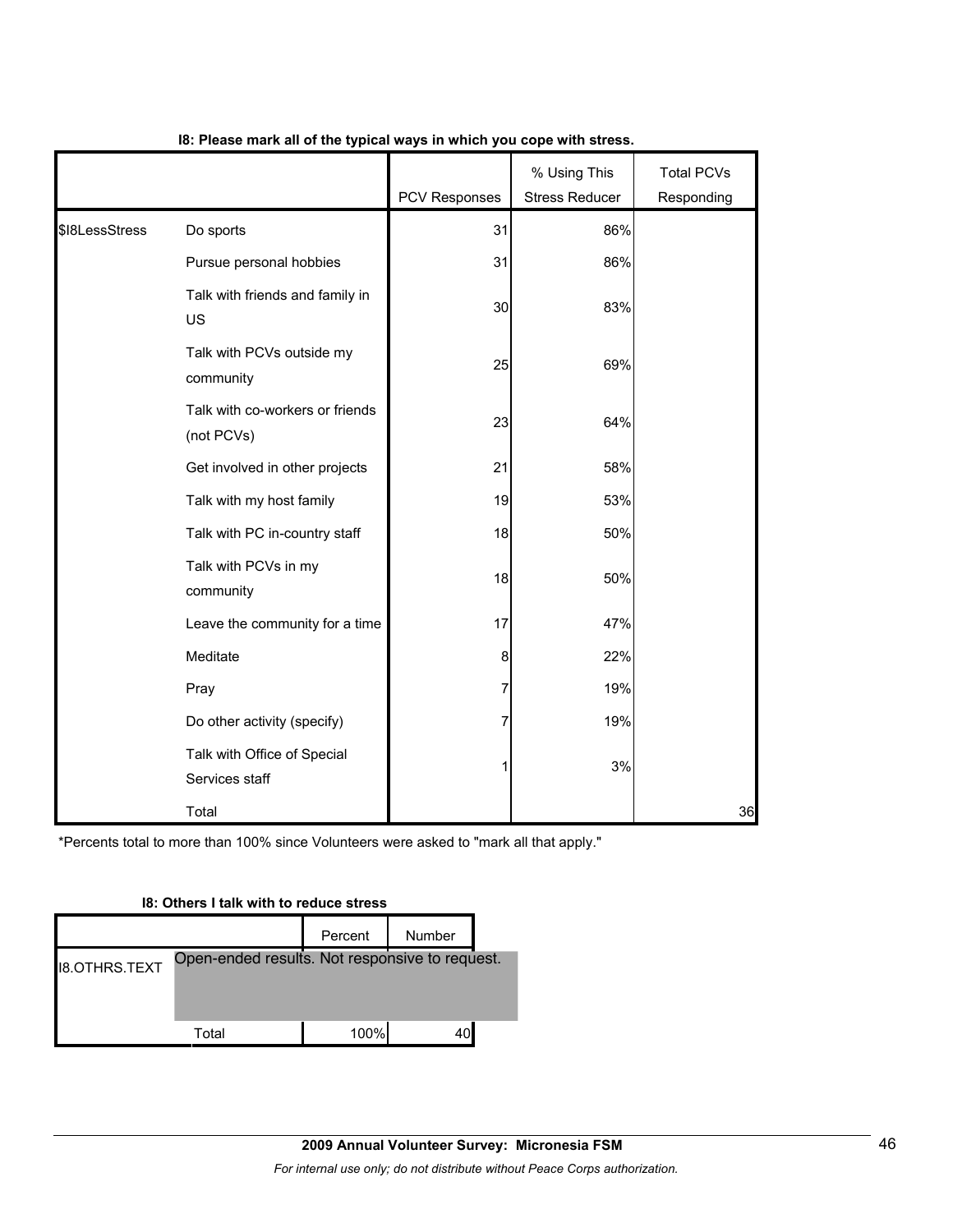| 18: Other activities to reduce stress |                                                |         |        |  |
|---------------------------------------|------------------------------------------------|---------|--------|--|
|                                       |                                                | Percent | Number |  |
| <b>I8.OTHRACT.TEXT2</b>               | Open-ended results. Not responsive to request. |         |        |  |
|                                       | Total                                          | 100%    | 40     |  |

### **I8: When asked about ways of coping with stress, Volunteers who answered "No stress"**

|                    | No  | Yes, I have no<br>stress | Total |
|--------------------|-----|--------------------------|-------|
| <b>I8.NOSTRESS</b> | 92% | 8%                       |       |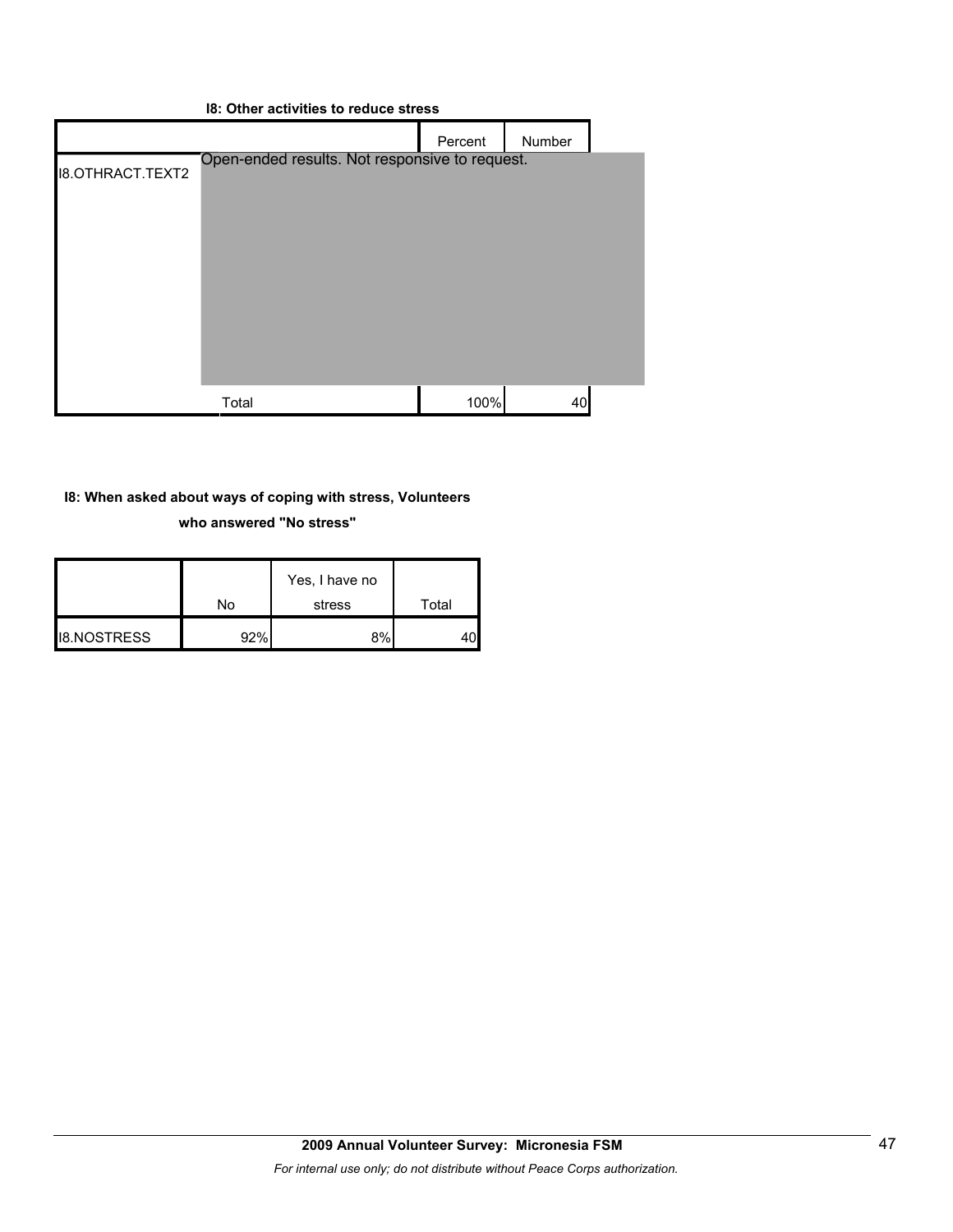# **J. Overall Assessment of Peace Corps Service**

*This section reports Volunteers' level of satisfaction with their Peace Corps service and their expectations about completing their service.* 

|     | Not at all | Minimally | Moderately | Considerably | Exceptionally | ™otal |
|-----|------------|-----------|------------|--------------|---------------|-------|
| J1A |            |           | 5%         | 41%          | 54%           | 39    |

**J1a: How personally rewarding do you find your overall Peace Corps service?**

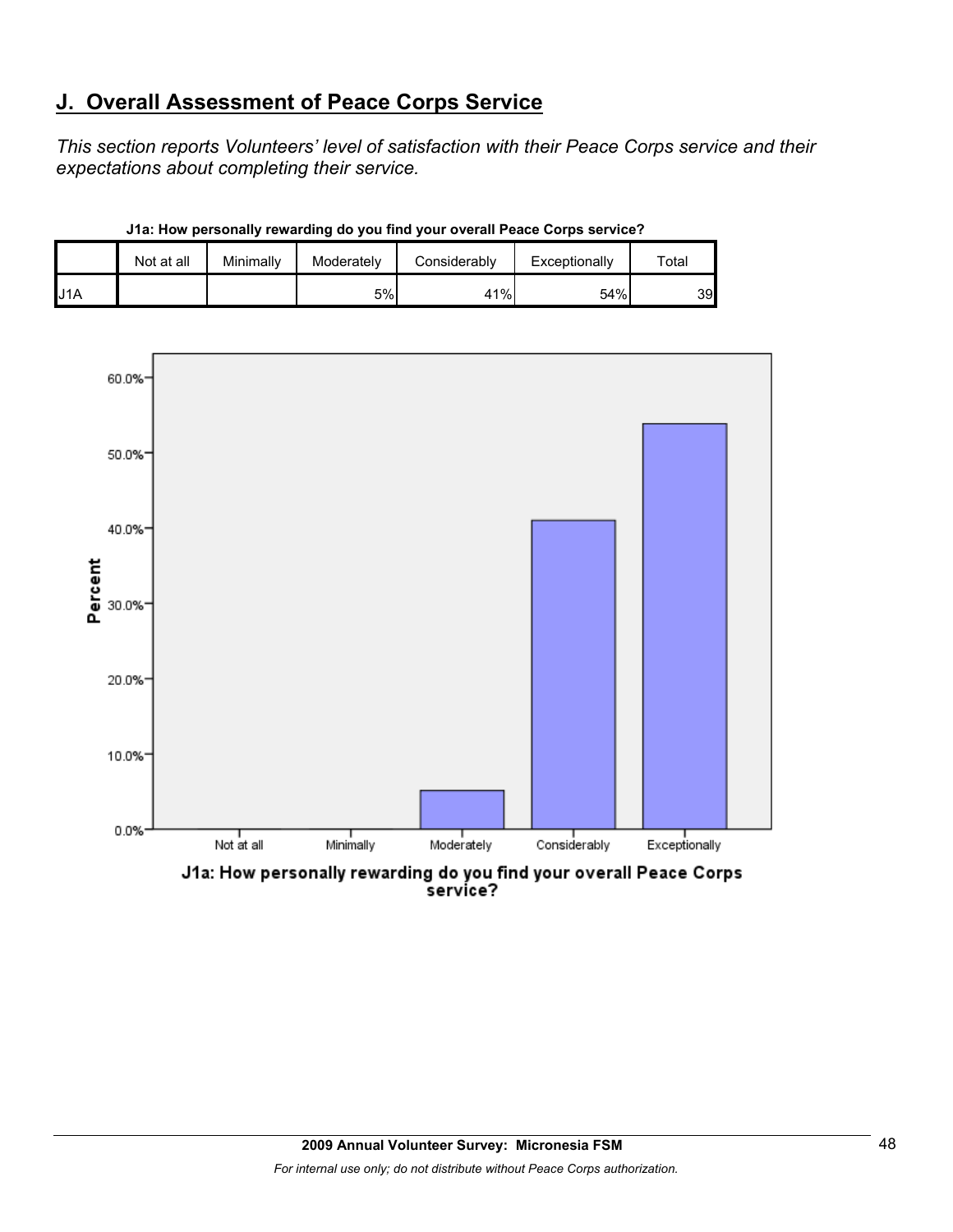

**J1b: How personally rewarding do you find your community involvement?**



J1b: How personally rewarding do you find your community involvement?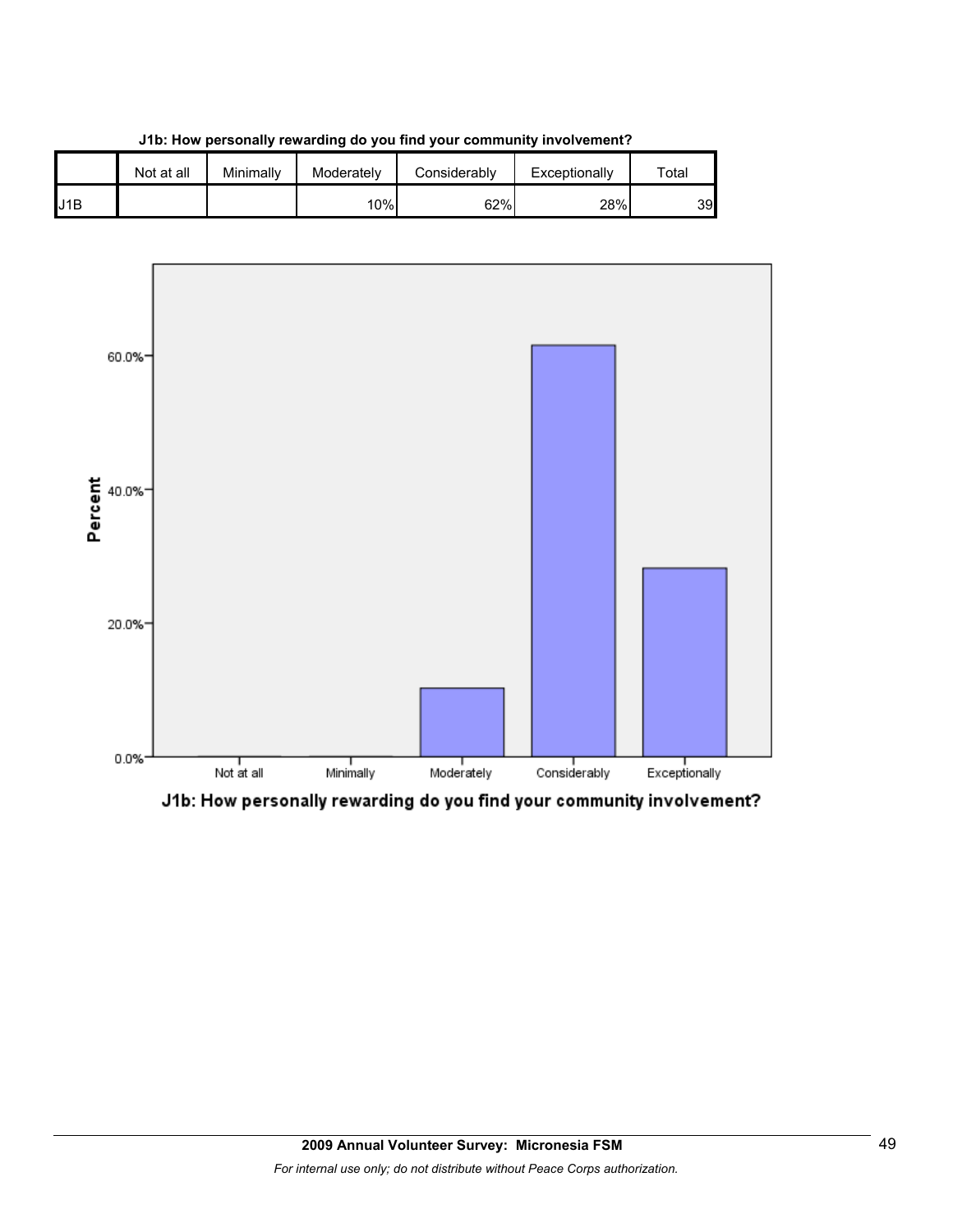





J1c: How personally rewarding do you find your experience with other<br>Volunteers?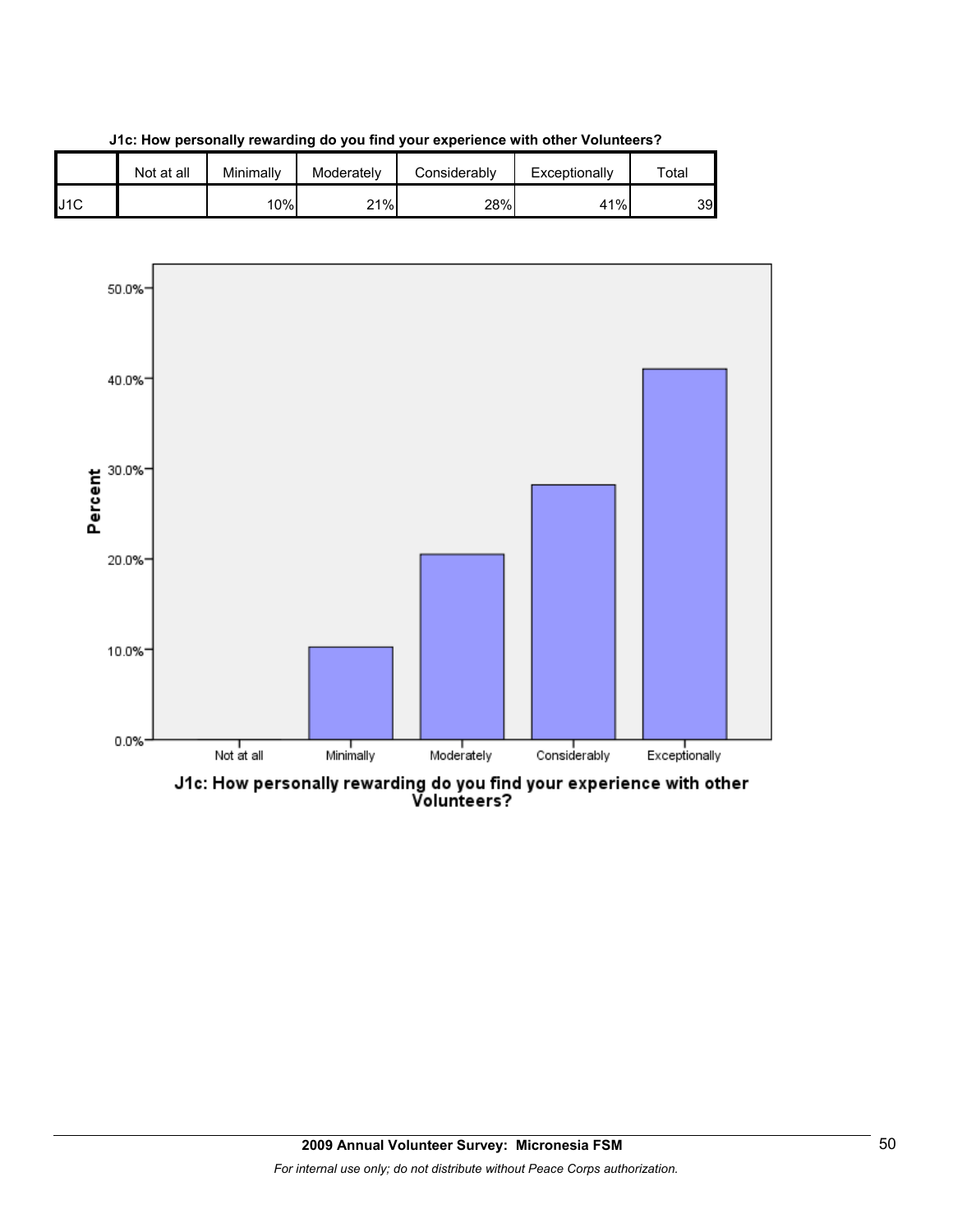





counterparts/community partners?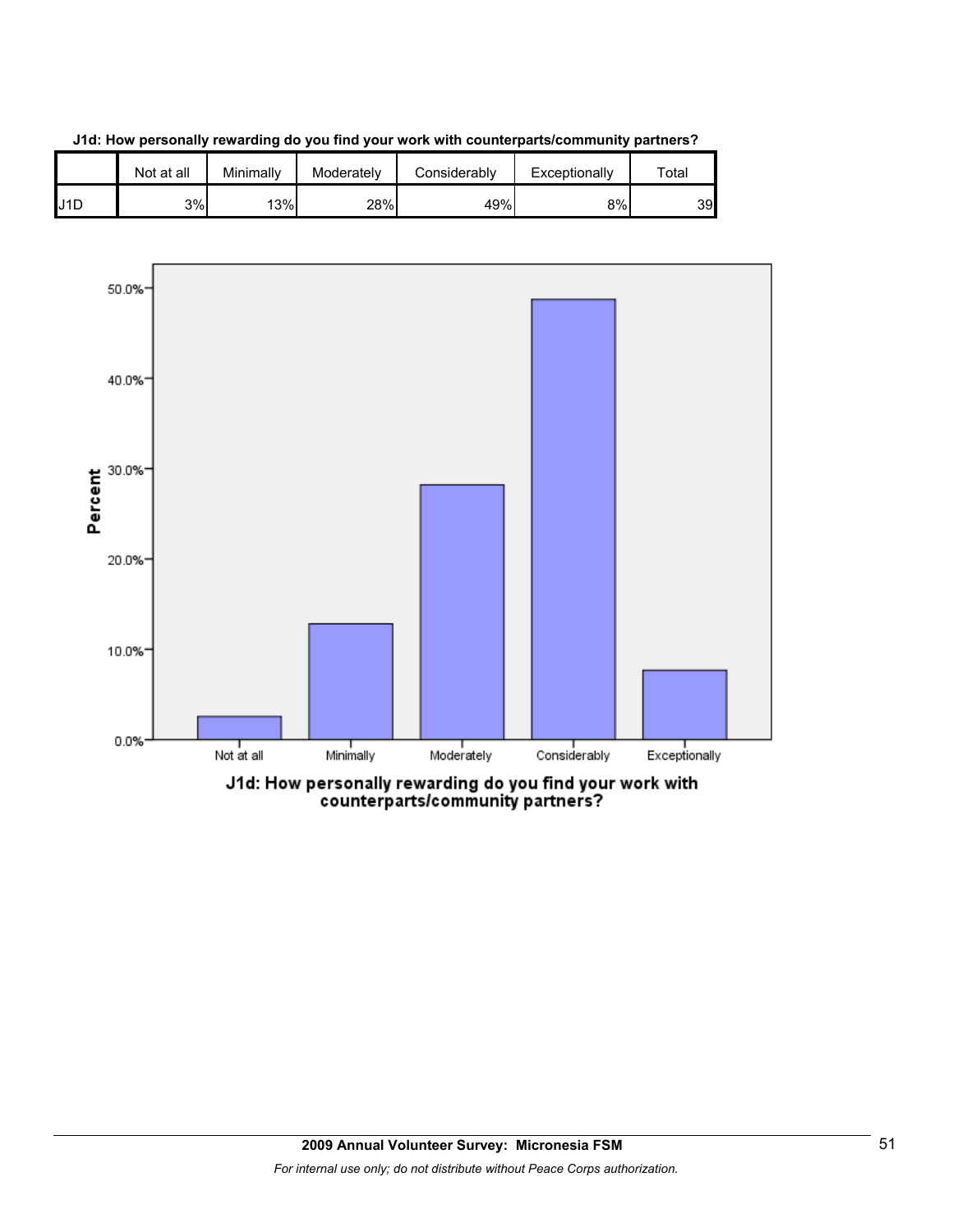



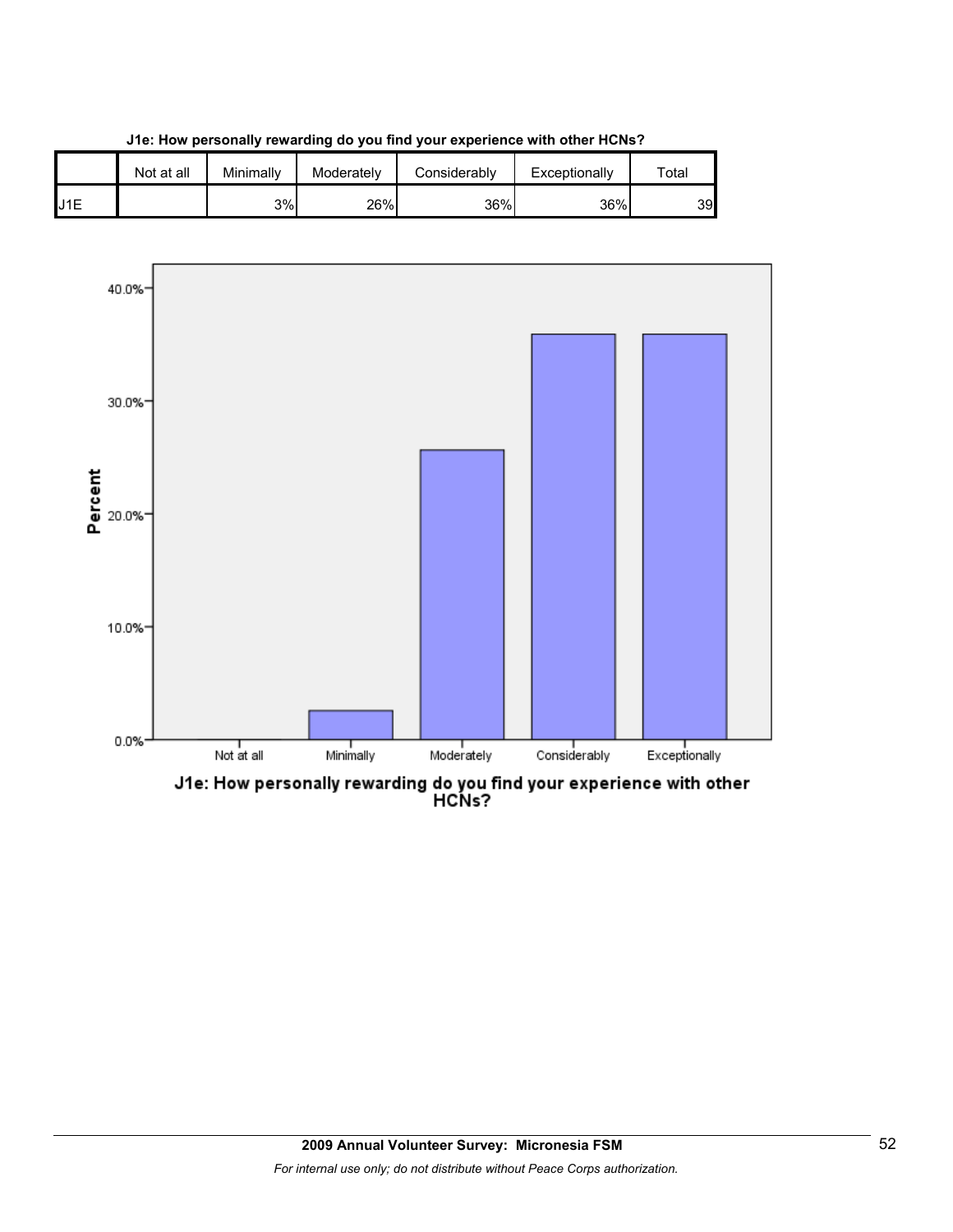

**J2a (PCVs at post 9 months+ months): Please rate how well you think you achieved Goal 1.**

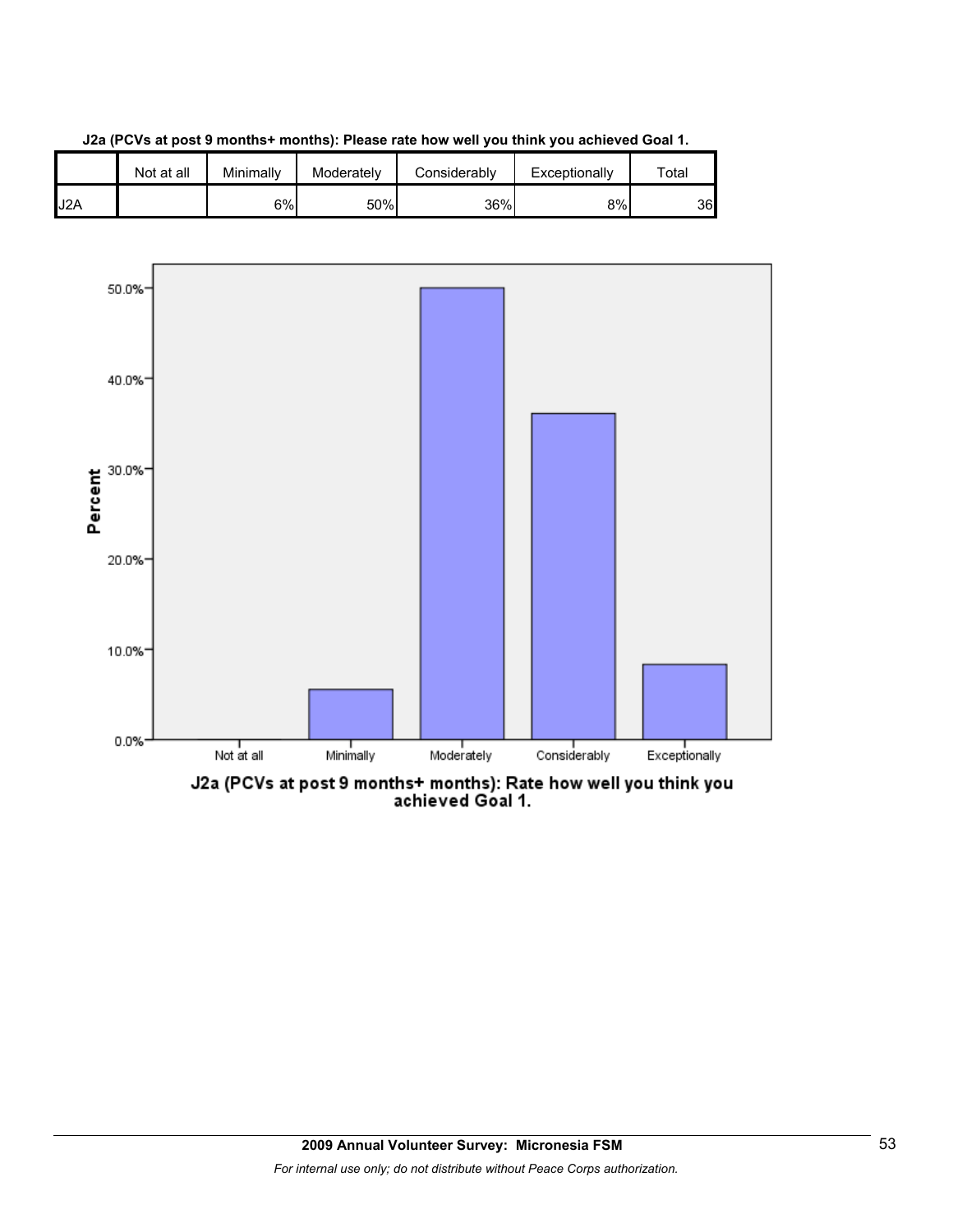

**J2b: (PCVs at post 9 months+ months): Please rate how well you think you achieved Goal 2.**

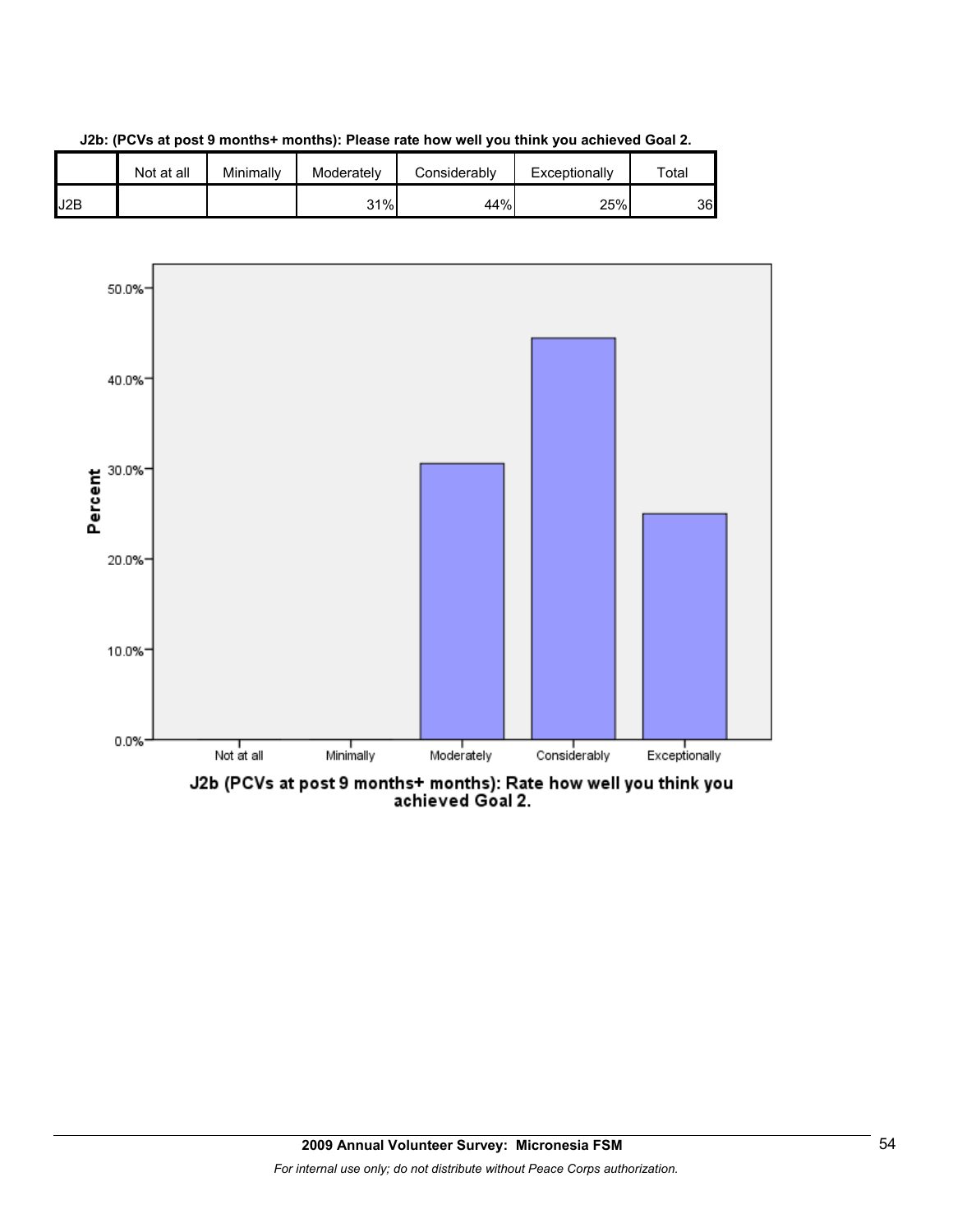



| J3: Today, would you make the same decision to join the Peace Corps? |            |          |          |            |       |  |  |  |
|----------------------------------------------------------------------|------------|----------|----------|------------|-------|--|--|--|
| No                                                                   | Not likely | Possibly | Probably | Definitely | Total |  |  |  |
|                                                                      |            |          |          |            |       |  |  |  |

J3 21% 79% 39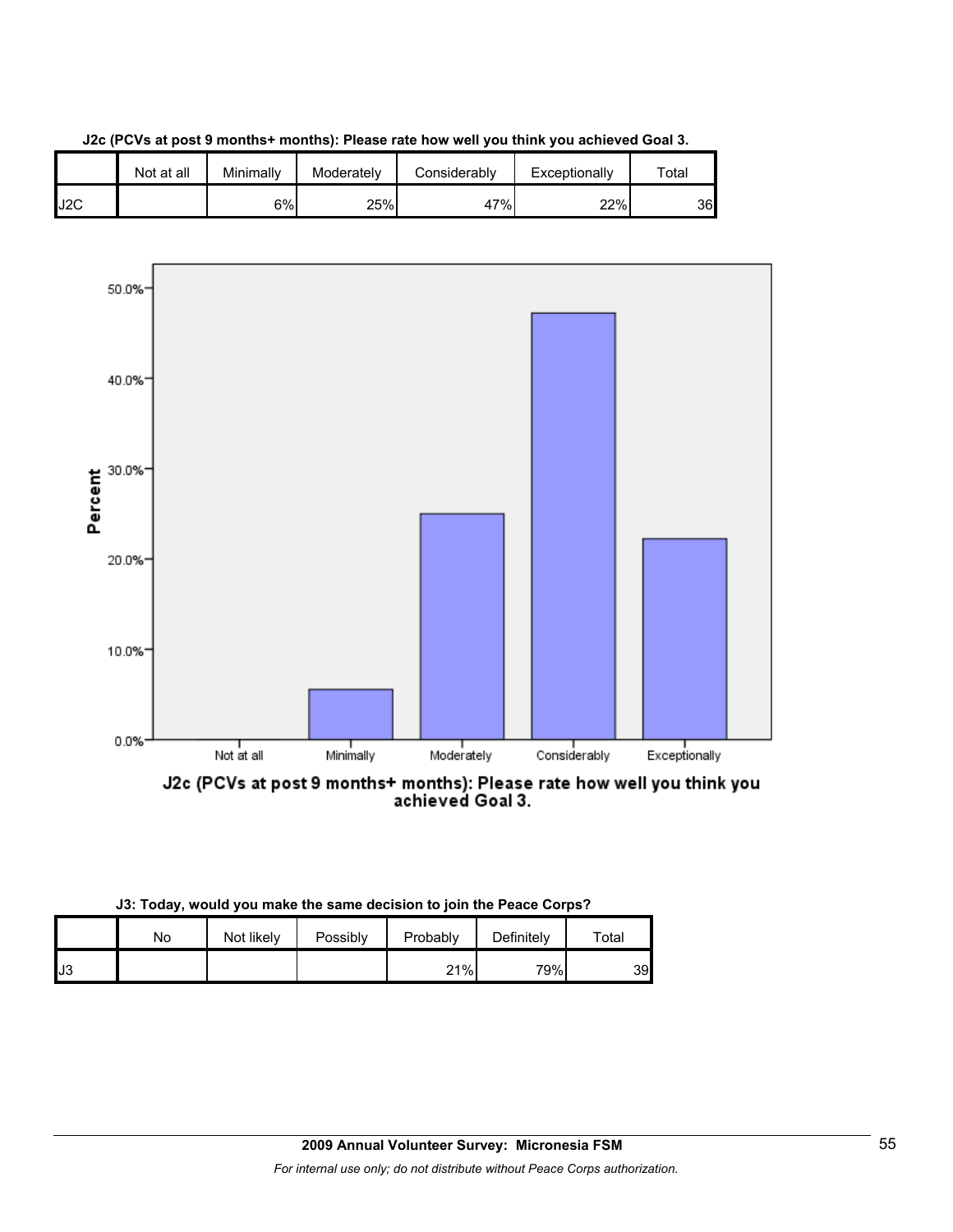**J4: Would you recommend Peace Corps service to others you think are qualified?**

|     | No | Not likely | Possibly | Probably | Definitely | Total |
|-----|----|------------|----------|----------|------------|-------|
| IJ4 |    |            | 8%       | 28%      | 64%        | 39    |

#### **J5: Do you intend to complete your Peace Corps service?**

|     | No | Not sure | Yes | Might extend | $\tau$ otal |
|-----|----|----------|-----|--------------|-------------|
| IJ5 | 3% |          | 69% | 28%          | 39          |

### **J6: Would your host country benefit most if the Peace Corps program was---?**

|    |              |         | Refocused/redesig |                  |          |       |
|----|--------------|---------|-------------------|------------------|----------|-------|
|    | Discontinued | Reduced | ned               | Maintained as is | Expanded | Total |
| J6 |              |         | 33%               | 41%              | 26%      | 39    |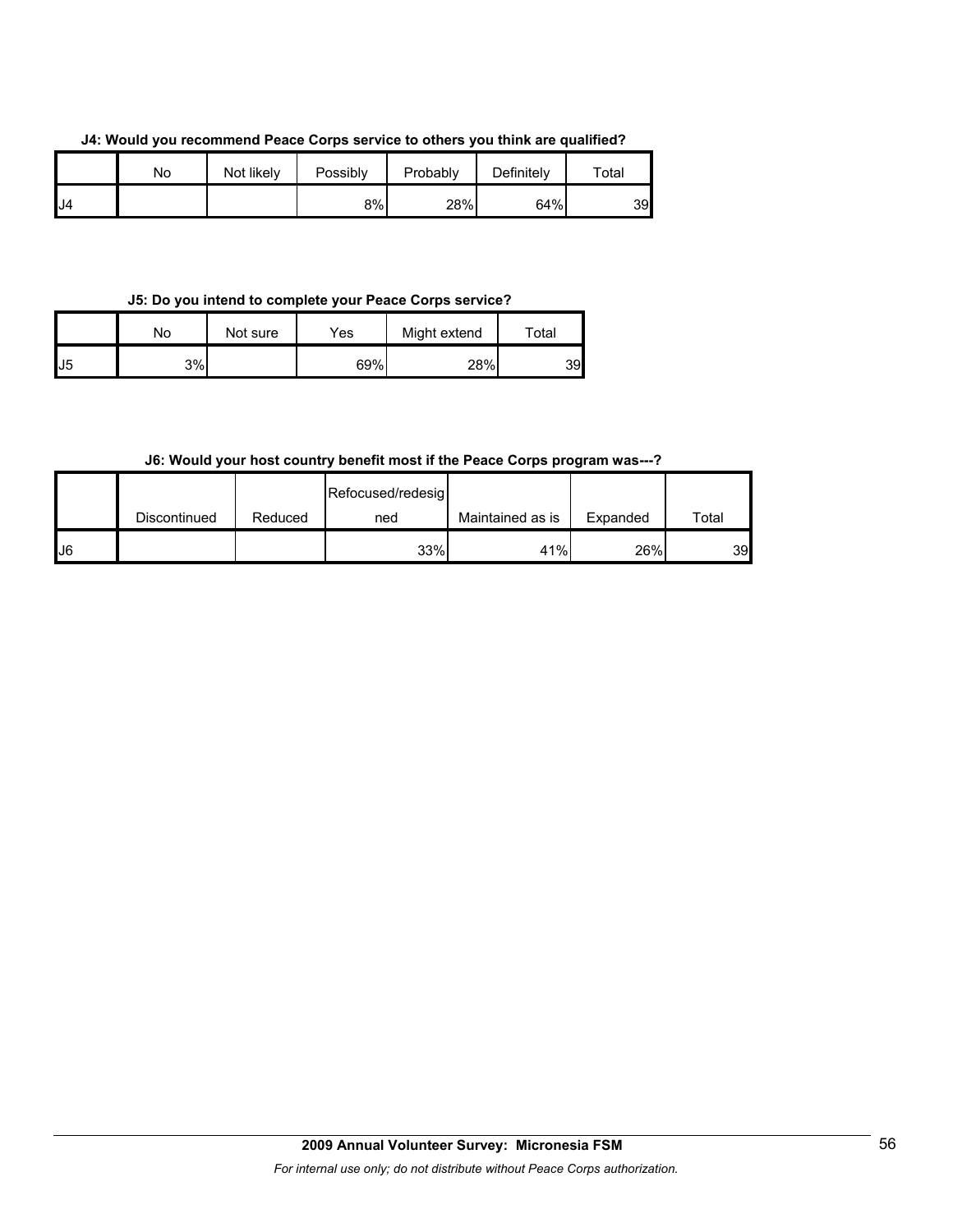# **K. Activities After Peace Corps Service**

This section reports on Volunteers' plans for after they have completed their Peace Corps Service.

#### **K1: What are your plans after your Peace Corps service? Work in**

| government.   |              |                    |  |  |  |
|---------------|--------------|--------------------|--|--|--|
| Government    |              |                    |  |  |  |
|               | In your host |                    |  |  |  |
| In the $U.S.$ | country      | In another country |  |  |  |
| 88%           | 0%           | 12%                |  |  |  |

\* Percent of cases was used. Percentages will be greater than 100 since

Volunteers were asked to select all that applied.

### **K1: What are your plans after your Peace Corps service? Work in the**

| private sector.       |         |                    |   |  |  |
|-----------------------|---------|--------------------|---|--|--|
| <b>Private Sector</b> |         |                    |   |  |  |
| In your host          |         |                    |   |  |  |
| In the $U.S.$         | country | In another country |   |  |  |
| 75%                   | 12%     | 12%                | 8 |  |  |

\* Percent of cases was used. Percentages will be greater than 100 since

Volunteers were asked to select all that applied.

#### **K1: What are your plans after your Peace Corps service? Work for an**

**NGO.**

| <b>NGO</b>    |              |                    |  |  |  |
|---------------|--------------|--------------------|--|--|--|
|               | In your host |                    |  |  |  |
| In the $U.S.$ | country      | In another country |  |  |  |
| 86%           | 0%           | 43%                |  |  |  |

\* Percent of cases was used. Percentages will be greater than 100 since

Volunteers were asked to select all that applied.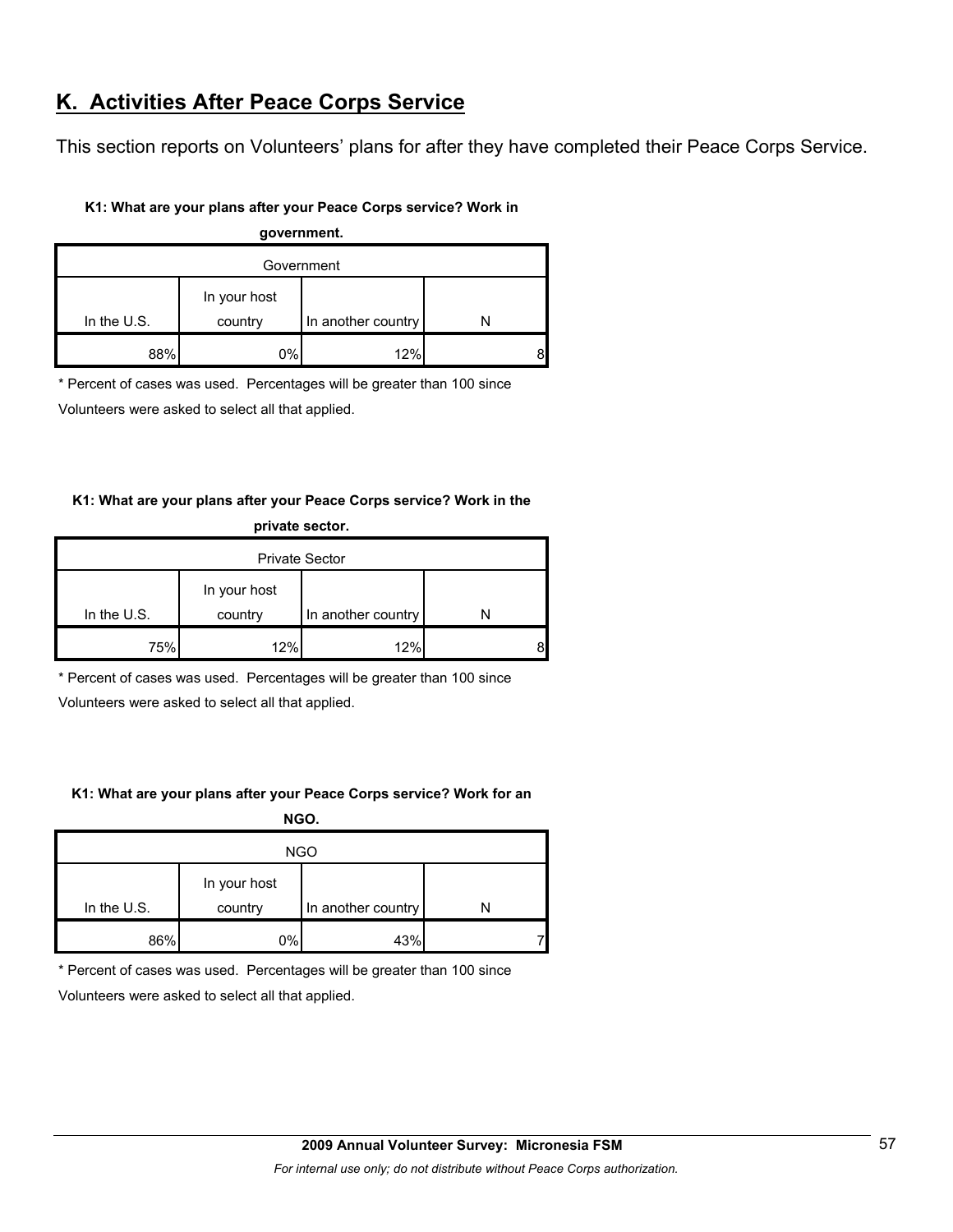#### **K1: What are your plans after your Peace Corps service? Work for PC Response.**

| -----------          |                         |                    |  |  |  |
|----------------------|-------------------------|--------------------|--|--|--|
| Peace Corps Response |                         |                    |  |  |  |
| In the $U.S.$        | In your host<br>country | In another country |  |  |  |
| 60%                  | 0%                      | 40%                |  |  |  |

\* Percent of cases was used. Percentages will be greater than 100 since Volunteers were asked to select all that applied.

# **K1: What are your plans after your Peace Corps service? Continue to participate in volunteer activities.**

| <b>Volunteer Activities</b> |                         |                    |    |  |  |
|-----------------------------|-------------------------|--------------------|----|--|--|
| In the U.S.                 | In your host<br>country | In another country |    |  |  |
|                             |                         |                    |    |  |  |
| 100%                        | 0%                      | 33%                | 12 |  |  |

\* Percent of cases was used. Percentages will be greater than 100 since

Volunteers were asked to select all that applied.

# **K1: What are your plans after your Peace Corps service? Graduate**

#### **school/academic credentialing.**

| Graduate School |              |                    |  |  |  |
|-----------------|--------------|--------------------|--|--|--|
|                 | In your host |                    |  |  |  |
| In the $U.S.$   | country      | In another country |  |  |  |
| 100%            | $0\%$        | 6%                 |  |  |  |

\* Percent of cases was used. Percentages will be greater than 100 since

Volunteers were asked to select all that applied.

#### **K1: What are your plans after your Peace Corps service? Travel.**

| Travel        |              |                    |    |  |  |
|---------------|--------------|--------------------|----|--|--|
|               | In your host |                    |    |  |  |
| In the $U.S.$ | country      | In another country |    |  |  |
| 67%           | 8%           | 50%                | 12 |  |  |

\* Percent of cases was used. Percentages will be greater than 100 since

Volunteers were asked to select all that applied.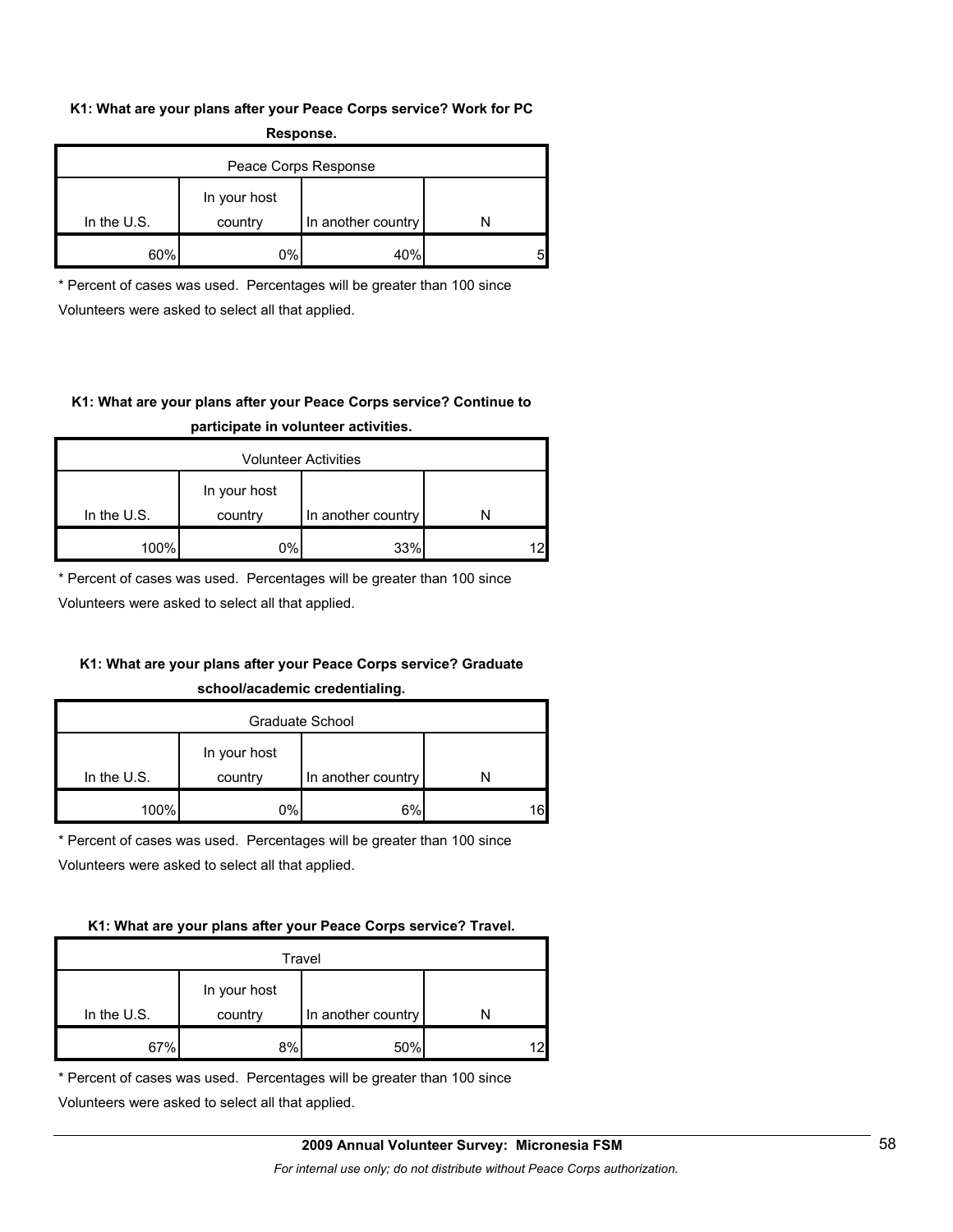#### **K1: What are your plans after your Peace Corps service? Other.**

| Other         |                         |                    |  |  |
|---------------|-------------------------|--------------------|--|--|
| In the $U.S.$ | In your host<br>country | In another country |  |  |
|               |                         |                    |  |  |
| 100%          | 0%                      | 0%                 |  |  |

\* Percent of cases was used. Percentages will be greater than 100 since

Volunteers were asked to select all that applied.

### **K2:How prepared do you feel to share your Peace Corps experience and knowledge of your host country**

| with others in the Onlied States when you return? |            |           |            |              |       |  |  |
|---------------------------------------------------|------------|-----------|------------|--------------|-------|--|--|
|                                                   | Not at all | Minimally | Moderately | Considerably | Total |  |  |
| How prepared do you feel to                       | 0%         | 4%        | 28%        | 68%          |       |  |  |
| share your Peace Corps                            |            |           |            |              |       |  |  |
| experience and knowledge of                       |            |           |            |              |       |  |  |
| your host country with others in                  |            |           |            |              | 25    |  |  |
| the United States when you                        |            |           |            |              |       |  |  |
| return?                                           |            |           |            |              |       |  |  |

# **with others in the United States when you return?**

### **K3: How well do you feel Peace Corps has prepared you for life in the U. S. after you return?**

|                                 | Not at all | Minimally | Moderately | Considerably | Exceptionally | Total |
|---------------------------------|------------|-----------|------------|--------------|---------------|-------|
| How well do you feel Peace      | $0\%$      | 16%       | 8%         | 60%          | 16%           |       |
| Corps has prepared you for life |            |           |            |              |               |       |
| in the U. S. after your return? |            |           |            |              |               | 25    |

### **K6: Have your life/career goals changed because of your Peace**

**Corps service?**

|                             | No  | Yes | Total |
|-----------------------------|-----|-----|-------|
| Have your life/career goals | 39% | 61% |       |
| changed because of your     |     |     |       |
| Peace Corps service?        |     |     | 231   |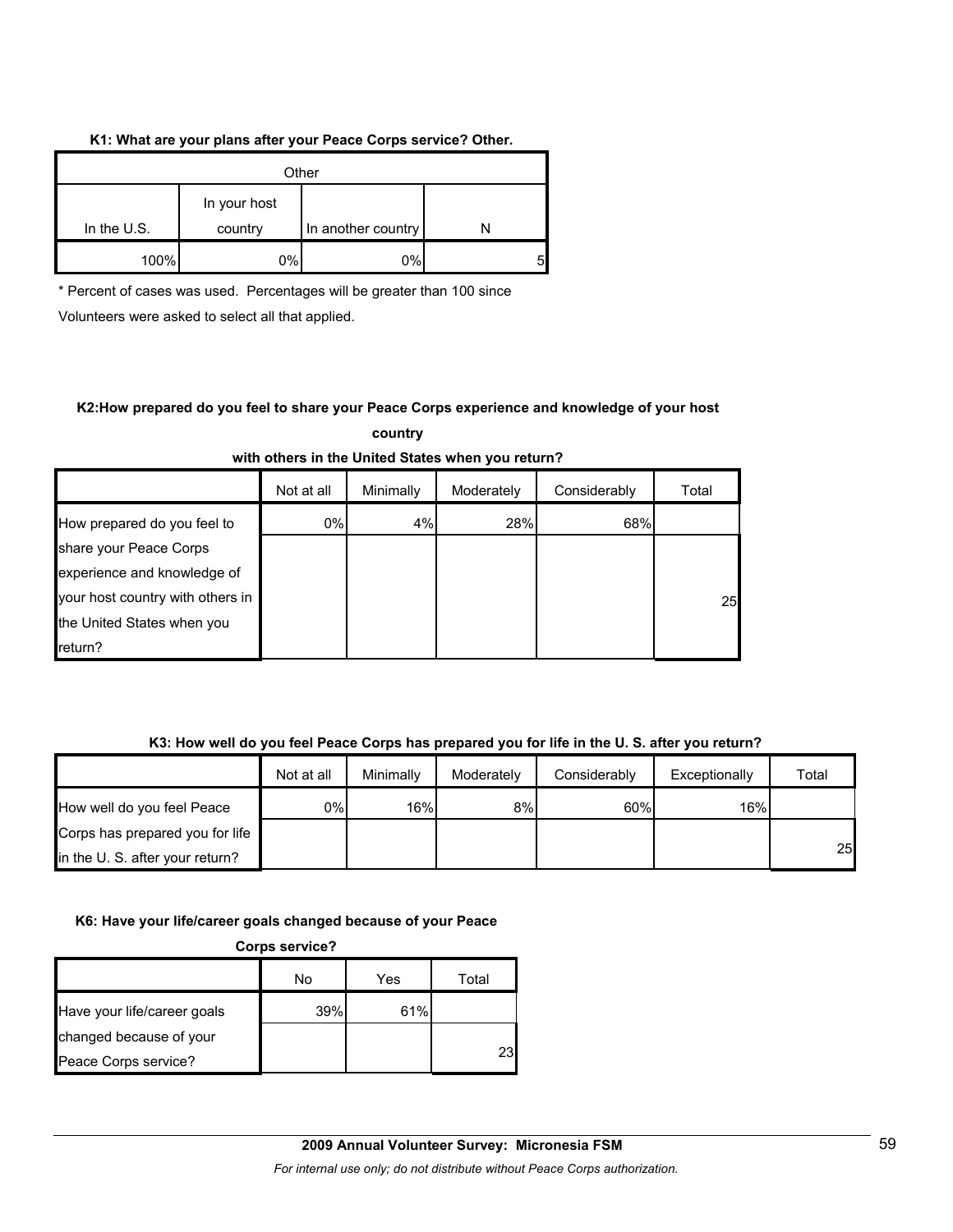|                                                  | Not informed | Somewhat<br>informed | Well informed | N  |
|--------------------------------------------------|--------------|----------------------|---------------|----|
| Peace Corps Response                             | 29%          | 38%                  | 33%           | 24 |
| Peace Corps' Fellows/USA<br>program              | 12%          | 36%                  | 52%           | 25 |
| Noncompetitive eligibility                       | 12%          | 44%                  | 44%           | 25 |
| <b>RPCV Career Center in</b><br>Washington, D.C. | 44%          | 40%                  | 16%           | 25 |
| <b>Returned Volunteer Services</b>               | 36%          | 40%                  | 24%           | 25 |

#### **K7: How well informed are you about the following opportunities for returned Volunteers:**

#### **K8: How did you first learn about the Fellows/USA program?**

| Learn about Fellows/USA | PC Website                                    | 50% |    |
|-------------------------|-----------------------------------------------|-----|----|
| program                 | From a recruiter                              | 21% |    |
|                         | At COS Conference                             | 21% |    |
|                         | At PST                                        | 17% |    |
|                         | Word of mouth                                 | 12% |    |
|                         | University website                            | 8%  |    |
|                         | Hotline                                       | 4%  |    |
|                         | Mid-service mailing from PC                   | 4%  |    |
|                         | From staff in the host country's<br>PC office | 4%  |    |
|                         | At IST                                        | 0%  |    |
|                         | At post's information resource<br>center      | 0%  |    |
|                         | Other                                         | 0%  |    |
|                         | N                                             |     | 24 |

\* Percent of cases was used. Percentages will be greater than 100 since Volunteers were asked to select all that applied.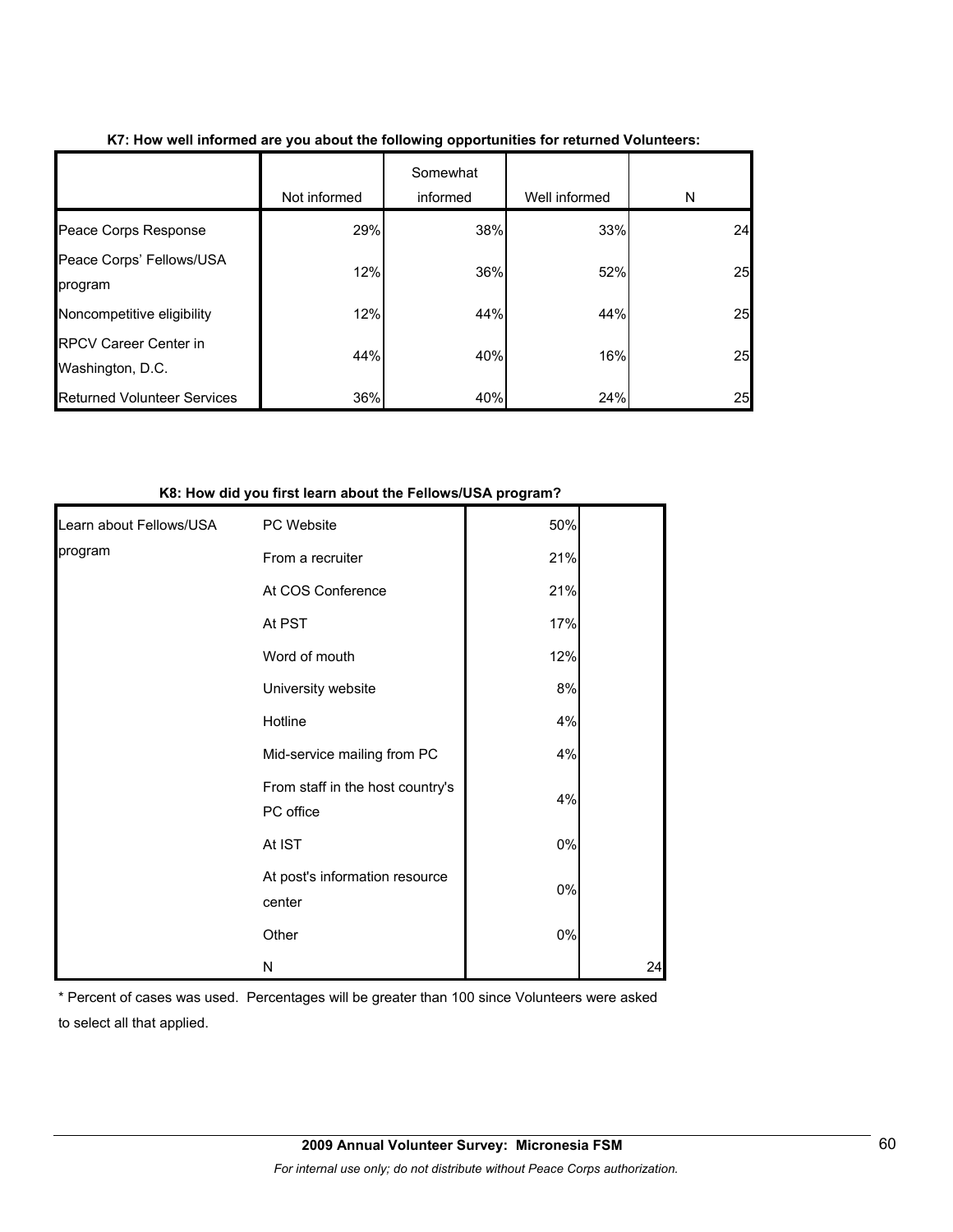#### **K9: Which of the following resources do you think will be helpful as you exit**

# Applying to federal government with RPCV noncompetitive eligibility 72% Career Resource Manual **Career Resource Manual** RPCV Handbook 64% RPCV career conferences  $\blacksquare$  60% Access to free job bulletins  $60\%$ Electronic newsletter with job postings and career advice 56% RPCV job search webinars **Fig. 128**% List of RPCVs willing to talk to me about their careers 36% Connection with RPCVs through a mentoring program 36% Guide to speaking about my PC service to others (third goal) 32% Self-assessment software (SIGI 3) 28% NOT SURE 12% Other **1999 1999 1999 1999 1999 1999 1999 1999 1999** K9 Resources N 25

**Peace Corps service?**

\* Percent of cases was used. Percentages will be greater than 100 since Volunteers were asked to select all that applied.